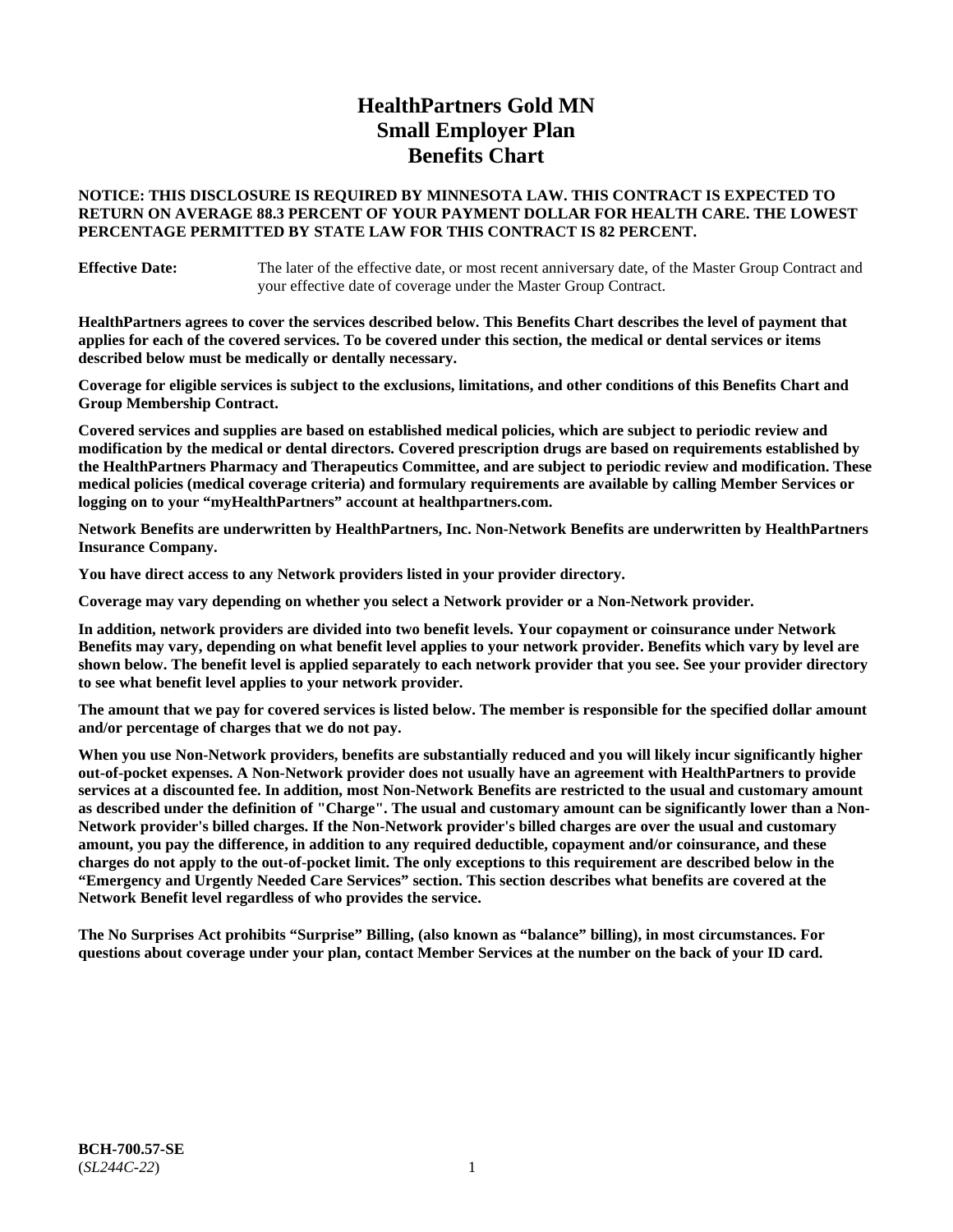# **These definitions apply to this Benefits Chart. They also apply to the Contract.**

| <b>Biosimilar Drugs:</b>      | A prescription drug, approved by the Food and Drug Administration (FDA), that the FDA has<br>determined is biosimilar to and interchangeable with a biological brand name drug. Biosimilar<br>drugs are not considered generic drugs and are not covered under the generic drug benefit.                                                                                                                                                                                                                                                                                                                                           |
|-------------------------------|------------------------------------------------------------------------------------------------------------------------------------------------------------------------------------------------------------------------------------------------------------------------------------------------------------------------------------------------------------------------------------------------------------------------------------------------------------------------------------------------------------------------------------------------------------------------------------------------------------------------------------|
| <b>Brand Name Drug:</b>       | A prescription drug, approved by the Food and Drug Administration (FDA), that is manufactured,<br>sold, or licensed for sale under a trademark by the pharmaceutical company that originally<br>researched and developed the drug. Brand name drugs have the same active-ingredient formula as<br>the generic version of the drug. However, generic drugs are manufactured and sold by other drug<br>manufacturers and are generally not available until after the patent on the brand name drug has<br>expired. A few brand name drugs may be covered at the generic drug benefit level if this is<br>indicated on the formulary. |
| <b>Calendar Year:</b>         | This is the 12-month period beginning 12:01 A.M. Central Time, on January 1, and ending 12:00<br>A.M. Central Time of the next following December 31.                                                                                                                                                                                                                                                                                                                                                                                                                                                                              |
| <b>Charge:</b>                | For covered services delivered by participating network providers, this is the provider's discounted<br>charge for a given medical/surgical service, procedure or item.                                                                                                                                                                                                                                                                                                                                                                                                                                                            |
|                               | For covered services delivered by non-network providers, a contracted rate may apply if such<br>arrangement is available to HealthPartners.                                                                                                                                                                                                                                                                                                                                                                                                                                                                                        |
|                               | For the Usual and Customary charge for covered services delivered by non-network providers, our<br>payment is calculated using one of the following options to be determined at HealthPartners'<br>discretion: 1) a percentage of the Medicare fee schedule; 2) a comparable schedule if the services<br>is not on the Medicare fee schedule; 3) a commercially reasonable rate for such service.                                                                                                                                                                                                                                  |
|                               | The Usual and Customary Charge is the maximum amount allowed that we consider in the<br>calculation of the payment of charges incurred for certain covered services. You must pay for any<br>charges above the usual and customary charge, and they do not apply to the out-of-pocket limit.                                                                                                                                                                                                                                                                                                                                       |
|                               | A charge is incurred for covered ambulatory medical and surgical services, on the date the service<br>or item is provided. A charge is incurred for covered inpatient services, on the date of admission to<br>a hospital. To be covered, a charge must be incurred on or after the member's effective date and<br>on or before the termination date.                                                                                                                                                                                                                                                                              |
| <b>Copayment/Coinsurance:</b> | The specified dollar amount, or percentage, of charges incurred for covered services, which we do<br>not pay, but which a member must pay, each time a member receives certain medical services,<br>procedures or items. Our payment for those covered services or items begins after the copayment<br>or coinsurance is satisfied. Covered services or items requiring a copayment or coinsurance are<br>specified in this Benefits Chart.                                                                                                                                                                                        |
|                               | For services provided by a network provider:                                                                                                                                                                                                                                                                                                                                                                                                                                                                                                                                                                                       |
|                               | An amount which is listed as a flat dollar copayment is applied to a network provider's discounted<br>charges for a given service. However, if the network provider's discounted charge for a service or<br>item is less than the flat dollar copayment, you will pay the network provider's discounted charge.<br>An amount which is listed as a percentage of charges or coinsurance is based on the network<br>provider's discounted charges, calculated at the time the claim is processed, which may include an<br>agreed upon fee schedule rate for case rate or withhold arrangements.                                      |
|                               | For services provided by a non-network provider:                                                                                                                                                                                                                                                                                                                                                                                                                                                                                                                                                                                   |
|                               | Any copayment or coinsurance is applied to the lesser of the provider's charges or the usual and<br>customary charge for a service.                                                                                                                                                                                                                                                                                                                                                                                                                                                                                                |
|                               | A copayment or coinsurance is due at the time a service is provided, or when billed by the<br>provider. The copayment or coinsurance applicable for a scheduled visit with a network provider<br>will be collected for each visit, late cancellation and failed appointment. Services may not be<br>withheld for failure to pay a deductible or coinsurance at or prior to the time of service.                                                                                                                                                                                                                                    |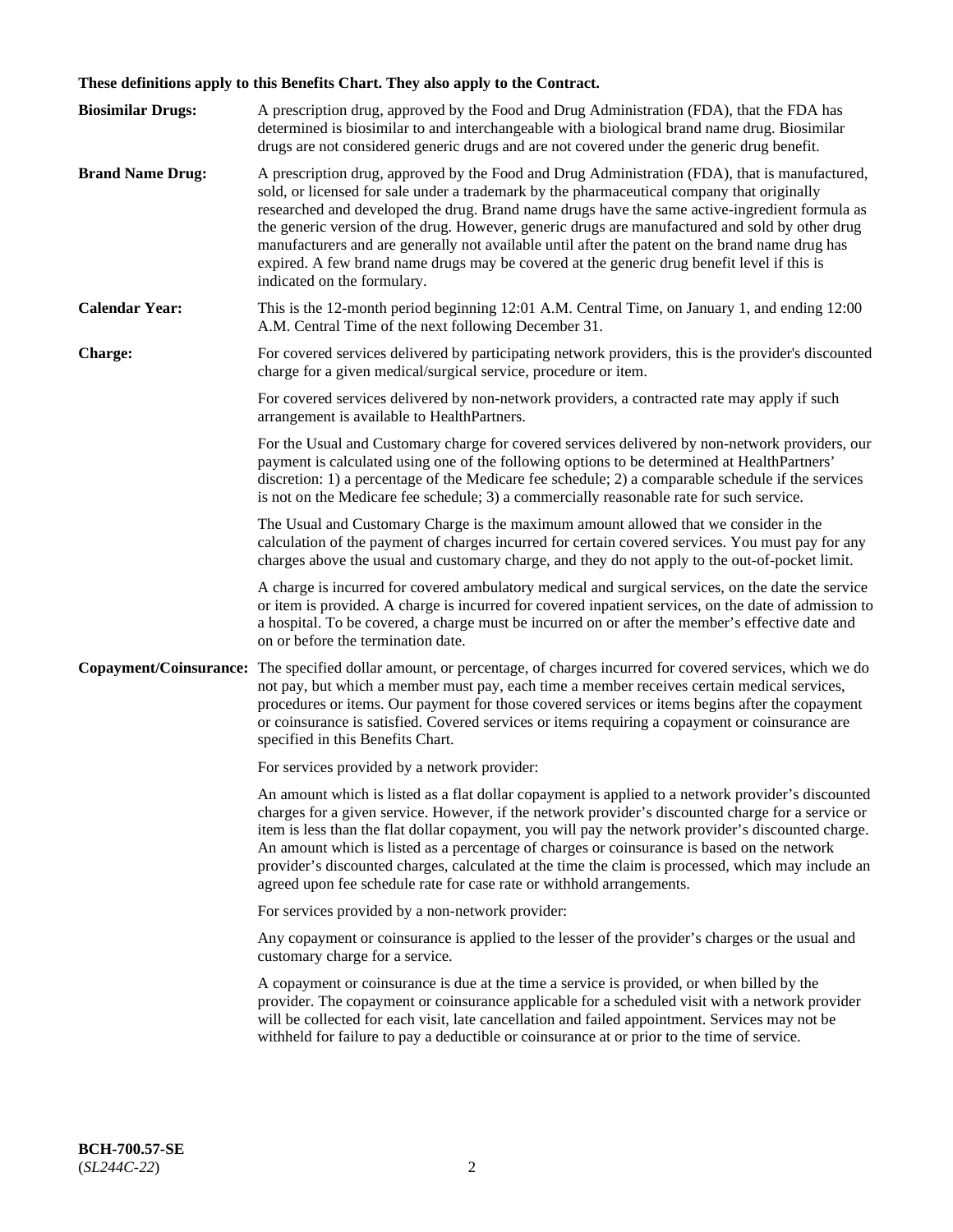| Deductible:                | The specified dollar amount of charges incurred for covered services, which we do not pay, but a<br>member or a family has to pay first in a calendar year. Our payment for those services or items<br>begins after the deductible is satisfied. For network providers, the amount of the charges that apply<br>to the deductible are based on the network provider's discounted charges, calculated at the time<br>the claim is processed, which may include an agreed upon fee schedule rate for case rate or<br>withhold arrangements. For non-network providers, the amount of charges that apply to the<br>deductible are the lesser of the provider's charges or the usual and customary charge for a service.                                                                                                                                                                                                                                                                                                                                                                                                                                                                                                                                             |
|----------------------------|------------------------------------------------------------------------------------------------------------------------------------------------------------------------------------------------------------------------------------------------------------------------------------------------------------------------------------------------------------------------------------------------------------------------------------------------------------------------------------------------------------------------------------------------------------------------------------------------------------------------------------------------------------------------------------------------------------------------------------------------------------------------------------------------------------------------------------------------------------------------------------------------------------------------------------------------------------------------------------------------------------------------------------------------------------------------------------------------------------------------------------------------------------------------------------------------------------------------------------------------------------------|
|                            | Any amounts paid or reimbursed by a third party, including but not limited to: point of service<br>rebates, manufacturer coupons, manufacturer debit cards or other forms of direct reimbursement to<br>a member for a product or service, will not apply toward your deductible, to the extent permitted<br>under state and federal law.                                                                                                                                                                                                                                                                                                                                                                                                                                                                                                                                                                                                                                                                                                                                                                                                                                                                                                                        |
|                            | Your plan has an embedded deductible. This means once a member meets the individual<br>deductible, the plan begins paying benefits for that person. If two or more members of the family<br>meet the family deductible, the plan begins paying benefits for all members of the family,<br>regardless of whether each member has met the individual deductible. However, a member may<br>not contribute more than the individual deductible toward the family deductible.                                                                                                                                                                                                                                                                                                                                                                                                                                                                                                                                                                                                                                                                                                                                                                                         |
|                            | All services are subject to the deductible unless otherwise indicated below in this Benefits Chart.                                                                                                                                                                                                                                                                                                                                                                                                                                                                                                                                                                                                                                                                                                                                                                                                                                                                                                                                                                                                                                                                                                                                                              |
| Formulary:                 | This is a current list, which may be revised from time to time, of formulary prescription drugs,<br>medications, equipment and supplies covered by us as indicated in the Benefits Chart which are<br>covered at the highest benefit level. Some drugs may require prior authorization to be covered as<br>formulary drugs. You may be granted an exception to the formulary that is available to you upon<br>request. These guidelines and procedures include exceptions to the formulary for anti-psychotic<br>prescription drugs prescribed to treat emotional disturbances or mental illness if your health care<br>provider (1) indicates to the dispensing pharmacist, orally or in writing, that the prescription must<br>be dispensed as indicated and (2) certifies in writing to us that the prescribed drug will best treat<br>your condition. Also, you may continue to receive certain non-formulary prescription drugs for<br>diagnosed mental illness or emotional disturbance when our formulary changes or you change<br>health plans for up to one year following the change. We also have written guidelines and<br>procedures for granting formulary exceptions for other drugs that are available to you upon request<br>or on our website. |
|                            | <b>HMO Formulary Exception Process (including antipsychotic drugs).</b> If you are prescribed a<br>drug, we must promptly grant you an exception to our formulary when your health care provider<br>indicates to us that:                                                                                                                                                                                                                                                                                                                                                                                                                                                                                                                                                                                                                                                                                                                                                                                                                                                                                                                                                                                                                                        |
|                            | (1) the formulary drug causes an adverse reaction to the patient;<br>(2) the formulary drug is contraindicated for the patient; or<br>(3) the health care provider demonstrates that the prescription drug must be dispensed as written<br>to provide maximum medical benefit to the patient.                                                                                                                                                                                                                                                                                                                                                                                                                                                                                                                                                                                                                                                                                                                                                                                                                                                                                                                                                                    |
|                            | The formulary, and information on drugs that require authorization, are available by calling<br>Member Services or logging on to your "myHealthPartners" account at healthpartners.com.                                                                                                                                                                                                                                                                                                                                                                                                                                                                                                                                                                                                                                                                                                                                                                                                                                                                                                                                                                                                                                                                          |
|                            | Formulary Changes. The formulary may change throughout the year. If you are affected by a<br>formulary change, you will receive at least 30 days' advanced notice of that change, and you<br>may request a formulary exception.                                                                                                                                                                                                                                                                                                                                                                                                                                                                                                                                                                                                                                                                                                                                                                                                                                                                                                                                                                                                                                  |
| <b>Generic Drug:</b>       | A prescription drug, approved by the Food and Drug Administration (FDA) that the FDA has<br>determined is comparable to a brand name drug product in dosage form, strength, route of<br>administration, quality, intended use and documented bioequivalence. Generally, generic drugs<br>cost less than brand name drugs. Some brand name drugs may be covered at the generic drug<br>benefit level if this is indicated on the formulary.                                                                                                                                                                                                                                                                                                                                                                                                                                                                                                                                                                                                                                                                                                                                                                                                                       |
| <b>Non-Formulary Drug:</b> | This is a prescription drug approved by the Food and Drug Administration (FDA) that is not on<br>the formulary, is medically necessary and is not investigative or otherwise excluded under this<br>Benefits Chart.                                                                                                                                                                                                                                                                                                                                                                                                                                                                                                                                                                                                                                                                                                                                                                                                                                                                                                                                                                                                                                              |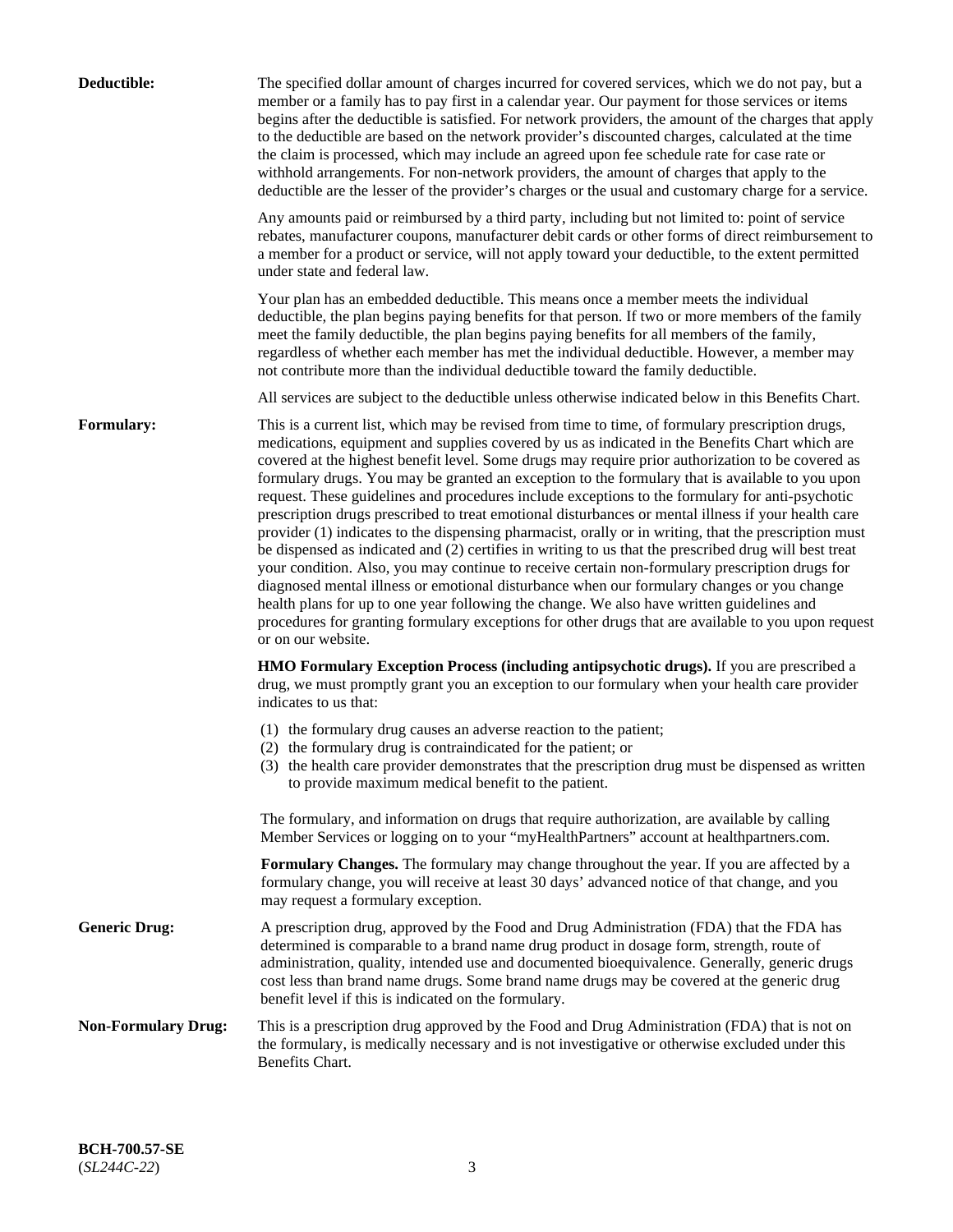| <b>Out-of-Pocket Expenses:</b> | You pay the specified copayments/coinsurance and deductibles applicable for particular services,<br>subject to the out-of-pocket limit described below. These amounts are in addition to the monthly<br>enrollment payments.                                                                                                                                                                                                                                                                                                        |
|--------------------------------|-------------------------------------------------------------------------------------------------------------------------------------------------------------------------------------------------------------------------------------------------------------------------------------------------------------------------------------------------------------------------------------------------------------------------------------------------------------------------------------------------------------------------------------|
| <b>Out-of-Pocket Limit:</b>    | You pay the copayments/coinsurance and deductibles for covered services, to the individual or<br>family out-of-pocket limit. Thereafter we cover 100% of the charges incurred for all other covered<br>services, for the rest of the calendar year. You pay amounts greater than the out-of-pocket limit if<br>you exceed any visit or day limits.                                                                                                                                                                                  |
|                                | Non-Network Benefits above the usual and customary charge (see definition of charge above) do<br>not apply to the out-of-pocket limit.                                                                                                                                                                                                                                                                                                                                                                                              |
|                                | Non-Network benefits for transplant surgery do not apply to the out-of-pocket limit.                                                                                                                                                                                                                                                                                                                                                                                                                                                |
|                                | Any amounts paid or reimbursed by a third party, including but not limited to: point of service<br>rebates, manufacturer coupons, manufacturer debit cards or other forms of direct reimbursement to<br>a member for a product or service, will not apply as an out of pocket expense, to the extent<br>permitted under state and federal law.                                                                                                                                                                                      |
|                                | You are responsible to keep track of the out-of-pocket expenses. Contact our Member Services<br>department for assistance in determining the amount paid by the enrollee for specific eligible<br>services received. Claims for reimbursement under the out-of-pocket limit provisions are subject<br>to the same time limits and provisions described under the "Claims Provisions" section of the<br>Contract.                                                                                                                    |
| <b>Specialty Drug List:</b>    | This is a current list, which may be revised from time to time, of prescription drugs, medications,<br>equipment and supplies, which are typically bio-pharmaceuticals. The purpose of a specialty drug<br>list is to facilitate enhanced monitoring of complex therapies used to treat specific conditions.<br>Specialty drugs are covered by us as indicated in this Benefits Chart. The specialty drug list is<br>available by calling Member Services or logging on to your "myHealthPartners" account at<br>healthpartners.com |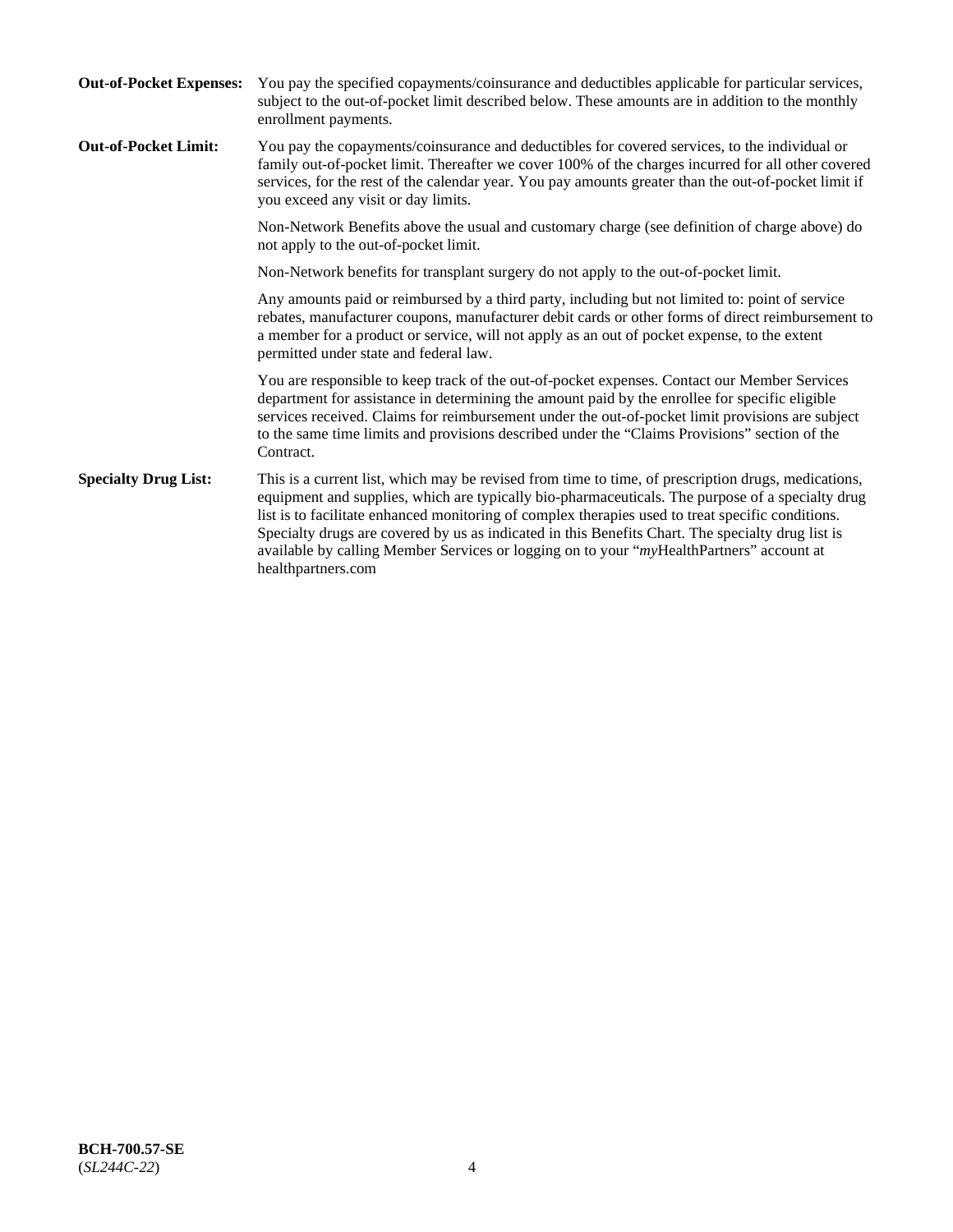## **DEDUCTIBLES AND OUT-OF-POCKET LIMITS**

## **Individual Calendar Year Deductible**

*Select Tier*

| <b>Network Benefits</b> | <b>Non-Network Benefits</b> |
|-------------------------|-----------------------------|
| None.                   | \$10,000                    |

*Standard Tier*

| Network Benefits | <b>Non-Network Benefits</b> |
|------------------|-----------------------------|
| \$500            | \$10,000                    |

### **Family Calendar Year Deductible**

*Select Tier*

| <b>Network Benefits</b> | <b>Non-Network Benefits</b> |
|-------------------------|-----------------------------|
| None.                   | \$20,000                    |

*Standard Tier*

| <b>Network Benefits</b> | <b>Non-Network Benefits</b> |
|-------------------------|-----------------------------|
| $\frac{$1,500}{}$       | \$20,000                    |

The deductibles under the Select Tier Network Benefits and Standard Tier Network Benefits are combined. Separate deductibles must be satisfied under the Network Benefits and Non-Network Benefits.

Your plan has an embedded deductible. This means once a member meets the individual deductible, the plan begins paying benefits for that person. If two or more members of the family meet the family deductible, the plan begins paying benefits for all members of the family, regardless of whether each member has met the individual deductible. However, a member may not contribute more than the individual deductible toward the family deductible.

Any amounts paid or reimbursed by a third party, including but not limited to: point of service rebates, manufacturer coupons, debit cards or other forms of direct reimbursement to a member for a product or service, will not apply toward your deductible, to the extent permitted under state and federal law.

#### **Individual Calendar Year Out-of-Pocket Limit**

| Network Benefits | <b>Non-Network Benefits</b> |
|------------------|-----------------------------|
| \$6,350          | \$30,000                    |

#### **Family Calendar Year Out-of-Pocket Limit**

| <b>Network Benefits</b> | <b>Non-Network Benefits</b> |
|-------------------------|-----------------------------|
| \$12,700                | \$60,000                    |

Separate Out-of-Pocket Limits must be satisfied under the Network Benefits and Non-Network Benefits.

Non-Network Benefits above the usual and customary charge will not apply toward the individual or family out-of-pocket limit.

Non-Network benefits for transplant surgery do not apply to the out-of-pocket limit.

Any amounts paid or reimbursed by a third party, including but not limited to: point of service rebates, manufacturer coupons, manufacturer debit cards or other forms of direct reimbursement to a member for a product or service, will not apply as an out of pocket expense, to the extent permitted under state and federal law.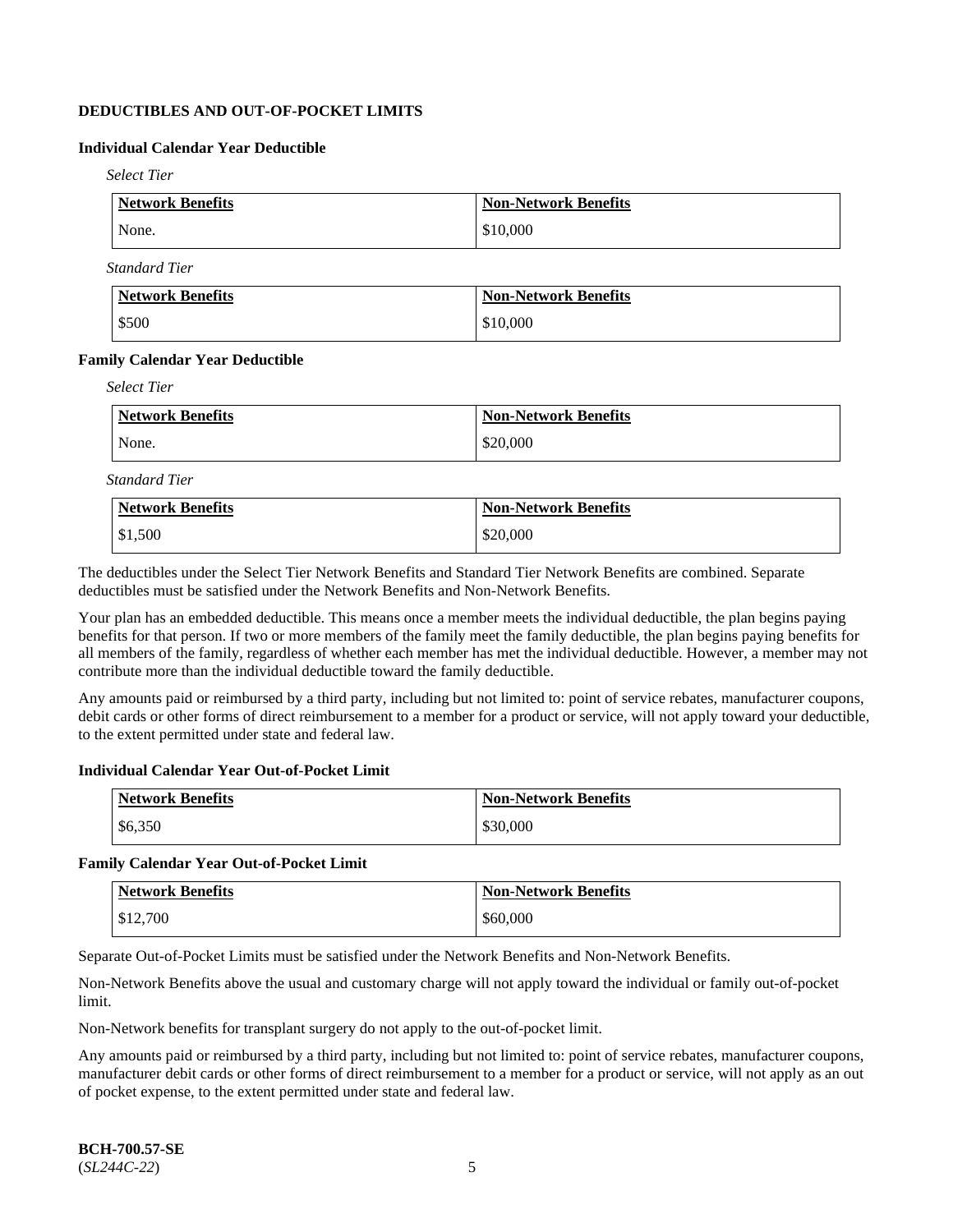## **AMBULANCE AND MEDICAL TRANSPORTATION**

## **Covered Services:**

We cover ambulance and medical transportation for medical emergencies.

We also cover medically necessary, non-emergency medical transportation if it meets our medical coverage criteria.

Covered services and supplies are based on established medical policies, which are subject to periodic review and modification by the medical or dental directors. These medical policies (medical coverage criteria) and applicable prior authorization requirements are available by calling Member Services or logging on to your "myHealthPartners" account at [healthpartners.com.](https://www.healthpartners.com/hp/index.html)

*Subject to the Standard Tier Deductibles*

| <b>Network Benefits</b>      | <b>Non-Network Benefits</b> |
|------------------------------|-----------------------------|
| 70% of the charges incurred. | See Network Benefits.       |

### **Not Covered:**

See "Services Not Covered" in the Group Membership Contract.

## **BEHAVIORAL HEALTH SERVICES**

### **Covered Services:**

Covered services are based on established medical policies, which are subject to periodic review and modification by the medical directors. These medical policies (medical coverage criteria) are available by calling Member Services or logging on to your "*my*HealthPartners" account at [healthpartners.com.](http://www.healthpartners.com/)

You have rights to parity in mental health and substance use disorder treatment as required by the federal Mental Health Parity and Addiction Equity Act and Minnesota Statutes, section 62Q.47. These laws require:

- That mental health and substance use disorder services be covered on the same basis as medical services;
- That cost-sharing for mental health and substance use disorder services can be no more restrictive than cost-sharing for similar medical services;
- That treatment restrictions and limitation such as prior authorization and medical necessity can be no more restrictive than for similar medical services;
- That if enrollees have concerns they can call Member Services, file a complaint with HealthPartners, or file a complaint with the Minnesota Department of Health.

#### **Mental health services**

We cover services for: mental health diagnoses as described in the Diagnostic and Statistical Manual of Mental Disorders – Fifth Edition (DSM-5) (most recent edition).

We also provide coverage for mental health treatment ordered by a Minnesota court under a valid court order that is issued on the basis of a behavioral care evaluation performed by a licensed psychiatrist or doctoral level licensed psychologist, which includes a diagnosis and an individual treatment plan for care in the most appropriate, least restrictive environment. We must be given a copy of the court order and the behavioral care evaluation, the service must be a covered benefit under this plan, and the service must be provided by a network provider, or other provider as required by law. We cover the evaluation upon which the court order was based if it was provided by a network provider. We also provide coverage for the initial mental health evaluation of a child, regardless of whether that evaluation leads to a court order for treatment, if the evaluation is ordered by a Minnesota juvenile court.

**Outpatient services, including intensive outpatient and day treatment:** We cover medically necessary outpatient professional mental health services for evaluation, crisis intervention, and treatment of mental health disorders.

A comprehensive diagnostic assessment will be used as the basis for a determination by a mental health professional, concerning the appropriate treatment and the extent of services required.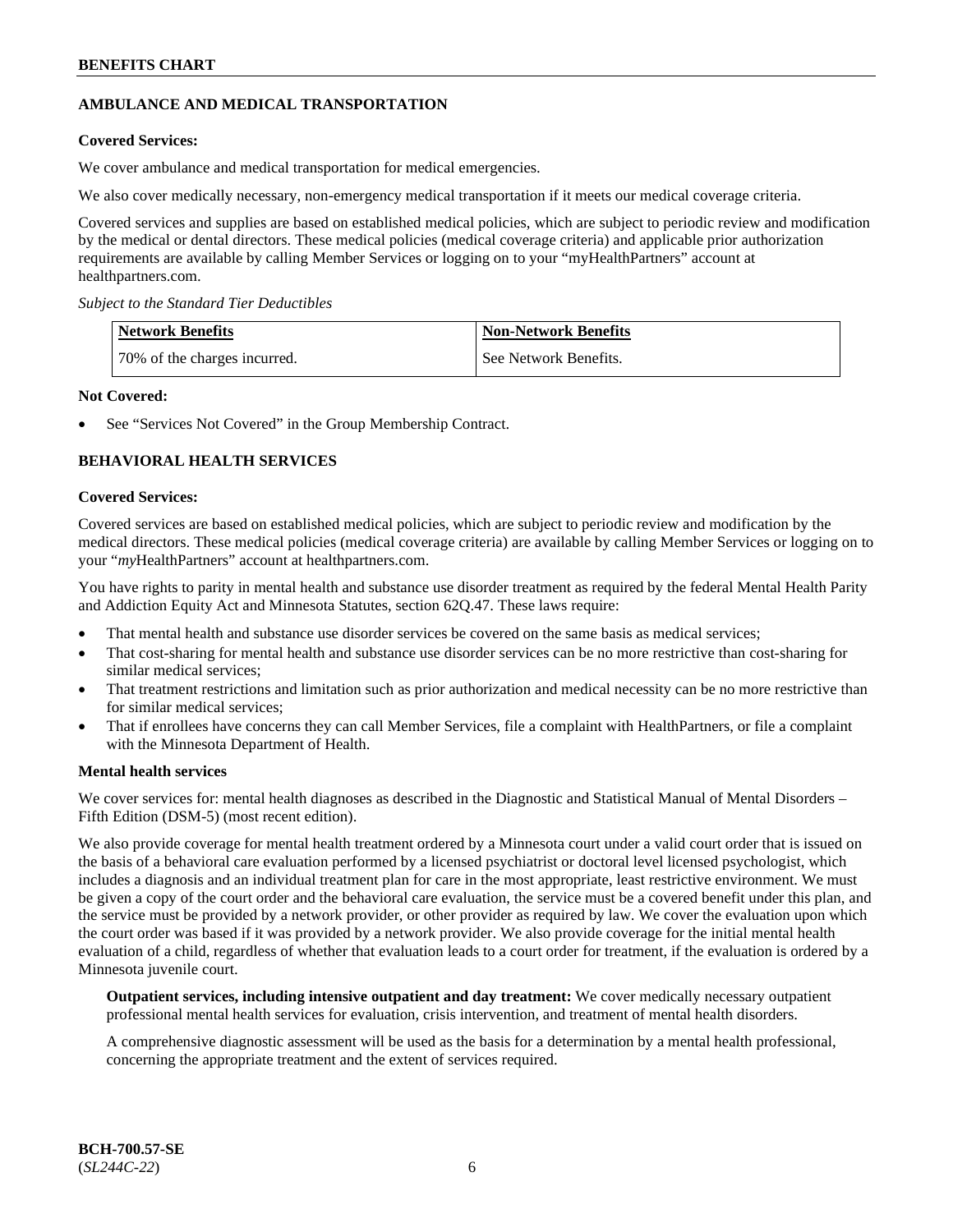Outpatient services we cover for a diagnosed mental health condition include the following:

- Individual, group, family, and multi-family therapy;
- Medication management provided by a physician, certified nurse practitioner, or physician's assistant;
- Psychological testing services for the purposes of determining the differential diagnoses and treatment planning for patients currently receiving behavioral health services;
- Day treatment and intensive outpatient services in a licensed program;
- Partial hospitalization services in a licensed hospital or community mental health center;
- Psychotherapy and nursing services provided in the home if authorized by us; and
- Treatment for gender dysphoria.

### *Network Providers follow Select Tier*

| <b>Network Benefits</b>                                                                                                                     | <b>Non-Network Benefits</b>  |
|---------------------------------------------------------------------------------------------------------------------------------------------|------------------------------|
| 100% of the charges incurred, subject to a member<br>copayment of \$10 per visit.                                                           | 50% of the charges incurred. |
| For family therapy, only one member copayment will<br>be charged, regardless of the number of members<br>primarily involved in the therapy. |                              |

### **Group therapy**

#### *Network Providers follow Select Tier*

| <b>Network Benefits</b>                                                          | <b>Non-Network Benefits</b>  |
|----------------------------------------------------------------------------------|------------------------------|
| 100% of the charges incurred, subject to a member<br>copayment of \$5 per visit. | 50% of the charges incurred. |

#### **Inpatient services, including mental health residential treatment services:** We cover the following:

- Medically necessary inpatient services in a hospital and professional services for treatment of mental health disorders. Medical stabilization is covered under inpatient hospital services in the "Hospital and Skilled Nursing Facility Services" section; and
- Medically necessary mental health residential treatment services. This care must be authorized by us and provided by a hospital or residential behavioral health treatment facility licensed by the local state or Department of Health and Human Services. Services not covered under this benefit include halfway houses, group homes, extended care facilities, shelter services, correctional services, detention services, transitional services, group residential services, foster care services and wilderness programs.

### *Select Tier*

| <b>Network Benefits</b>      | <b>Non-Network Benefits</b>  |
|------------------------------|------------------------------|
| 70% of the charges incurred. | 50% of the charges incurred. |

*Standard Tier - Subject to the Standard Tier Deductibles*

| <b>Network Benefits</b>      | <b>Non-Network Benefits</b>  |
|------------------------------|------------------------------|
| 70% of the charges incurred. | 50% of the charges incurred. |

#### **Substance use disorder (SUD) services**

We cover medically necessary services for assessments by a licensed alcohol and drug counselor and treatment of substanceuse disorders as defined in the latest edition of the DSM-5.

**Outpatient services, including intensive outpatient and day treatment:** We cover medically necessary outpatient professional services for the diagnosis and treatment of substance use disorders. Substance use disorder treatment programs must be licensed by the applicable state agency.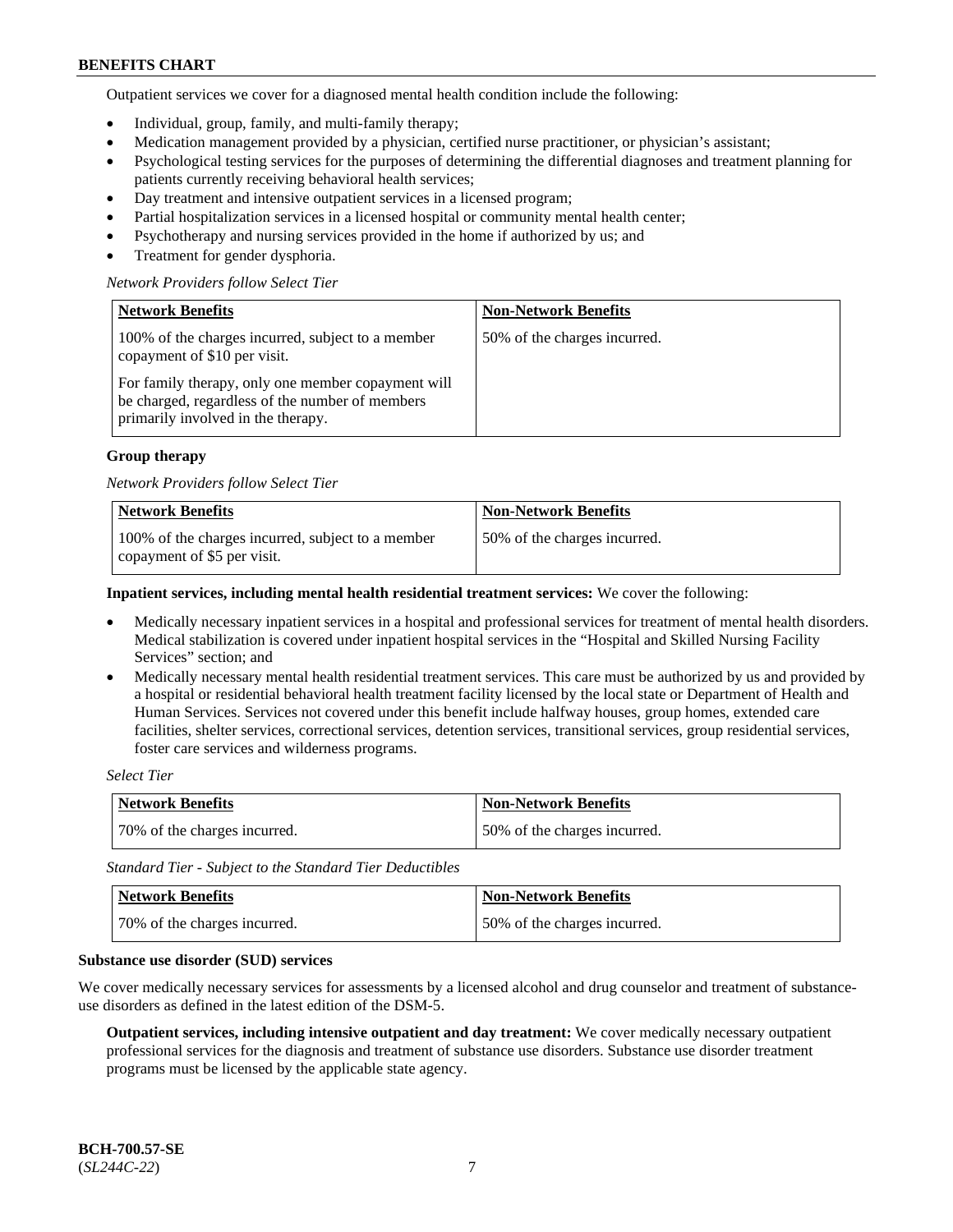Outpatient services we cover for a diagnosed substance use disorder include the following:

- Individual, group, family, and multi-family therapy provided in an office setting;
- Opiate replacement therapy including methadone and buprenorphine treatment; and
- Day treatment and intensive outpatient services in a licensed program.

## *Network Providers follow Select Tier*

| <b>Network Benefits</b>                                                                                                                     | <b>Non-Network Benefits</b>  |
|---------------------------------------------------------------------------------------------------------------------------------------------|------------------------------|
| 100% of the charges incurred, subject to a member<br>copayment of \$10 per visit.                                                           | 50% of the charges incurred. |
| For family therapy, only one member copayment will<br>be charged, regardless of the number of members<br>primarily involved in the therapy. |                              |

## **Inpatient services:** We cover the following:

- Medically necessary inpatient services in a hospital or primary residential treatment in a licensed substance use disorder treatment center. Primary residential treatment is an intensive residential treatment program of limited duration, typically 30 days or less.
- Services provided in a hospital that is licensed by the local state and accredited by Medicare.
- Detoxification services in a hospital or community detoxification facility if it is licensed by the local Department of Health and Human Services.

### *Select Tier*

| Network Benefits             | <b>Non-Network Benefits</b>  |
|------------------------------|------------------------------|
| 70% of the charges incurred. | 50% of the charges incurred. |

*Standard Tier - Subject to the Standard Tier Deductibles*

| Network Benefits             | <b>Non-Network Benefits</b>  |
|------------------------------|------------------------------|
| 70% of the charges incurred. | 50% of the charges incurred. |

## **Not Covered:**

See "Services Not Covered" in the Group Membership Contract.

## **CHIROPRACTIC SERVICES**

## **Covered Services:**

We cover chiropractic services for rehabilitative care, provided to diagnose and treat acute neuromusculo-skeletal conditions.

Massage therapy which is performed in conjunction with other treatment/modalities by a chiropractor, is part of a prescribed treatment plan and is not billed separately is covered.

| <b>Network Benefits</b>                                                                                         | <b>Non-Network Benefits</b>                                            |
|-----------------------------------------------------------------------------------------------------------------|------------------------------------------------------------------------|
| 100% of the charges incurred, subject to a member<br>copayment of \$60 per visit.<br>Deductible does not apply. | 150% of the charges incurred.<br>Limit of 20 visits per calendar year. |

## **Not Covered:**

- Massage therapy for the purpose of comfort or convenience of the member.
- See "Services Not Covered" in the Group Membership Contract.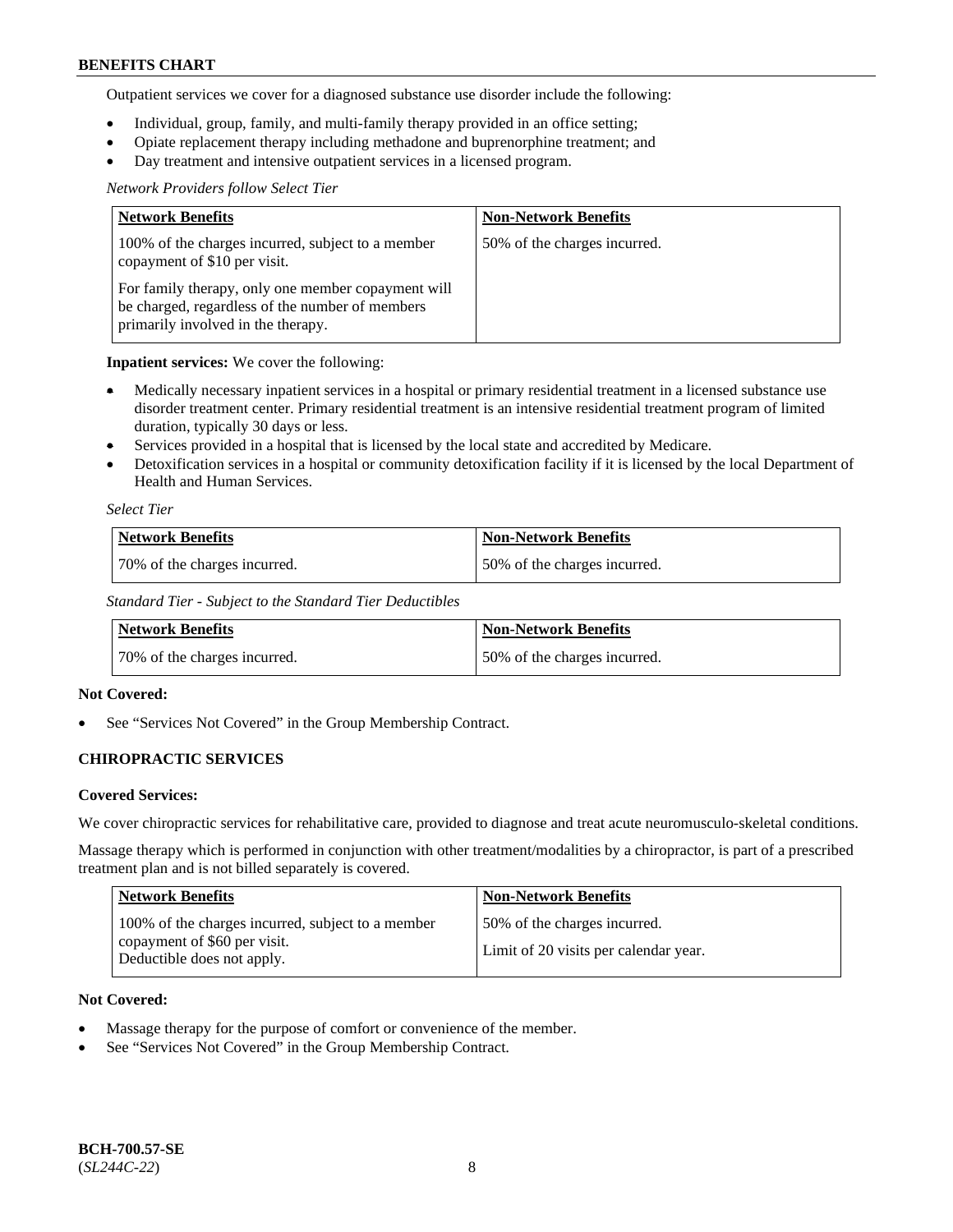## **CLINICAL TRIALS**

## **Covered Services:**

We cover certain routine services if you participate in a Phase I, Phase II, Phase III or Phase IV clinical trial that is conducted in relation to the prevention, detection, or treatment of cancer or other life-threatening disease or condition as defined in the Affordable Care Act. We cover routine patient costs for services that would be eligible under this Benefits Chart if the service was provided outside of a clinical trial.

| <b>Network Benefits</b>                                | <b>Non-Network Benefits</b>                            |
|--------------------------------------------------------|--------------------------------------------------------|
| Coverage level is same as corresponding Network        | Coverage level is same as corresponding Non-Network    |
| Benefit, depending on type of service provided such as | Benefit, depending on type of service provided such as |
| Office Visits for Illness or Injury, Inpatient or      | Office Visits for Illness or Injury, Inpatient or      |
| <b>Outpatient Hospital Services.</b>                   | <b>Outpatient Hospital Services.</b>                   |

## **Not Covered:**

- The investigative item, device or service itself.
- Items or services that are provided solely to satisfy data collection and analysis needs and that are not used in the direct clinical management of the patient.
- A service that is clearly inconsistent with widely accepted and established standards of care for a particular diagnosis.
- See "Services Not Covered" in the Group Membership Contract.

## **DENTAL SERVICES**

## **Covered Services:**

We cover services as described below.

**Accidental dental services:** We cover dentally necessary services to treat and restore damage done to sound, natural, unrestored teeth as a result of an accidental injury. Coverage is for damage caused by external trauma to face and mouth only, not for cracked or broken teeth which result from biting or chewing. We cover restorations, root canals, crowns and replacement of teeth lost that are directly related to the accident in which the member was involved. We cover initial exams, xrays, and palliative treatment including extractions, and other oral surgical procedures directly related to the accident. Subsequent treatment must be initiated within the specified time-frame and must be directly related to the accident. We do not cover restoration and replacement of teeth that are not "sound and natural" at the time of the accident.

Full mouth rehabilitation to correct occlusion (bite) and malocclusion (misaligned teeth not due to the accident) are not covered.

When an implant-supported dental prosthetic treatment is pursued, the accidental dental benefit will be applied to the prosthetic procedure. Benefits are limited to the amount that would be paid toward the placement of a removable dental prosthetic appliance that could be used in the absence of implant treatment. Care must be provided or pre-authorized by a HealthPartners dentist.

*Subject to the Standard Tier Deductibles*

| <b>Network Benefits</b>      | Non-Network Benefits         |
|------------------------------|------------------------------|
| 70% of the charges incurred. | 50% of the charges incurred. |

For all accidental dental services, treatment and/or restoration must be initiated within six months of the date of the injury. Coverage is limited to the initial course of treatment and/or initial restoration. Services must be provided within twenty-four months of the date of injury to be covered.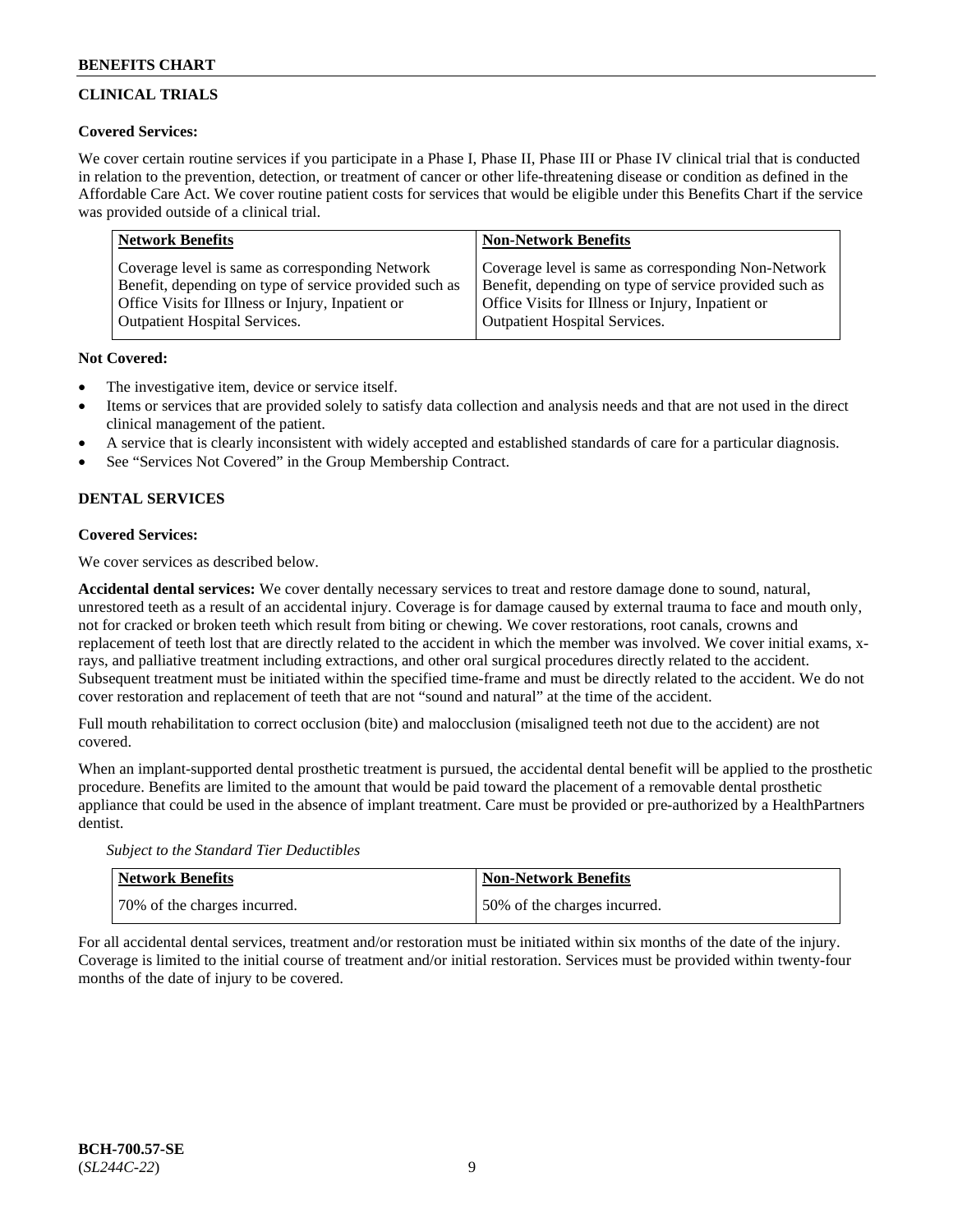## **Medical referral dental services**

**Medically necessary outpatient dental services:** We cover medically necessary outpatient dental services. Coverage is limited to dental services required for treatment of an underlying medical condition, e.g., removal of teeth to complete radiation treatment for cancer of the jaw, cysts and lesions.

| <b>Network Benefits</b>                                                                                         | <b>Non-Network Benefits</b>  |
|-----------------------------------------------------------------------------------------------------------------|------------------------------|
| 100% of the charges incurred, subject to a member<br>copayment of \$60 per visit.<br>Deductible does not apply. | 50% of the charges incurred. |

**Medically necessary hospitalization and anesthesia for dental care:** We cover medically necessary hospitalization for dental care. This is limited to charges incurred by a member who: (1) is a child under age 5; (2) is severely disabled; (3) has a medical condition and requires hospitalization or general anesthesia for dental care treatment; or (4) is a child between age 5 and 12 and care in dental offices has been attempted unsuccessfully and usual methods of behavior modification have not been successful, or when extensive amounts of restorative care, exceeding four appointments, are required. Coverage is limited to facility and anesthesia charges. Oral surgeon/dentist professional fees are not covered.

*Select Tier*

| Network Benefits             | Non-Network Benefits         |
|------------------------------|------------------------------|
| 70% of the charges incurred. | 50% of the charges incurred. |

*Standard Tier - Subject to the Standard Tier Deductibles*

| Network Benefits             | <b>Non-Network Benefits</b>   |
|------------------------------|-------------------------------|
| 70% of the charges incurred. | 150% of the charges incurred. |

**Medical complications of dental care:** We cover medical complications of dental care. Treatment must be medically necessary care and related to medical complications of non-covered dental care, including complications of the head, neck, or substructures.

| <b>Network Benefits</b>                                                                                         | <b>Non-Network Benefits</b>  |
|-----------------------------------------------------------------------------------------------------------------|------------------------------|
| 100% of the charges incurred, subject to a member<br>copayment of \$60 per visit.<br>Deductible does not apply. | 50% of the charges incurred. |

**Oral surgery**: We cover oral surgery. Coverage is limited to treatment of medical conditions requiring oral surgery, such as treatment of oral neoplasm, non-dental cysts, fracture of the jaws, trauma of the mouth and jaws.

| Network Benefits                                                                                                | <b>Non-Network Benefits</b>  |
|-----------------------------------------------------------------------------------------------------------------|------------------------------|
| 100% of the charges incurred, subject to a member<br>copayment of \$60 per visit.<br>Deductible does not apply. | 50% of the charges incurred. |

**Treatment of cleft lip and cleft palate:** We cover treatment of cleft lip and cleft palate of a dependent child to age 26, including orthodontic treatment and oral surgery directly related to the cleft. Benefits are limited to inpatient or outpatient expenses arising from medical and dental treatment that was scheduled or initiated prior to the dependent turning age 19. Dental services that are not required for the treatment of cleft lip or cleft palate are not covered. If a dependent child covered under this Contract is also covered under a dental plan which includes orthodontic services, that dental plan shall be considered primary for the necessary orthodontic services. Oral appliances are subject to the same copayment, conditions and limitations as durable medical equipment.

| <b>Network Benefits</b>                                                                                         | <b>Non-Network Benefits</b>  |
|-----------------------------------------------------------------------------------------------------------------|------------------------------|
| 100% of the charges incurred, subject to a member<br>copayment of \$60 per visit.<br>Deductible does not apply. | 50% of the charges incurred. |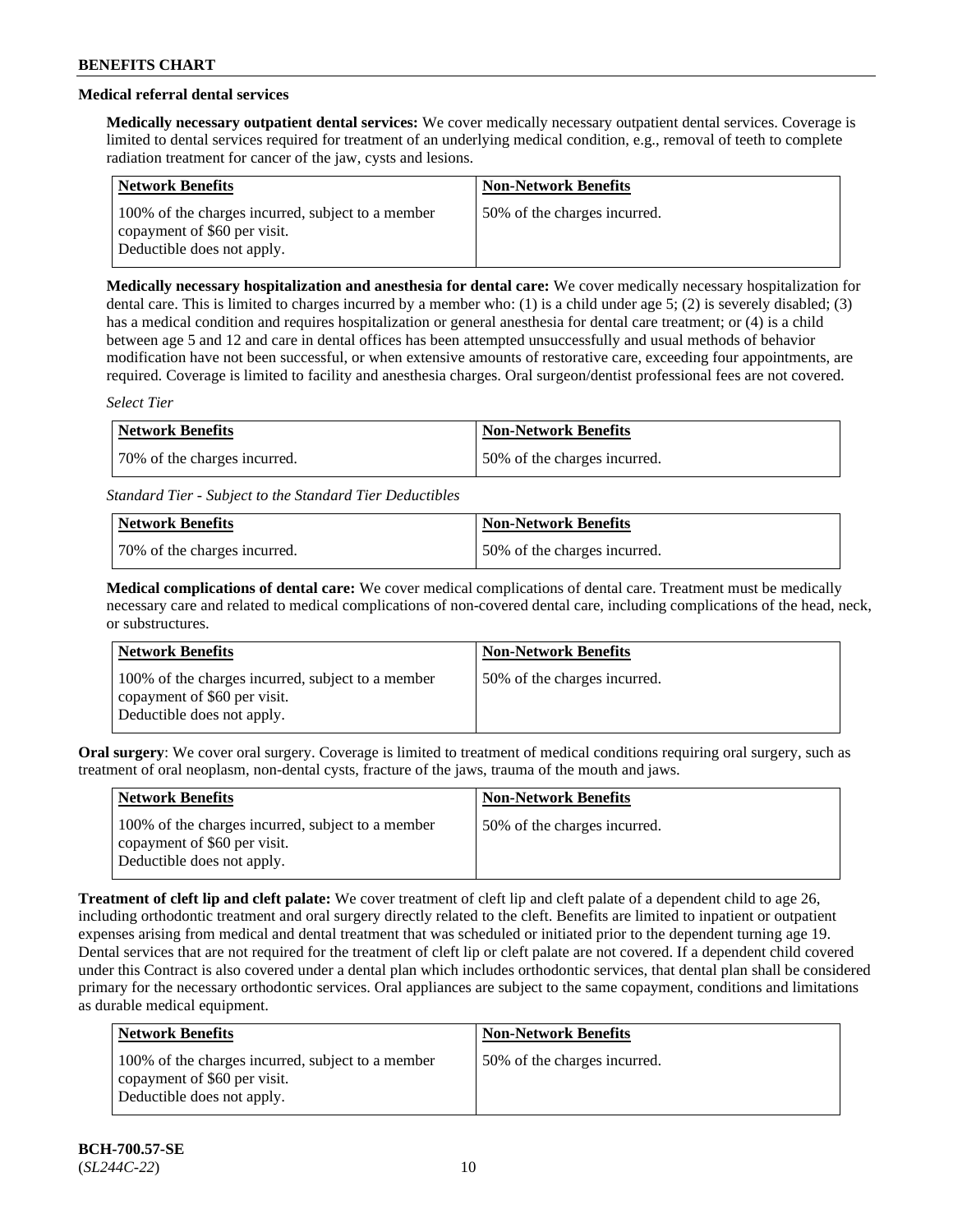**Treatment of temporomandibular disorder (TMD) and craniomandibular disorder (CMD):** We cover surgical and nonsurgical treatment of temporomandibular disorder (TMD) and craniomandibular disorder (CMD), which is medically necessary care. Dental services which are not required to directly treat TMD or CMD are not covered.

| <b>Network Benefits</b>                                                                                         | <b>Non-Network Benefits</b>  |
|-----------------------------------------------------------------------------------------------------------------|------------------------------|
| 100% of the charges incurred, subject to a member<br>copayment of \$60 per visit.<br>Deductible does not apply. | 50% of the charges incurred. |

## **Not Covered:**

- Dental treatment, procedures or services not listed in this Benefits Chart.
- Accident related dental services if treatment is (1) provided to teeth which are not sound and natural, (2) to teeth which have been restored, (3) initiated beyond six months from the date of the injury, (4) received beyond the initial treatment or restoration or (5) received beyond twenty-four months from the date of injury.
- Oral surgery to remove wisdom teeth.
- Orthognathic treatment or procedures and all related services, unless it is required to treat TMD or CMD and it meets our medical coverage criteria.
- See "Services Not Covered" in the Group Membership Contract.

## **DIABETES AND HYPERTENSION DISEASE MANAGEMENT PROGRAM**

### **Covered Services:**

If you meet criteria for coverage, you may qualify for the Diabetes and/or Hypertension Disease Management Program.

The program covers group health coaching which focuses on weight loss, exercise, behavior modification and health education through Omada Health.

*Network Providers follow Select Tier*

| <b>Network Benefits</b>       | <b>Non-Network Benefits</b> |
|-------------------------------|-----------------------------|
| 100% of the charges incurred. | Not applicable.             |

## **Not Covered:**

See "Services Not Covered" in the Group Membership Contract.

## **DIABETIC EQUIPMENT AND SUPPLIES**

## **Covered Services:**

We cover physician prescribed medically appropriate and necessary drugs and supplies used in the management and treatment of diabetes for members with gestational, Type I or Type II diabetes including durable diabetic equipment and disposable supplies, as described below.

Certain items are only covered if your condition meets our coverage criteria and obtained through an authorized vendor. For more information on what we cover and any prior authorization requirements, call Member Services or log on to your "*my*HealthPartners" account at [healthpartners.com.](http://www.healthpartners.com/)

Insulin and medications for diabetes are covered as outpatient drugs under the "Prescription Drug Services" section.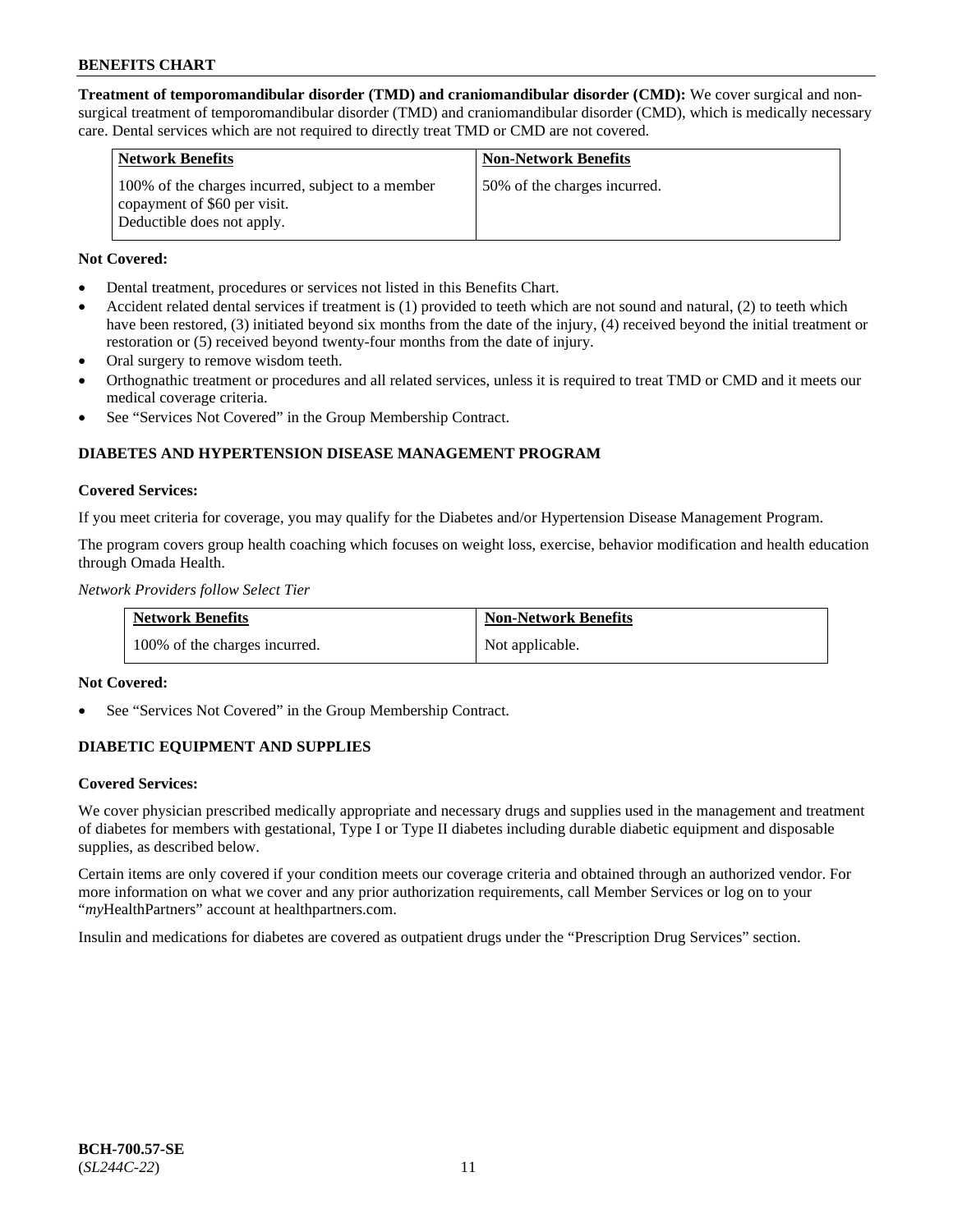**Pumps and Pump Supplies.** These include diabetic insulin pumps, diabetic infusion pumps and infusion pump supplies such as infusion sets, tubing, connectors and syringe reservoirs.

*Subject to the Standard Tier Deductibles*

| <b>Network Benefits</b>                                                                     | <b>Non-Network Benefits</b>  |
|---------------------------------------------------------------------------------------------|------------------------------|
| Pumps received at a pharmacy:<br>70% of the charges incurred.<br>Deductible does not apply. | 50% of the charges incurred. |
| Pumps received from a non-pharmacy approved<br>vendor:<br>70% of the charges incurred.      |                              |

### **All other durable equipment and diabetic supplies**

Durable Diabetic Equipment and Supplies. These include continuous glucose monitoring system (CGMS), transmitter, sensors and receivers, diabetic blood glucose monitors and control/calibrating solutions (for checking accuracy or testing equipment and test strips).

Disposable Diabetic Supplies. These are one-time use supplies, including syringes, lancets, lancet devices, blood and urine ketone test strips, and needles.

Certain diabetic supplies and equipment must be purchased at a pharmacy.

*Subject to the Standard Tier Deductibles*

| <b>Network Benefits</b>                                                                                              | <b>Non-Network Benefits</b>  |
|----------------------------------------------------------------------------------------------------------------------|------------------------------|
| If received through a pharmacy:<br>70% of the charges incurred.<br>Deductible does not apply.                        | 50% of the charges incurred. |
| If received through a non-pharmacy provider:<br>70% of the charges incurred if purchased from an<br>approved vendor. |                              |

## **Limitations:**

- No more than a 93-day supply of diabetic supplies is covered and dispensed at a time.
- We require that certain diabetic supplies and equipment be purchased at a pharmacy.
- Diabetic supplies and equipment are limited to certain models and brands.
- Durable medical equipment and supplies must be obtained from or repaired by approved vendors.
- Covered services and supplies are based on established medical policies which are subject to periodic review and modification by the medical directors. Our coverage policy for diabetic supplies includes information on our required models and brands. These medical policies (medical coverage criteria) are available by calling Member Services or logging on to your "*my*HealthPartners" account at [healthpartners.com.](http://www.healthpartners.com/)

#### **Not Covered:**

- Replacement or repair of any covered items, if the items are (i) damaged or destroyed by misuse, abuse or carelessness, (ii) lost; or (iii) stolen.
- Duplicate or similar items.
- Labor and related charges for repair of any covered items which are more than the cost of replacement by an approved vendor.
- Batteries for monitors and equipment.
- Sales tax, mailing, delivery charges, service call charges.
- See "Services Not Covered" in the Group Membership Contract.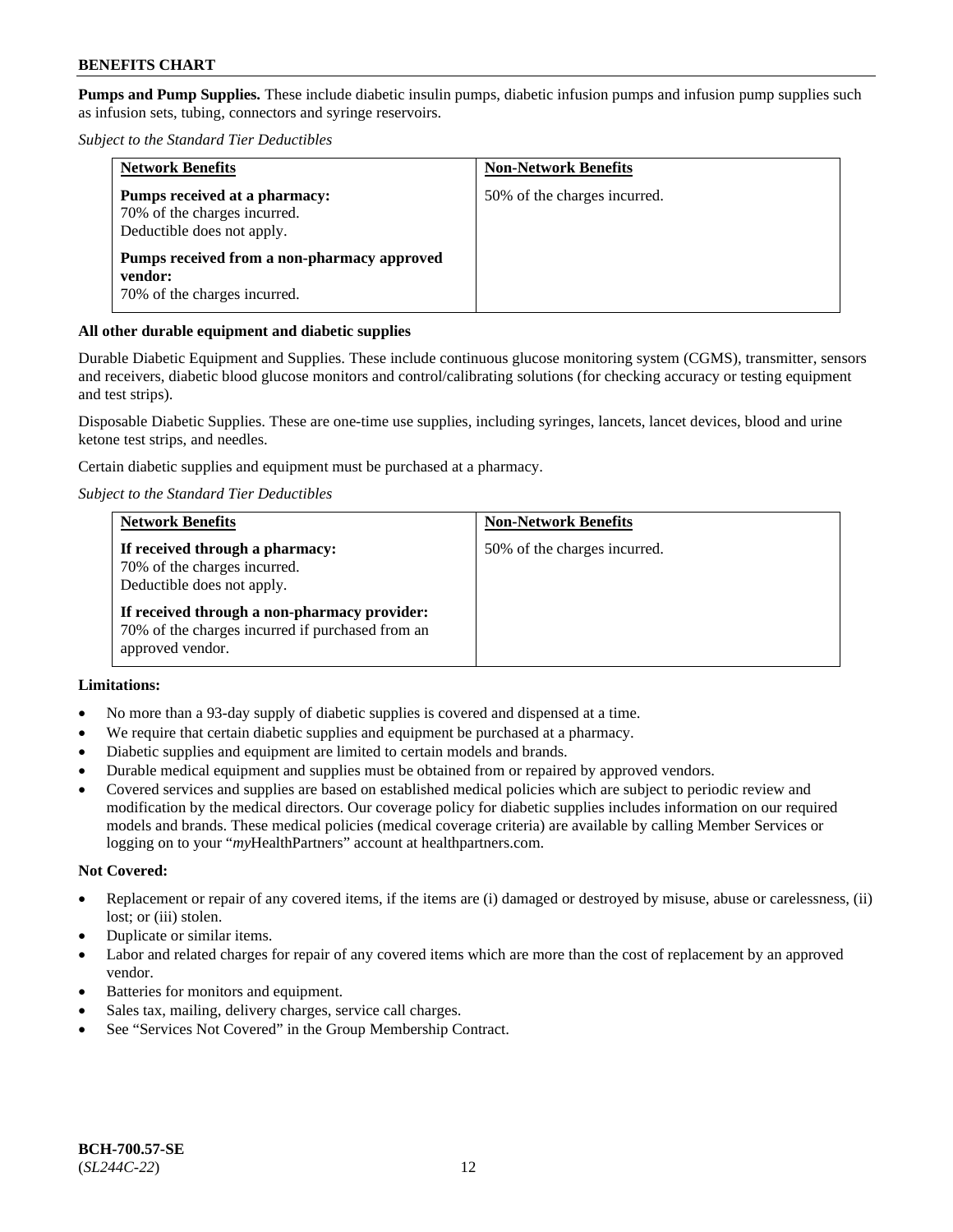## **DIAGNOSTIC IMAGING SERVICES**

### **Covered Services:**

We cover diagnostic imaging, when ordered by a provider and provided in a clinic or outpatient hospital facility.

For Network Benefits, non-emergent, scheduled outpatient Magnetic Resonance Imaging (MRI) and Computed Tomography (CT) must be provided at a designated facility. Your physician or facility will obtain or verify prior authorization for these services with HealthPartners, as needed.

We cover services provided in a clinic or outpatient hospital facility (to see the benefit level for inpatient hospital or skilled nursing facility services, see benefits under Inpatient Hospital and Skilled Nursing Facility Services).

### **Outpatient magnetic resonance imaging (MRI) and computed tomography (CT)**

*Select Tier*

| <b>Network Benefits</b>      | <b>Non-Network Benefits</b>  |
|------------------------------|------------------------------|
| 70% of the charges incurred. | 50% of the charges incurred. |

*Standard Tier - Subject to the Standard Tier Deductibles*

| Network Benefits             | Non-Network Benefits         |
|------------------------------|------------------------------|
| 70% of the charges incurred. | 50% of the charges incurred. |

### **All other outpatient diagnostic imaging services for illness or injury**

### **Services for illness or injury**

*Select Tier*

| <b>Network Benefits</b>      | <b>Non-Network Benefits</b>  |
|------------------------------|------------------------------|
| 70% of the charges incurred. | 50% of the charges incurred. |

*Standard Tier - Subject to the Standard Tier Deductibles*

| Network Benefits             | <b>Non-Network Benefits</b>  |
|------------------------------|------------------------------|
| 70% of the charges incurred. | 50% of the charges incurred. |

#### **Preventive services (MRI/CT procedures are not considered preventive)**

Diagnostic imaging services associated with preventive services are covered at the benefit level shown in the "Preventive Services" section of this Benefits Chart.

#### **Not Covered:**

See "Services Not Covered" in the Group Membership Contract.

## **DURABLE MEDICAL EQUIPMENT, PROSTHETICS, ORTHOTICS, AND SUPPLIES**

#### **Covered Services:**

We cover equipment and services, as described below.

We cover durable medical equipment and services, prosthetics, orthotics and supplies, subject to the limitations below.

External hearing aids (including osseointegrated or bone anchored) for members age 18 or younger who have hearing loss that is not correctable by other covered procedures. Coverage is limited to one basic, standard hearing aid for each ear every three years. A basic hearing aid is defined as a hearing device that consists of a microphone, amplifier, volume control, battery and receiver. It does not include upgrades above and beyond the functionality of a basic hearing aid, including but not limited to hearing improvements for group settings, background noise, Bluetooth/remote control functionality, or extended warranties. Charges for upgrades above the cost of a basic, standard hearing aid are not covered.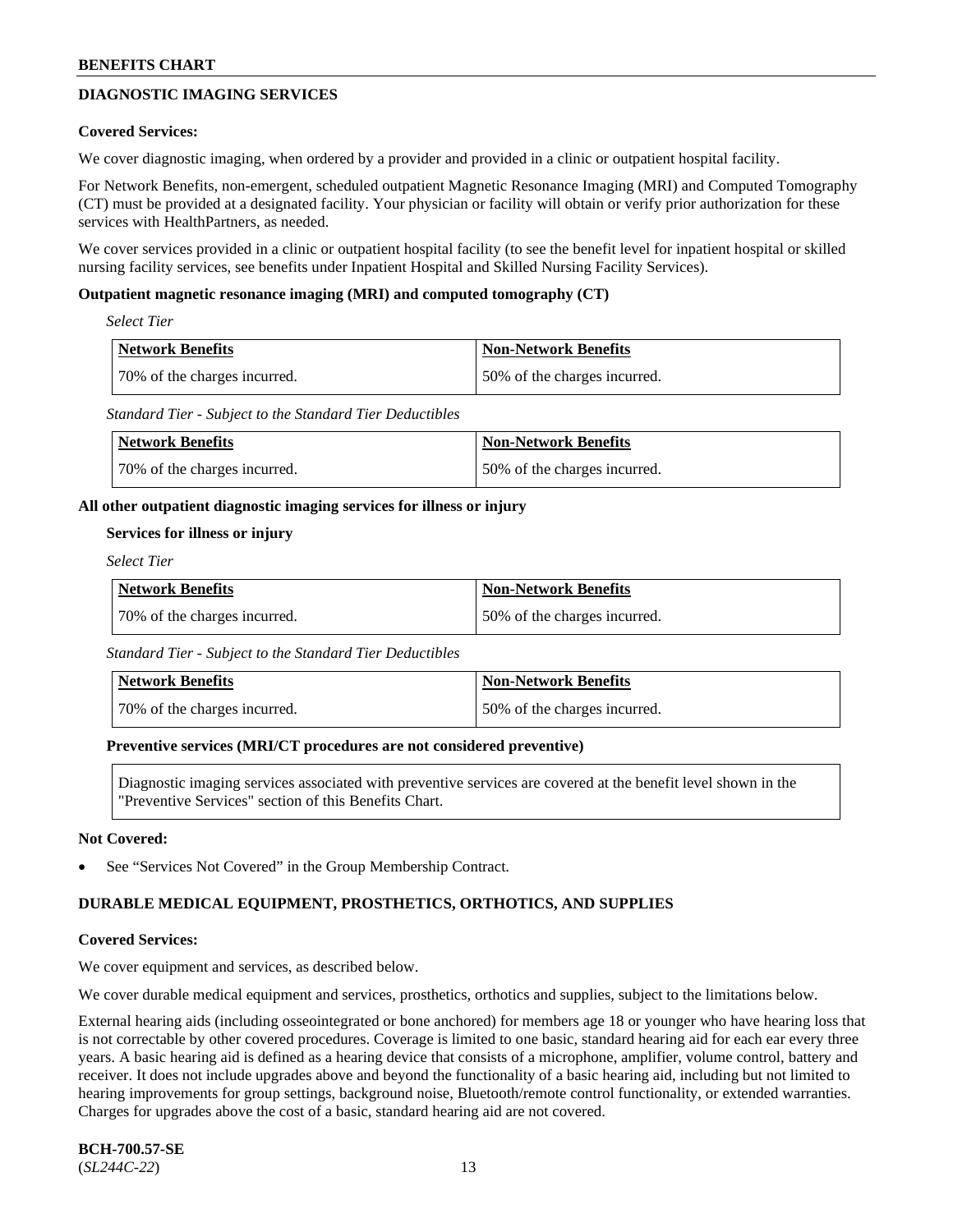Diabetic equipment and supplies are covered under the "Diabetic Equipment and Supplies" section.

### **Special dietary treatment for Phenylketonuria (PKU) if it meets our medical coverage criteria**

| <b>Network Benefits</b>                                    | <b>Non-Network Benefits</b>   |
|------------------------------------------------------------|-------------------------------|
| 70% of the charges incurred.<br>Deductible does not apply. | 150% of the charges incurred. |

### **Oral amino acid based elemental formula if it meets our medical coverage criteria**

*Subject to the Standard Tier Deductibles*

| <b>Network Benefits</b>      | <b>Non-Network Benefits</b>  |
|------------------------------|------------------------------|
| 70% of the charges incurred. | 50% of the charges incurred. |

## **All other durable medical equipment, prosthetics, orthotics and supplies**

*Subject to the Standard Tier Deductibles*

| <b>Network Benefits</b>      | <b>Non-Network Benefits</b>   |
|------------------------------|-------------------------------|
| 70% of the charges incurred. | 150% of the charges incurred. |

## **Limitations:**

Coverage of durable medical equipment is limited by the following:

- Payment will not exceed the cost of an alternate piece of equipment or service that is effective and medically necessary.
- Wigs for hair loss resulting from alopecia areata are limited to one per calendar year.
- For prosthetic benefits, other than hair prostheses (i.e., wigs) for hair loss resulting from alopecia areata and oral appliances for cleft lip and cleft palate, payment will not exceed the cost of an alternate piece of equipment or service that is effective, medically necessary and enables members to conduct standard activities of daily living.
- We reserve the right to determine if an item will be approved for rental vs. purchase.
- Durable medical equipment and supplies must be obtained from or repaired by approved vendors.
- Covered services and supplies are based on established medical policies, which are subject to periodic review and modification by the medical or dental directors. Our coverage policy for diabetic supplies includes information on our required models and brands. These medical policies (medical coverage criteria) are available by calling Member Services or logging on to your "*my*HealthPartners" account a[t healthpartners.com.](https://www.healthpartners.com/hp/index.html)

## **Not Covered:**

Items that are not eligible for coverage include, but are not limited to:

- Replacement or repair of any covered items, if the items are (i) damaged or destroyed by misuse, abuse or carelessness, (ii) lost; or (iii) stolen.
- Duplicate or similar items.
- Labor and related charges for repair of any covered items which are more than the cost of replacement by an approved vendor.
- Sales tax, mailing, delivery charges, service call charges.
- Items that are primarily educational in nature or for hygiene, vocation, comfort, convenience or recreation.
- Communication aids or devices: equipment to create, replace or augment communication abilities including, but not limited to, speech processors, receivers, communication boards, or computer or electronic assisted communication.
- Hearing aids (implantable and external, including osseointegrated or bone anchored) and their fitting, except as specifically described in this Benefits Chart. This exclusion does not apply to cochlear implants.
- Eyeglasses, contact lenses and their fitting, measurement and adjustment, except as specifically described in this Benefits Chart.
- Hair prostheses (wigs), except as specifically described in this Benefits Chart.
- Household equipment which primarily has customary uses other than medical, such as, but not limited to, exercise cycles, air purifiers, central or unit air conditioners, water purifiers, non-allergenic pillows, mattresses or waterbeds.
- Household fixtures including, but not limited to, escalators or elevators, ramps, swimming pools and saunas.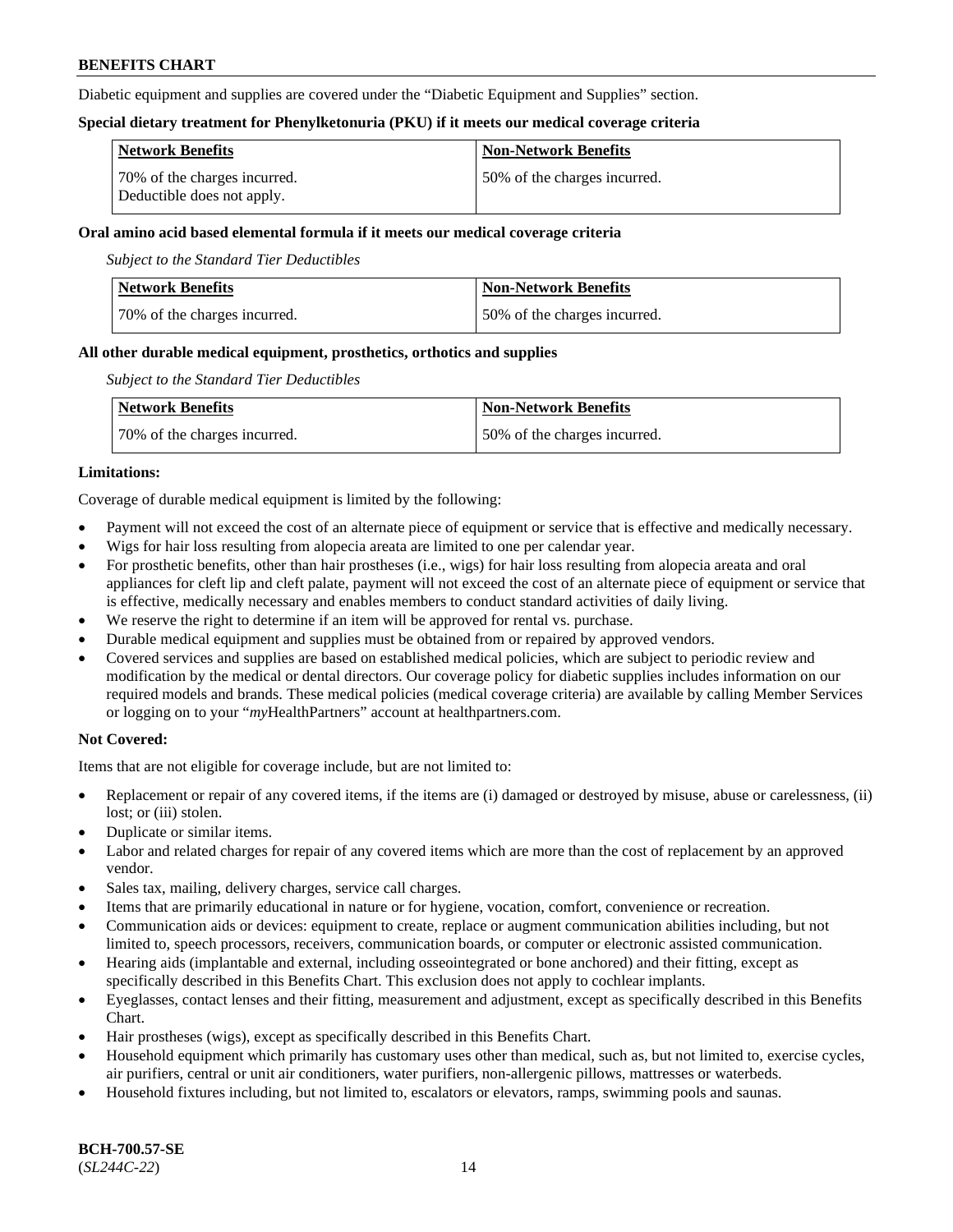- Modifications to the structure of the home including, but not limited to, wiring, plumbing or charges for installation of equipment.
- Vehicle, car or van modifications including, but not limited to, hand brakes, hydraulic lifts and car carrier.
- Rental equipment while owned equipment is being repaired by non-contracted vendors, beyond one month rental of medically necessary equipment.
- Other equipment and supplies, including but not limited to assistive devices, that we determine are not eligible for coverage.
- See "Services Not Covered" in the Group Membership Contract.

## **EMERGENCY AND URGENTLY NEEDED CARE SERVICES**

### **Covered Services:**

We cover services for emergency care and urgently needed care if the services are otherwise eligible for coverage under this Benefits Chart.

**Urgently needed care.** These are services to treat an unforeseen illness or injury, which are required in order to prevent a serious deterioration in your health, and which cannot be delayed until the next available clinic or office hours.

#### **Urgently needed care at clinics**

| <b>Select Tier</b>                                                                |                             |
|-----------------------------------------------------------------------------------|-----------------------------|
| <b>Network Benefits</b>                                                           | <b>Non-Network Benefits</b> |
| 100% of the charges incurred, subject to a member<br>copayment of \$10 per visit. | See Network Benefits.       |

*Standard Tier*

| <b>Network Benefits</b>                                                                                         | <b>Non-Network Benefits</b> |
|-----------------------------------------------------------------------------------------------------------------|-----------------------------|
| 100% of the charges incurred, subject to a member<br>copayment of \$60 per visit.<br>Deductible does not apply. | See Network Benefits.       |

The Non-Network Benefit is paid at the Urgently Needed Care Standard Tier Benefit.

**Emergency care.** These are services to treat: (1) the sudden, unexpected onset of illness or injury which, if left untreated or unattended until the next available clinic or office hours, would result in hospitalization, or (2) a condition requiring professional health services immediately necessary to preserve life or stabilize health. Emergency care includes emergency services as defined in Division BB, Title I, Section 102 of the Consolidated Appropriations Act of 2021. Emergency care also includes an immediate response service available on a 24-hour, seven-day-a-week basis for each child, or person, having a psychiatric crisis, a mental health crisis, or a mental health emergency.

When reviewing claims for coverage of emergency services, our medical director will take into consideration a reasonable layperson's belief that the circumstances required immediate medical care that could not wait until the next working day or next available clinic appointment. Emergency care also includes an immediate response service available on a 24-hour, sevenday-a-week basis for each child, or person, having a psychiatric crisis, a mental health crisis, or a mental health emergency.

## **Emergency care in a hospital emergency room, including professional services of a physician**

*Subject to the Standard Tier Deductibles*

| Network Benefits             | Non-Network Benefits  |
|------------------------------|-----------------------|
| 70% of the charges incurred. | See Network Benefits. |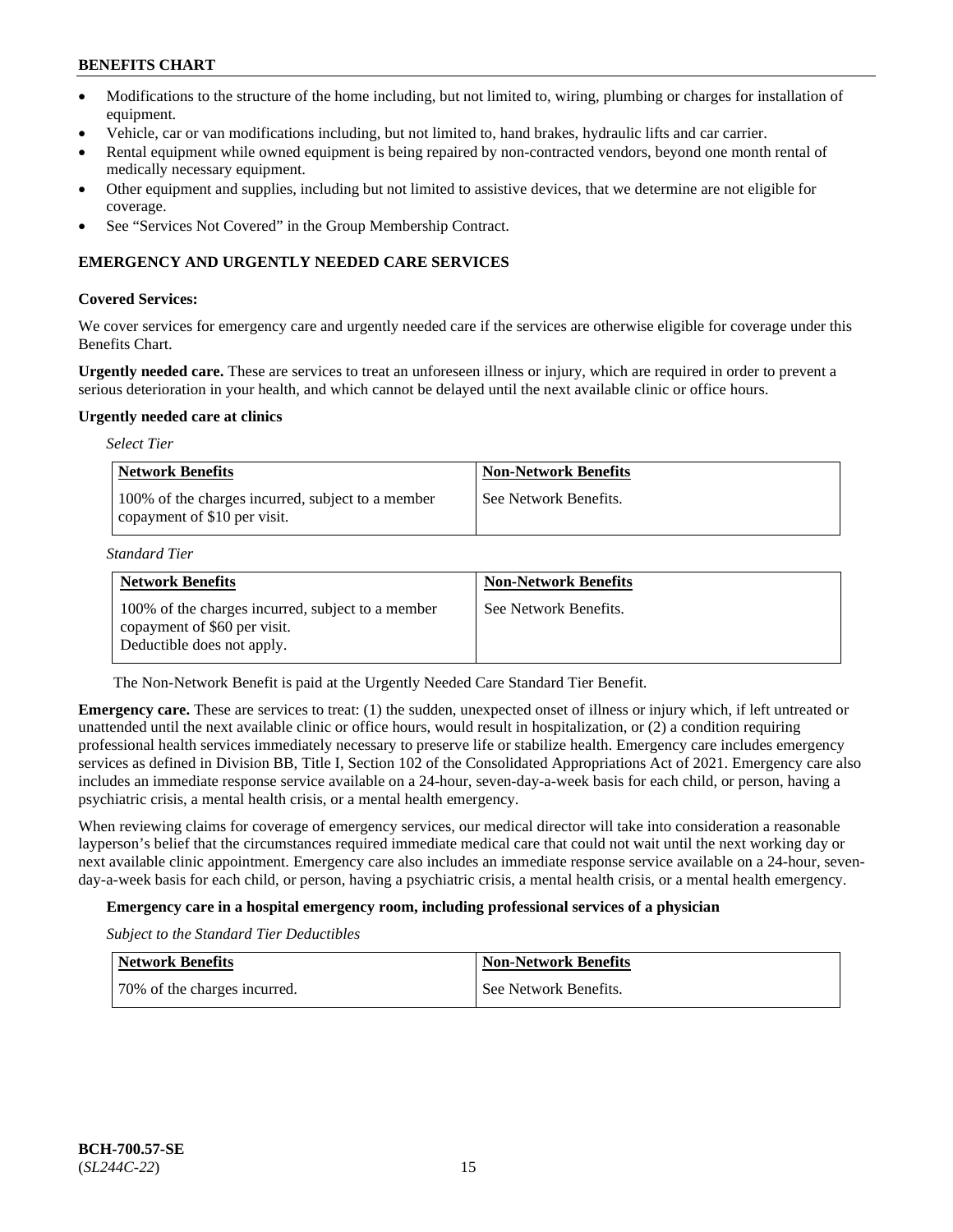## **Inpatient emergency care in a hospital**

*Select Tier - Subject to the Select Tier Deductibles*

| Network Benefits             | <b>Non-Network Benefits</b> |
|------------------------------|-----------------------------|
| 70% of the charges incurred. | See Network Benefits.       |

*Standard Tier - Subject to the Standard Tier Deductibles*

| Network Benefits             | <b>Non-Network Benefits</b> |
|------------------------------|-----------------------------|
| 70% of the charges incurred. | See Network Benefits.       |

The Non-Network Benefit is paid at Inpatient Hospital Services Standard Tier.

## **Not Covered:**

See "Services Not Covered" in the Group Membership Contract.

## **GENE THERAPY**

## **Covered Services:**

We cover gene therapy treatment that meets our current medical coverage criteria.

| <b>Network Benefits</b>                                                                                                                                                                                 | <b>Non-Network Benefits</b> |
|---------------------------------------------------------------------------------------------------------------------------------------------------------------------------------------------------------|-----------------------------|
| Coverage level is same as corresponding Network<br>Benefit, depending on type of service provided, such as<br>Office Visits for Illness or Injury, Inpatient or<br><b>Outpatient Hospital Services.</b> | No Coverage.                |

## **Limitations:**

- Gene therapy must be provided by a designated provider.
- Specific types of gene therapy are limited to therapies and conditions specified in our medical coverage criteria.

## **Not Covered:**

• See "Services Not Covered" in the Group Membership Contract.

## **HEALTH EDUCATION**

## **Covered Services:**

We cover education for preventive services and education for the management of chronic health problems (such as diabetes).

*Select Tier*

| Network Benefits              | <b>Non-Network Benefits</b>  |
|-------------------------------|------------------------------|
| 100% of the charges incurred. | 50% of the charges incurred. |

*Standard Tier*

| <b>Network Benefits</b>                                     | <b>Non-Network Benefits</b>  |
|-------------------------------------------------------------|------------------------------|
| 100% of the charges incurred.<br>Deductible does not apply. | 50% of the charges incurred. |

### **Not Covered:**

See "Services Not Covered" in the Group Membership Contract.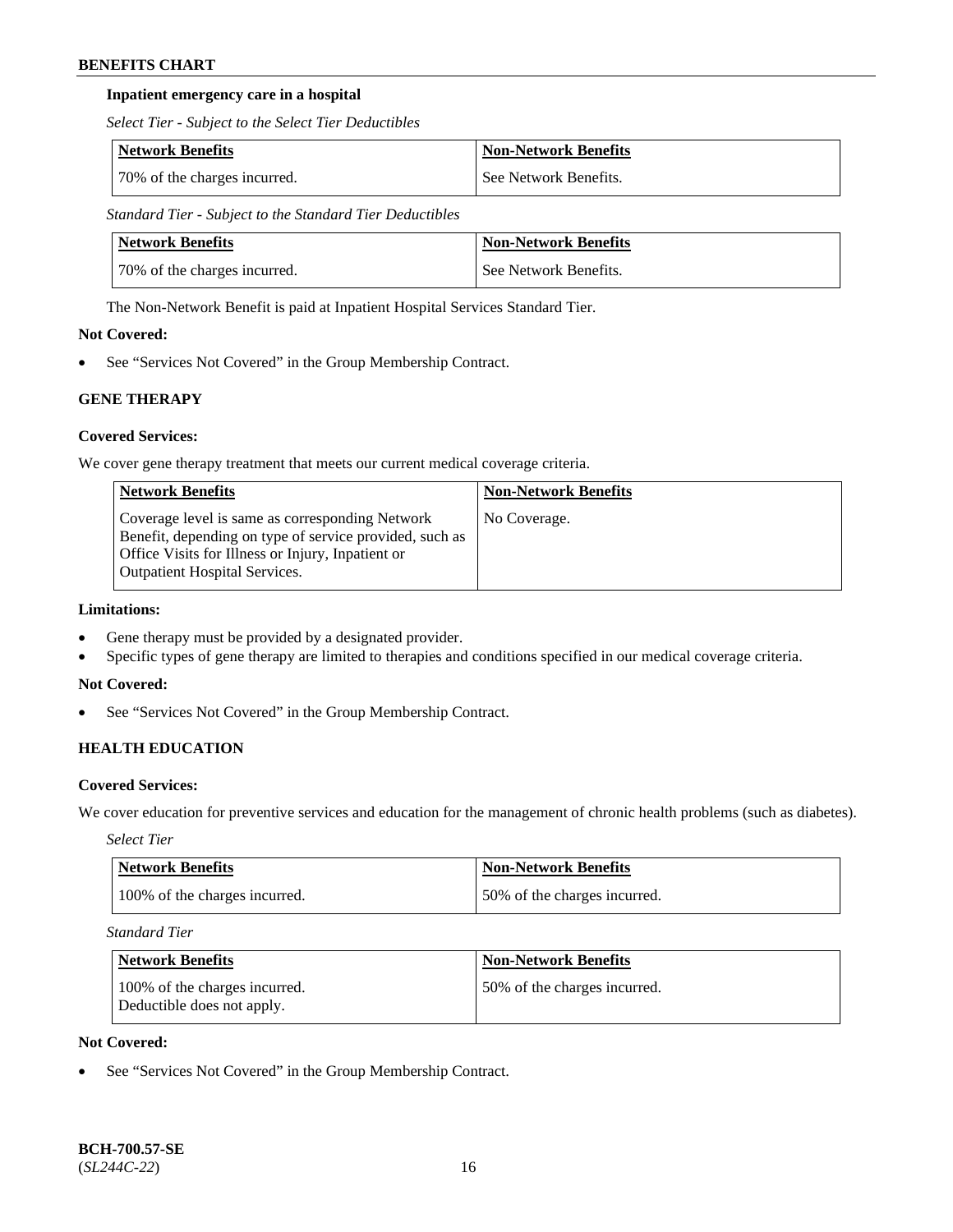## **HOME-BASED COMPREHENSIVE HEALTH RISK ASSESSMENT**

### **Covered Services:**

If you meet our criteria for coverage, you may qualify for our home-based comprehensive health risk assessment program. The program covers a health assessment with a designated nurse practitioner.

*Select Tier*

| <b>Network Benefits</b>       | <b>Non-Network Benefits</b>  |
|-------------------------------|------------------------------|
| 100% of the charges incurred. | 50% of the charges incurred. |

*Standard Tier*

| <b>Network Benefits</b>                                     | <b>Non-Network Benefits</b>  |
|-------------------------------------------------------------|------------------------------|
| 100% of the charges incurred.<br>Deductible does not apply. | 50% of the charges incurred. |

#### **Not Covered:**

See "Services Not Covered" in the Group Membership Contract.

## **HOME HEALTH SERVICES**

### **Covered Services:**

We cover skilled nursing services, physical therapy, occupational therapy, speech therapy, respiratory therapy and other therapeutic services, non-routine prenatal and postnatal services, routine postnatal well child visits (as described in the Medical Coverage Criteria), phototherapy services for newborns, home health aide services and other eligible home health services when provided in your home, if you are homebound (i.e., unable to leave home without considerable effort due to a medical condition. Lack of transportation does not constitute homebound status). For phototherapy services for newborns and high risk pre-natal services, supplies and equipment are included.

We cover total parenteral nutrition/intravenous ("TPN/IV") therapy, equipment, supplies and drugs in connection with IV therapy. IV line care kits are covered under Durable Medical Equipment.

You do not need to be homebound to receive total parenteral nutrition/intravenous ("TPN/IV") therapy.

We cover palliative care benefits. Palliative care includes symptom management, education and establishing goals of care. We waive the requirement that you be homebound for a limited number of home visits for palliative care (as shown in the Benefits Chart), if you have a life-threatening, non-curable condition which has a prognosis of survival of two years or less. Additional palliative care visits are eligible under the home health services benefit if you are homebound and meet all other requirements defined in this section.

Home health services are eligible and covered only when:

- medically necessary; and
- provided as rehabilitative care, terminal care or maternity care; and
- ordered by a physician, and included in the written home care plan.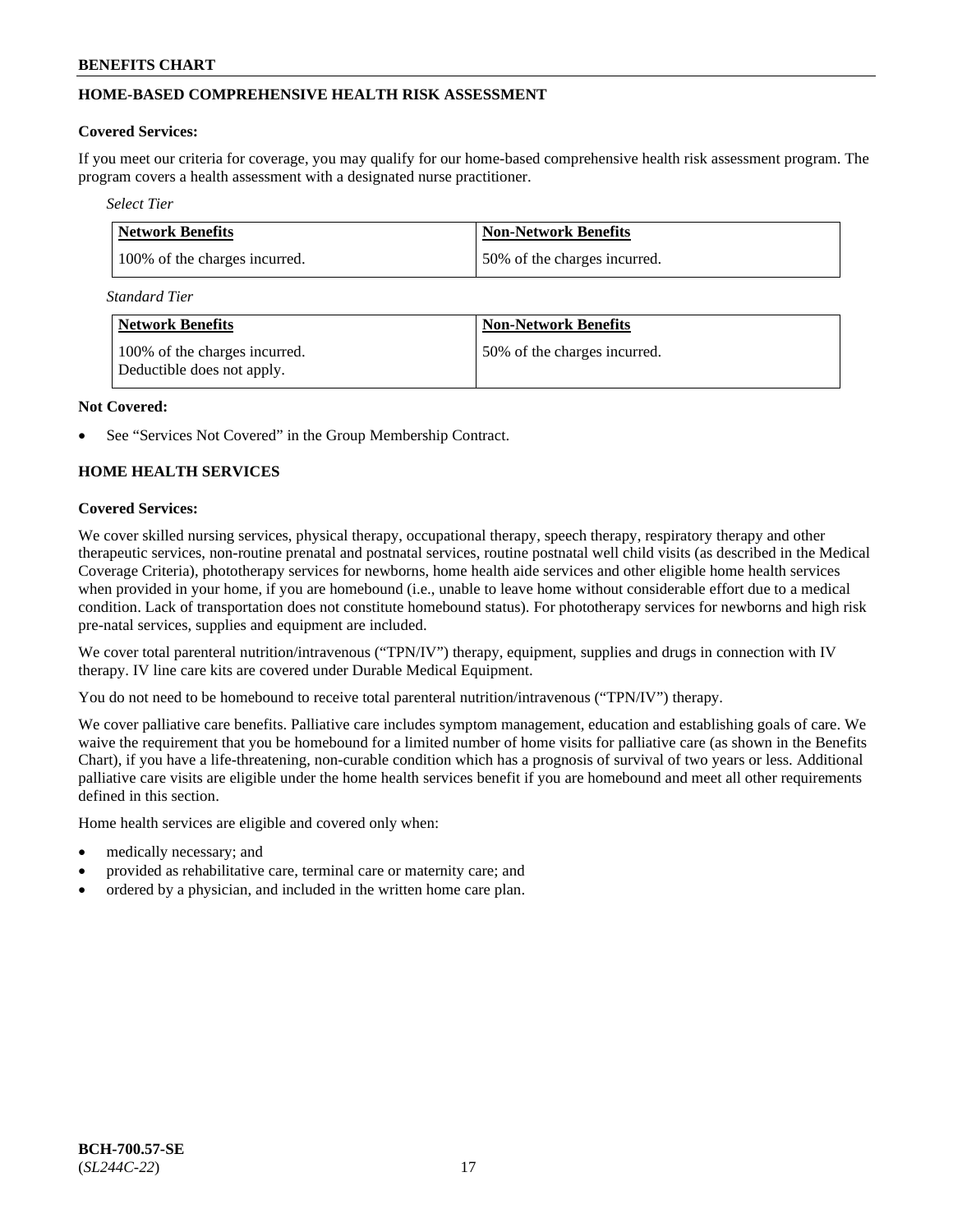## **Physical therapy, occupational therapy, speech therapy, respiratory therapy, home health aide services and palliative care**

*Select Tier*

| <b>Network Benefits</b>                                                                                                                                                                                                                                       | <b>Non-Network Benefits</b>  |
|---------------------------------------------------------------------------------------------------------------------------------------------------------------------------------------------------------------------------------------------------------------|------------------------------|
| 100% of the charges incurred, subject to a member<br>copayment of \$10 per visit.                                                                                                                                                                             | 50% of the charges incurred. |
| If more than one home health visit occurs in a day, a<br>separate copayment applies to each. For example, if an<br>occupational therapist and a physical therapist visit a<br>member in the same day, a separate copayment will be<br>charged for each visit. |                              |

*Standard Tier*

| <b>Network Benefits</b>                                                                                                                                                                                                                                       | <b>Non-Network Benefits</b>  |
|---------------------------------------------------------------------------------------------------------------------------------------------------------------------------------------------------------------------------------------------------------------|------------------------------|
| 100% of the charges incurred, subject to a member<br>copayment of \$60 per visit.<br>Deductible does not apply.                                                                                                                                               | 50% of the charges incurred. |
| If more than one home health visit occurs in a day, a<br>separate copayment applies to each. For example, if an<br>occupational therapist and a physical therapist visit a<br>member in the same day, a separate copayment will be<br>charged for each visit. |                              |

## **TPN/IV therapy, skilled nursing services, non-routine prenatal/postnatal services, and phototherapy**

| <b>Select Tier</b> |
|--------------------|
|--------------------|

| Network Benefits              | <b>Non-Network Benefits</b>  |
|-------------------------------|------------------------------|
| 100% of the charges incurred. | 50% of the charges incurred. |

*Standard Tier*

| <b>Network Benefits</b>                                     | <b>Non-Network Benefits</b>  |
|-------------------------------------------------------------|------------------------------|
| 100% of the charges incurred.<br>Deductible does not apply. | 50% of the charges incurred. |

Each 24-hour visit (or shifts of up to 24-hour visits) equals one visit and counts toward the Maximum visits for all other services shown below. Any visit that lasts less than 24 hours, regardless of the length of the visit, will count as one visit toward the Maximum visits for all other services shown below. All visits must be medically necessary and benefit eligible.

## **Routine postnatal well child visits**

*Select Tier*

| Network Benefits              | Non-Network Benefits         |
|-------------------------------|------------------------------|
| 100% of the charges incurred. | 50% of the charges incurred. |

*Standard Tier*

| Network Benefits                                            | <b>Non-Network Benefits</b>  |
|-------------------------------------------------------------|------------------------------|
| 100% of the charges incurred.<br>Deductible does not apply. | 50% of the charges incurred. |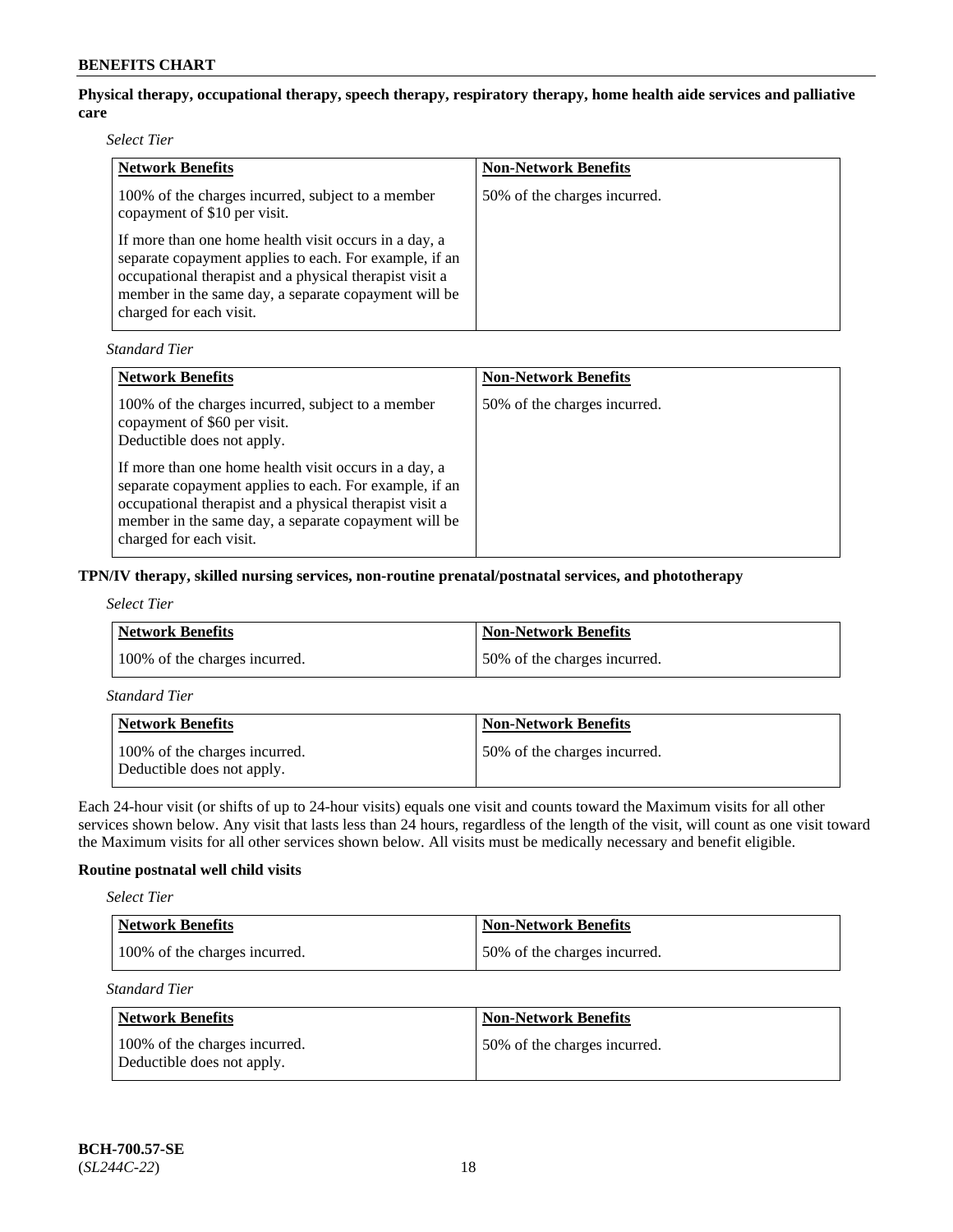### **Maximum visits for palliative care**

If you are eligible to receive palliative care in the home and you are not homebound, there is a maximum of 12 visits per calendar year.

#### **Maximum visits for all other services**

| Network Benefits              | <b>Non-Network Benefits</b>  |
|-------------------------------|------------------------------|
| 120 visits per calendar year. | 60 visits per calendar year. |

Each visit provided under the Network Benefits and Non-Network Benefits counts toward the maximums shown under all Maximum visits sections. The routine postnatal well child visit does not count toward the visit limit.

#### **Limitations:**

- Home health services are not provided as a substitute for a primary caregiver in the home or as relief (respite) for a primary caregiver in the home. We will not reimburse family members or residents in your home for the above services.
- A service shall not be considered a skilled nursing service merely because it is performed by, or under the direct supervision of, a licensed nurse. Where a service (such as tracheotomy suctioning or ventilator monitoring) or like services, can be safely and effectively performed by a non-medical person (or self-administered), without the direct supervision of a licensed nurse, the service shall not be regarded as a skilled nursing service, whether or not a skilled nurse actually provides the service. The unavailability of a competent person to provide a non-skilled service shall not make it a skilled service when a skilled nurse provides it. Only the skilled nursing component of so-called "blended" services (i.e. services which include skilled and non-skilled components) are covered under this Benefits Chart.

#### **Not Covered:**

- Financial or legal counseling services.
- Housekeeping or meal services in your home.
- Private duty nursing services. This exclusion does not apply if covered person is also covered under Medical Assistance under 256B.0625, subdivision 7, with the exception of section 256B.0654 subdivision 4.
- Services provided by a family member or enrollee, or a resident in the enrollee's home.
- Vocational rehabilitation and recreational or educational therapy. Recreation therapy is therapy provided solely for the purpose of recreation, including but not limited to: (a) requests for physical therapy or occupational therapy to improve athletic ability, and (b) braces or guards to prevent sports injuries.
- See "Services Not Covered" in the Group Membership Contract.

#### **HOME HOSPICE SERVICES**

#### **Applicable Definitions:**

**Part-time.** This is up to two hours of service per day, more than two hours is considered continuous care.

**Continuous Care.** This is from two to twelve hours of service per day provided by a registered nurse, licensed practical nurse, or home health aide, during a period of crisis in order to maintain a terminally ill patient at home.

**Appropriate Facility.** This is a nursing home, hospice residence, or other inpatient facility.

**Custodial Care Related to Hospice Services.** This means providing assistance in the activities of daily living and the care needed by a terminally ill patient which can be provided by primary caregiver (i.e., family member or friend) who is responsible for the patient's home care.

#### **Covered Services:**

**Home Hospice Program.** We cover the services described below if you are terminally ill and accepted as a home hospice program participant. You must meet the eligibility requirements of the program, and elect to receive services through the home hospice program. The services will be provided in your home, with inpatient care available when medically necessary as described below. If you elect to receive hospice services, you do so in lieu of curative treatment for your terminal illness for the period you are enrolled in the home hospice program.

**Eligibility:** In order to be eligible to be enrolled in the home hospice program, you must: (1) be a terminally ill patient (prognosis of six months or less); (2) have chosen a palliative treatment focus (i.e., emphasizing comfort and supportive

**BCH-700.57-SE** (*SL244C-22*) 19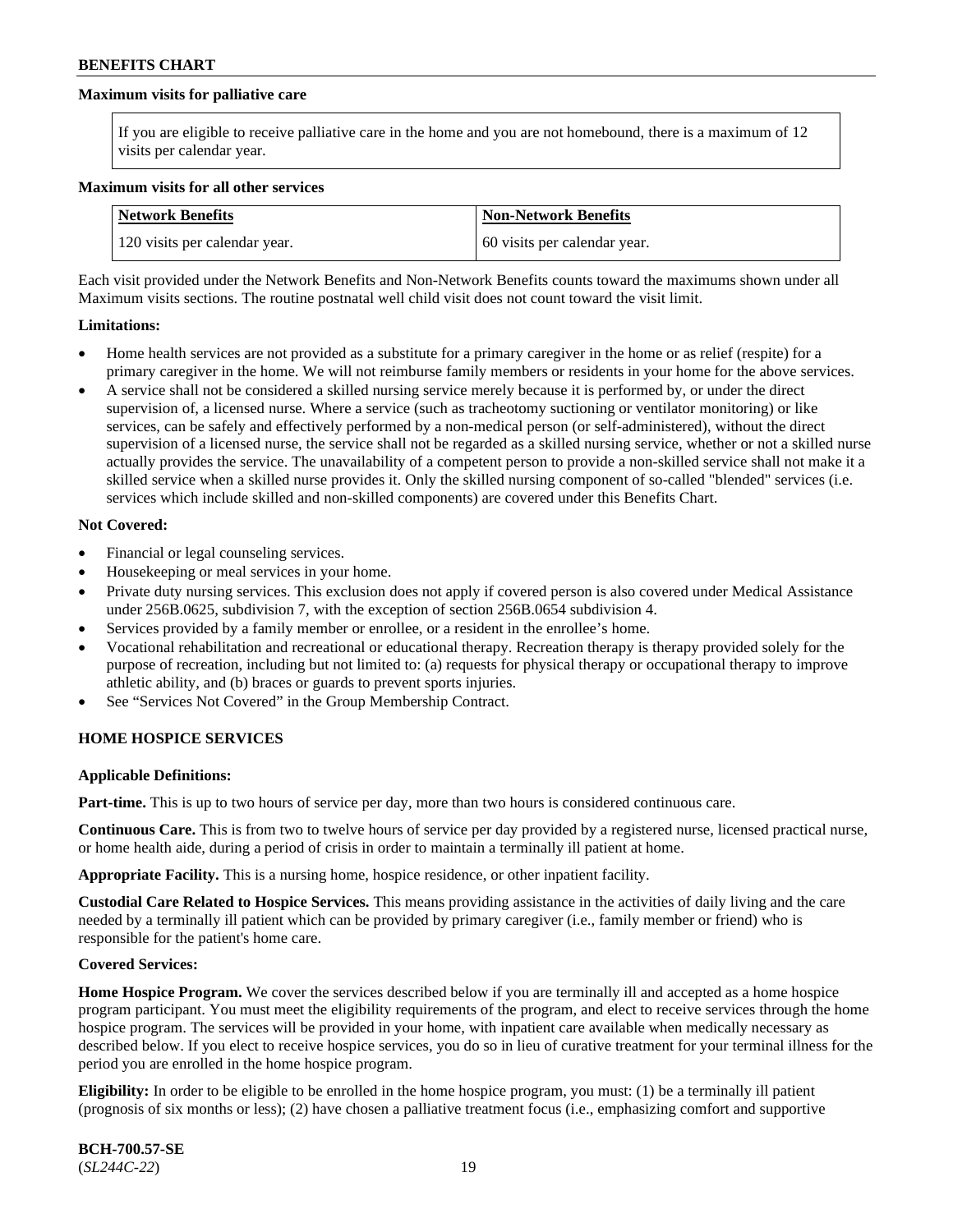services rather than treatment attempting to cure the disease or condition); and (3) continue to meet the terminally ill prognosis as reviewed by our medical director or his or her designee over the course of care. You may withdraw from the home hospice program at any time.

**Eligible Services:** Hospice services include the following services provided in accordance with an approved hospice treatment plan.

- Home Health Services:
	- o Part-time care provided in your home by an interdisciplinary hospice team (which may include a physician, nurse, social worker, and spiritual counselor) and medically necessary home health services are covered.
	- o One or more periods of continuous care in your home or in a setting which provides day care for pain or symptom management, when medically necessary, will be covered.
- Inpatient Services: We cover medically necessary inpatient services.
- Other Services:
	- o Respite care is covered for care in your home or in an appropriate facility, to give your primary caregivers (i.e., family members or friends) rest and/or relief when necessary in order to maintain a terminally ill patient at home.
	- o Medically necessary medications for pain and symptom management.
	- o Semi-electric hospital beds and other durable medical equipment are covered.
	- o Emergency and non-emergency care is covered.

#### *Select Tier*

| Network Benefits             | Non-Network Benefits         |
|------------------------------|------------------------------|
| 70% of the charges incurred. | 50% of the charges incurred. |

### *Standard Tier*

| Network Benefits                                            | <b>Non-Network Benefits</b>  |
|-------------------------------------------------------------|------------------------------|
| 170% of the charges incurred.<br>Deductible does not apply. | 50% of the charges incurred. |

Respite care is limited to 5 days per episode, and respite care and continuous care combined are limited to 30 days.

#### **Not Covered:**

- Financial or legal counseling services.
- Housekeeping or meal services in your home.
- Custodial or maintenance care related to hospice services, whether provided in the home or in a nursing home.
- Any service not specifically described as covered services under this home hospice services benefits.
- Any services provided by members of your family or residents in your home.
- See "Services Not Covered" in the Group Membership Contract.

## **HOSPITAL AND SKILLED NURSING FACILITY SERVICES**

#### **Covered Services:**

We cover services as described below.

#### **Medical or surgical hospital services**

**Inpatient hospital services:** We cover the following medical or surgical services, for the treatment of acute illness or injury, which require the level of care only provided in an acute care facility. These services must be authorized by a physician.

Inpatient hospital services include: room and board; the use of operating or maternity delivery rooms; intensive care facilities; newborn nursery facilities; general nursing care, anesthesia, laboratory and diagnostic imaging services, radiation therapy, physical therapy, prescription drugs or other medications administered during treatment, blood and blood products (unless replaced), and blood derivatives, and other diagnostic or treatment related hospital services; physician and other professional medical and surgical services provided while in the hospital, including gender confirmation surgery that meets medical coverage criteria.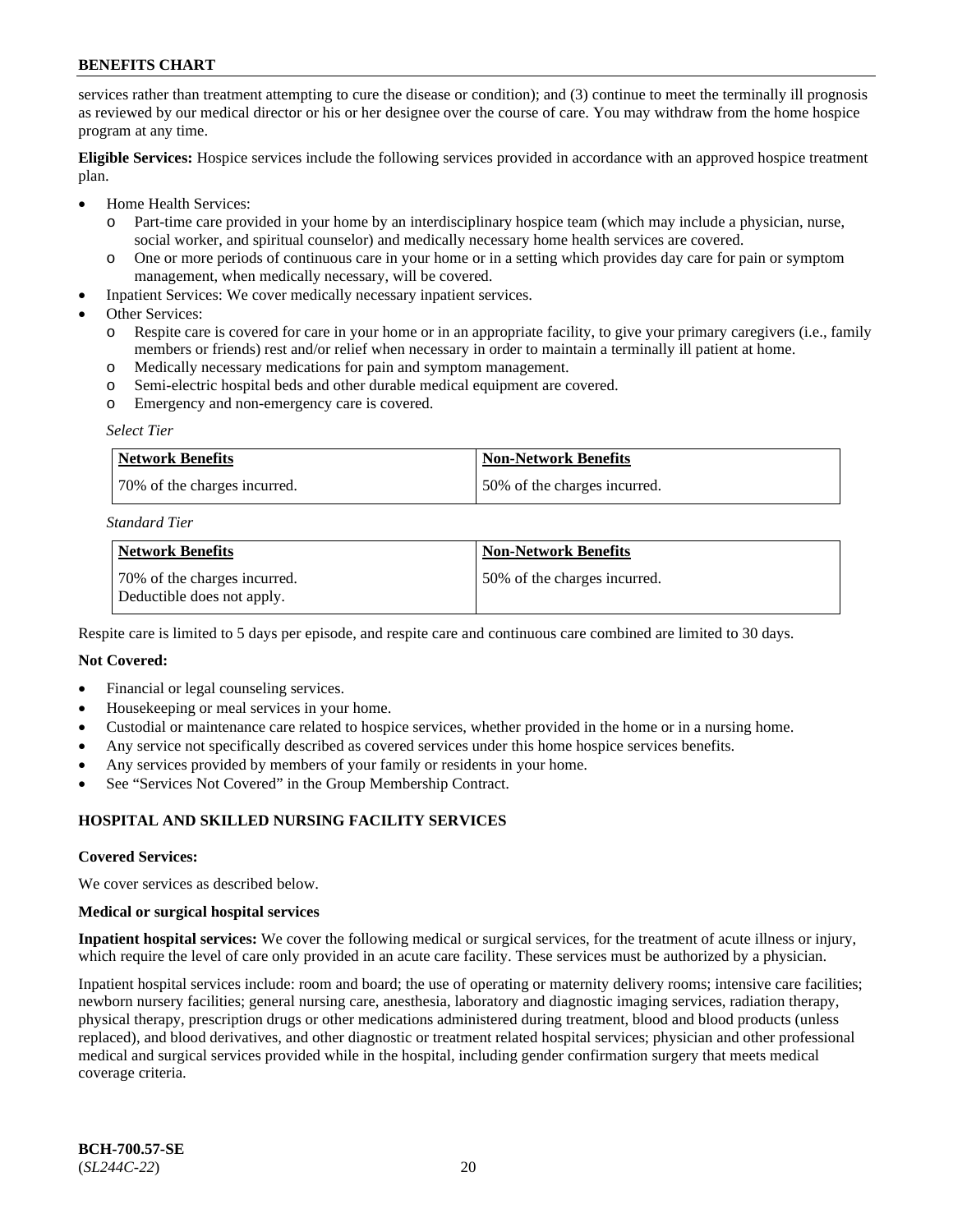We cover up to 120 hours of services provided by a private duty nurse or personal care assistant who has provided home care services to a ventilator-dependent patient, solely for the purpose of assuring adequate training of the hospital staff to communicate with that patient.

Services for items for personal convenience, such as television rental, are not covered.

We cover, following a vaginal delivery, a minimum of 48 hours of inpatient care for the mother and newborn child. We cover, following a caesarean section delivery, a minimum of 96 hours of inpatient care for the mother and newborn child. If the duration of inpatient care is less than these minimums, we also cover a minimum of one home visit by a registered nurse for post-delivery care, within four days of discharge of the mother and newborn child. Services provided by the registered nurse include, but are not limited to, parent education, assistance and training in breast and bottle feeding, and conducting any necessary and appropriate clinical tests. We shall not provide any compensation or other non-medical remuneration to encourage a mother and newborn to leave inpatient care before the duration minimums specified.

Group health plans and health insurance issuers generally may not, under Federal law, restrict benefits for any hospital length of stay in connection with childbirth for the mother of newborn child to less than 48 hours following a vaginal delivery, or less than 96 hours following a caesarean section. However, Federal law generally does not prohibit the mother's or newborn's attending provider, after consulting with the mother, from discharging the mother or her newborn earlier than 48 hours (or 96 hours as applicable). In any case plans and issuers may not, under Federal law, require that a provider obtain authorization from the plan or the insurance issuer for prescribing a length of stay not in excess of 48 hours (or 96 hours).

*Select Tier*

| Network Benefits             | <b>Non-Network Benefits</b>  |
|------------------------------|------------------------------|
| 70% of the charges incurred. | 50% of the charges incurred. |

*Standard Tier - Subject to the Standard Tier Deductibles*

| <b>Network Benefits</b>      | <b>Non-Network Benefits</b>  |
|------------------------------|------------------------------|
| 70% of the charges incurred. | 50% of the charges incurred. |

Each member's admission or confinement, including that of a newborn child, is separate and distinct from the admission or confinement of any other member.

**Outpatient hospital, ambulatory care or surgical facility services:** We cover the following medical and surgical services, for diagnosis or treatment of illness or injury on an outpatient basis. These services must be authorized by a physician.

Outpatient services include: use of operating rooms, maternity delivery rooms or other outpatient departments, rooms or facilities; and the following outpatient services: general nursing care, anesthesia, laboratory and diagnostic imaging services, radiation therapy, physical therapy, drugs administered during treatment, blood and blood products (unless replaced), and blood derivatives, and other diagnostic or treatment related outpatient services; physician and other professional medical and surgical services provided while an outpatient, including gender confirmation surgery that meets medical coverage criteria.

For Network Benefits, non-emergent, scheduled outpatient Magnetic Resonance Imaging (MRI) and Computed Tomography (CT) must be provided at a designated facility. Your physician and facility will obtain or verify authorization for these services with HealthPartners, as needed.

To see the benefit level for diagnostic imaging services, laboratory services and physical therapy, see benefits under Diagnostic Imaging Services, Laboratory Services and Physical Therapy in this Benefits Chart.

*Select Tier*

| Network Benefits             | <b>Non-Network Benefits</b>  |
|------------------------------|------------------------------|
| 70% of the charges incurred. | 50% of the charges incurred. |

*Standard Tier - Subject to the Standard Tier Deductibles*

| <b>Network Benefits</b>      | <b>Non-Network Benefits</b>  |
|------------------------------|------------------------------|
| 70% of the charges incurred. | 50% of the charges incurred. |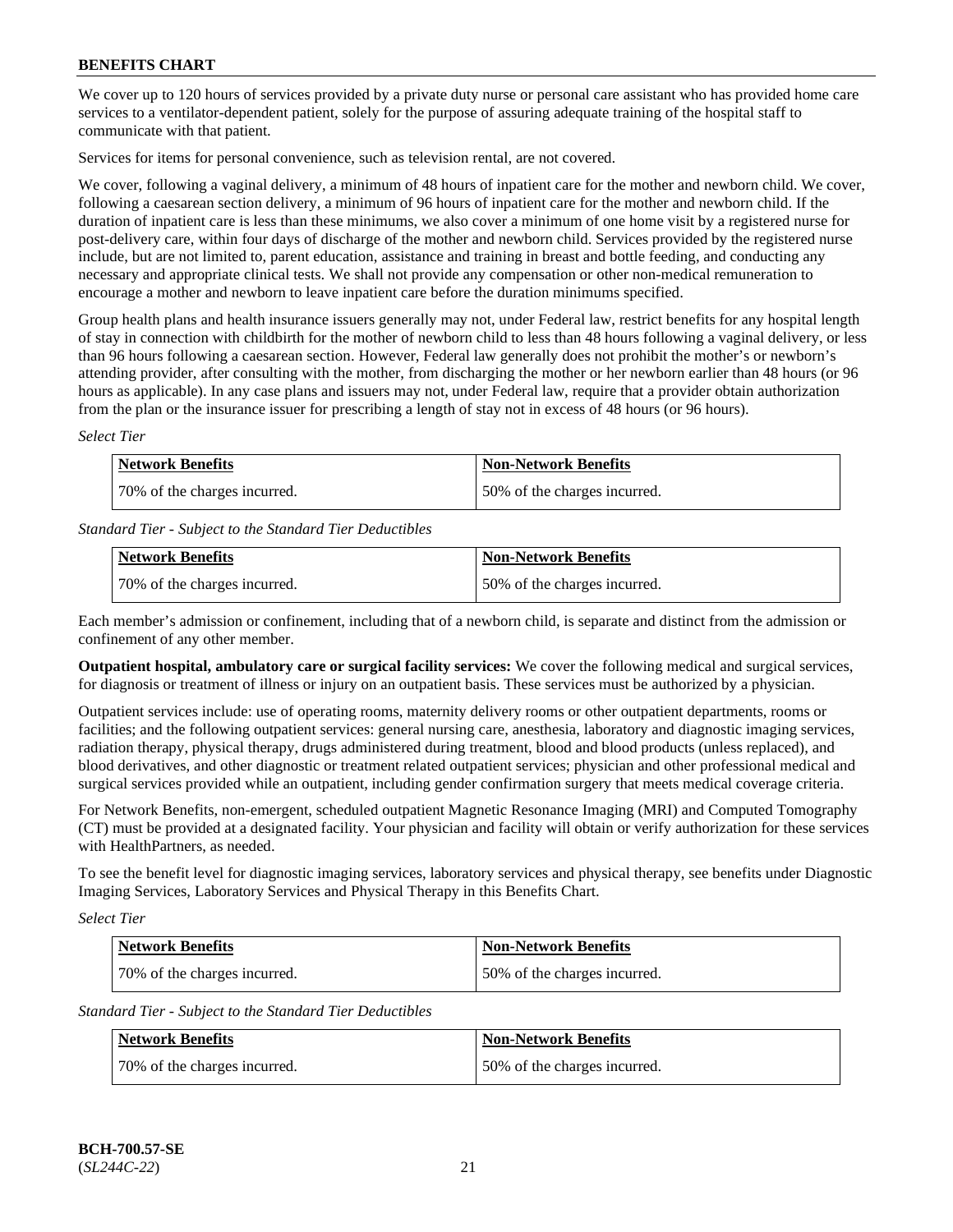## **Skilled nursing facility care**

We cover room and board, daily skilled nursing and related ancillary services for post-acute treatment and rehabilitative care of illness or injury that meets medical coverage criteria.

*Subject to the Standard Tier Deductibles*

| Network Benefits                              | <b>Non-Network Benefits</b>                   |
|-----------------------------------------------|-----------------------------------------------|
| 170% of the charges incurred.                 | 50% of the charges incurred.                  |
| Limited to 120 day maximum per calendar year. | Limited to 120 day maximum per calendar year. |

Each day of services provided under the Network Benefits and Non-Network Benefits combined, counts toward the maximums shown above.

### **Not Covered:**

- Services for items for personal convenience, such as television rental.
- See "Services Not Covered" in the Group Membership Contract.

## **INFERTILITY DIAGNOSIS**

## **Covered Services:**

We cover the diagnosis of infertility. These services include diagnostic procedures and tests provided in connection with an infertility evaluation, office visits and consultations to diagnose infertility.

*Select Tier*

| <b>Network Benefits</b>      | <b>Non-Network Benefits</b> |
|------------------------------|-----------------------------|
| 70% of the charges incurred. | See Network Benefits.       |

*Standard Tier - Subject to the Standard Tier Deductibles*

| <b>Network Benefits</b>      | <b>Non-Network Benefits</b> |
|------------------------------|-----------------------------|
| 70% of the charges incurred. | l See Network Benefits.     |

The Non-Network benefit is paid at Infertility Services Standard Tier.

Coverage is limited to office visits and consultations to diagnose infertility. Treatment is not covered.

## **Not Covered:**

- Infertility/fertility treatment, including but not limited to, office visits, laboratory services and diagnostic imaging services and fertility drugs; reversal of sterilization; and sperm, ova or embryo acquisition, retrieval or storage; however, we do cover office visits and consultations to diagnose infertility.
- Services related to the establishment of surrogate pregnancy and fees for a surrogate. However, pregnancy and maternity services are covered for a member under this Benefits Chart, including a surrogate pregnancy.
- See "Services Not Covered" in the Group Membership Contract.

## **LABORATORY SERVICES**

## **Covered Services:**

We cover laboratory tests when ordered by a provider and provided in a clinic or outpatient hospital facility.

To see the benefit level for inpatient hospital or skilled nursing facility services, see benefits under Inpatient Hospital and Skilled Nursing Facility Services in this Benefits Chart.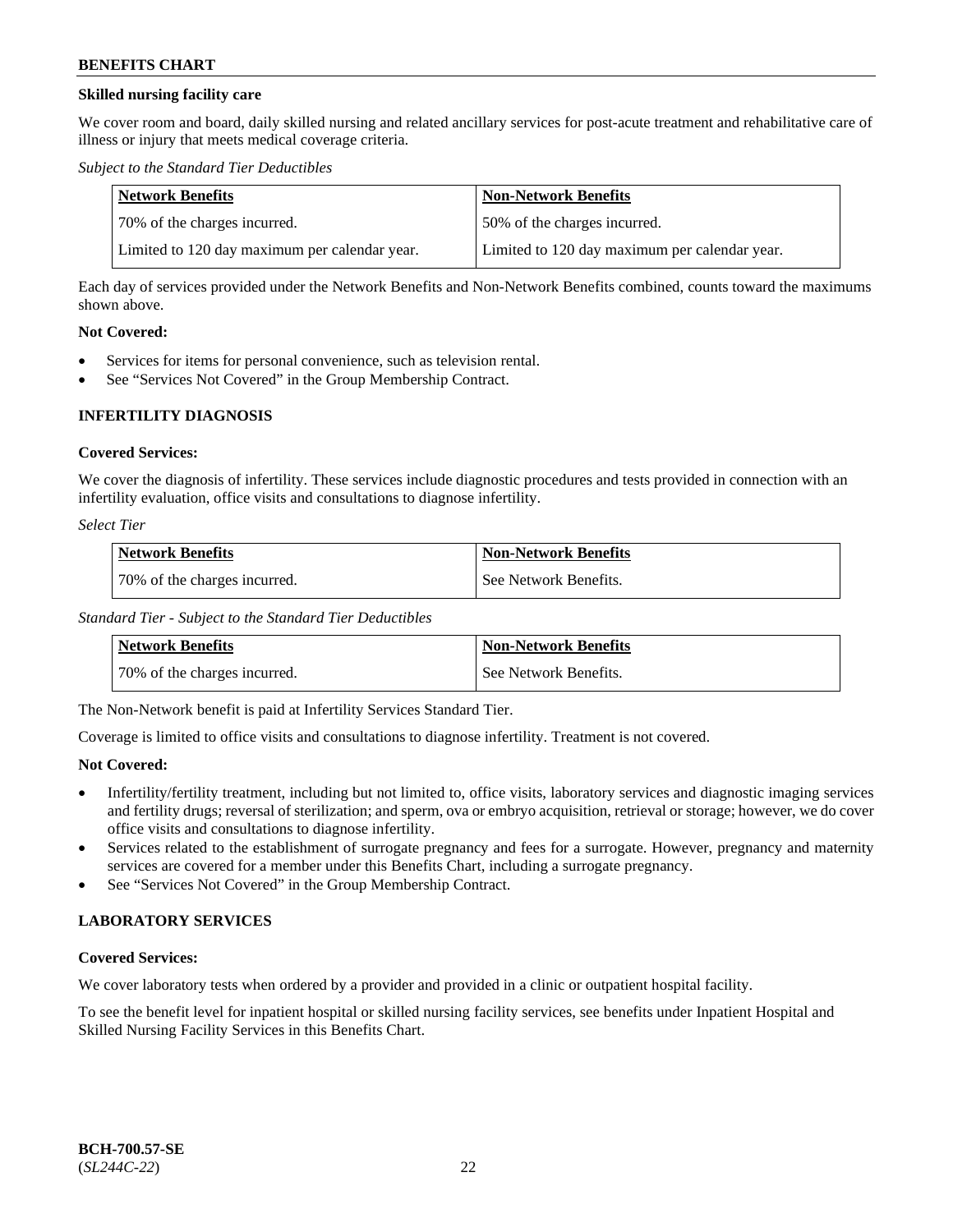**Prostate-specific antigen (PSA) testing.** We cover prostate cancer screening for men 40 years of age or over who are symptomatic or in a high-risk category and for all men 50 years of age or older.

*Select Tier*

| Network Benefits              | Non-Network Benefits         |
|-------------------------------|------------------------------|
| 100% of the charges incurred. | 50% of the charges incurred. |

*Standard Tier*

| Network Benefits                                            | <b>Non-Network Benefits</b>  |
|-------------------------------------------------------------|------------------------------|
| 100% of the charges incurred.<br>Deductible does not apply. | 50% of the charges incurred. |

## **All other laboratory services**

## **Services for illness or injury**

### *Select Tier*

| Network Benefits              | Non-Network Benefits         |
|-------------------------------|------------------------------|
| 100% of the charges incurred. | 50% of the charges incurred. |

### *Standard Tier*

| Network Benefits                                            | <b>Non-Network Benefits</b>   |
|-------------------------------------------------------------|-------------------------------|
| 100% of the charges incurred.<br>Deductible does not apply. | 150% of the charges incurred. |

## **Preventive services**

Laboratory services associated with preventive services are covered at the benefit level shown in the "Preventive Services" section of this Benefits Chart.

## **Not Covered:**

See "Services Not Covered" in the Group Membership Contract.

## **LYME DISEASE SERVICES**

#### **Covered Services:**

We cover services for the treatment of Lyme disease.

| <b>Network Benefits</b>                                                                                                                                                                                | <b>Non-Network Benefits</b>                                                                                                                                                                          |
|--------------------------------------------------------------------------------------------------------------------------------------------------------------------------------------------------------|------------------------------------------------------------------------------------------------------------------------------------------------------------------------------------------------------|
| Coverage level is same as corresponding Network<br>Benefit, depending on type of service provided such as<br>Office Visits for Illness or Injury, Inpatient or<br><b>Outpatient Hospital Services.</b> | Coverage level is same as corresponding Non-Network<br>Benefit, depending on type of service provided, such as<br>Office Visits for Illness or Injury, Inpatient or Outpatient<br>Hospital Services. |
|                                                                                                                                                                                                        |                                                                                                                                                                                                      |

## **Not Covered:**

• See "Services Not Covered" in the Group Membership Contract.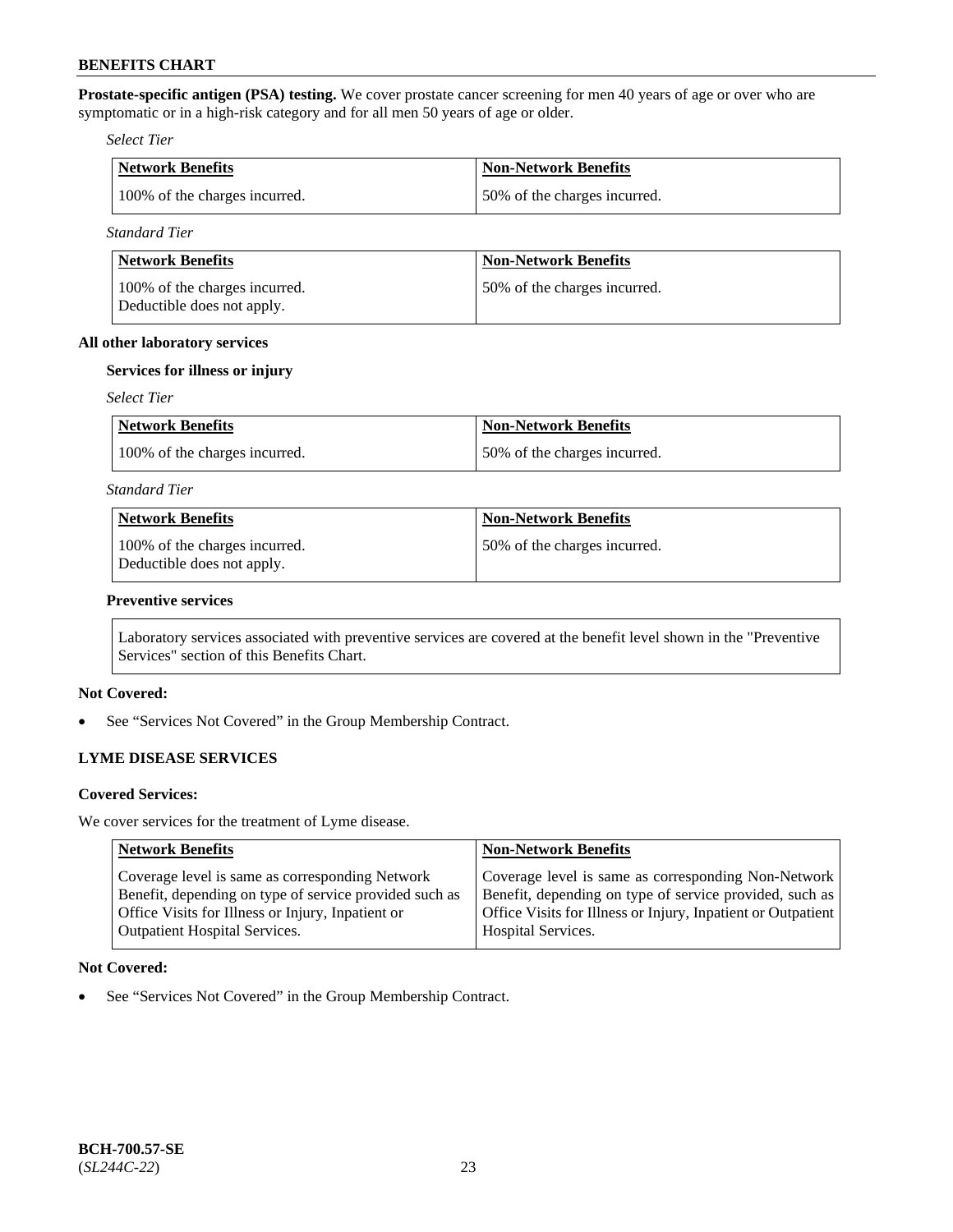## **MASTECTOMY RECONSTRUCTION BENEFIT**

## **Covered Services:**

We cover reconstruction of the breast on which the mastectomy has been performed; surgery and reconstruction of the other breast to produce symmetrical appearance, and prostheses and physical complications of all stages of mastectomy, including lymphedemas.

| <b>Network Benefits</b>                                                                                                                                                                                 | <b>Non-Network Benefits</b>                                                                                                                                                                          |
|---------------------------------------------------------------------------------------------------------------------------------------------------------------------------------------------------------|------------------------------------------------------------------------------------------------------------------------------------------------------------------------------------------------------|
| Coverage level is same as corresponding Network<br>Benefit, depending on type of service provided, such as<br>Office Visits for Illness or Injury, Inpatient or<br><b>Outpatient Hospital Services.</b> | Coverage level is same as corresponding Non-Network<br>Benefit, depending on type of service provided, such as<br>Office Visits for Illness or Injury, Inpatient or<br>Outpatient Hospital Services. |
|                                                                                                                                                                                                         |                                                                                                                                                                                                      |

## **Not Covered:**

See "Services Not Covered" in the Group Membership Contract.

## **MEDICATION THERAPY DISEASE MANAGEMENT PROGRAM**

## **Covered Services:**

If you meet our criteria for coverage, you may qualify for our Medication Therapy Disease Management Program.

The program covers consultations with a designated pharmacist.

Covered services are based on established medical policies, which are subject to periodic review and modification by the medical directors. These medical policies (medical coverage criteria) are available online at [healthpartners.com](https://www.healthpartners.com/hp/index.html) or by calling Member Services.

*Network Providers follow Select Tier*

| <b>Network Benefits</b>       | <b>Non-Network Benefits</b> |
|-------------------------------|-----------------------------|
| 100% of the charges incurred. | No Coverage.                |

## **Not Covered:**

See "Services Not Covered" in the Group Membership Contract.

## **OFFICE VISITS FOR ILLNESS OR INJURY**

## **Covered Services:**

We cover the following when medically necessary: professional medical and surgical services and related supplies, including biofeedback, of physicians and other health care providers; blood and blood products (unless replaced) and blood derivatives.

We cover diagnosis and treatment of illness or injury to the eyes. Where contact or eyeglass lenses are prescribed as medically necessary for the post-operative treatment of cataracts or for the treatment of aphakia, acute or chronic corneal pathology, or keratoconous, we cover the initial evaluation, lenses and fitting. Members must pay for lens replacement beyond the initial pair.

We also provide coverage for the initial physical evaluation of a child if it is ordered by a Minnesota juvenile court.

Services received via video, e-visit or telephone are covered under the "Telehealth/Telemedicine Services" section.

## **Office Visits**

*Select Tier*

| <b>Network Benefits</b>                                                            | <b>Non-Network Benefits</b>  |
|------------------------------------------------------------------------------------|------------------------------|
| 100% of the charges incurred, subject to a member<br>copayment of $$10$ per visit. | 50% of the charges incurred. |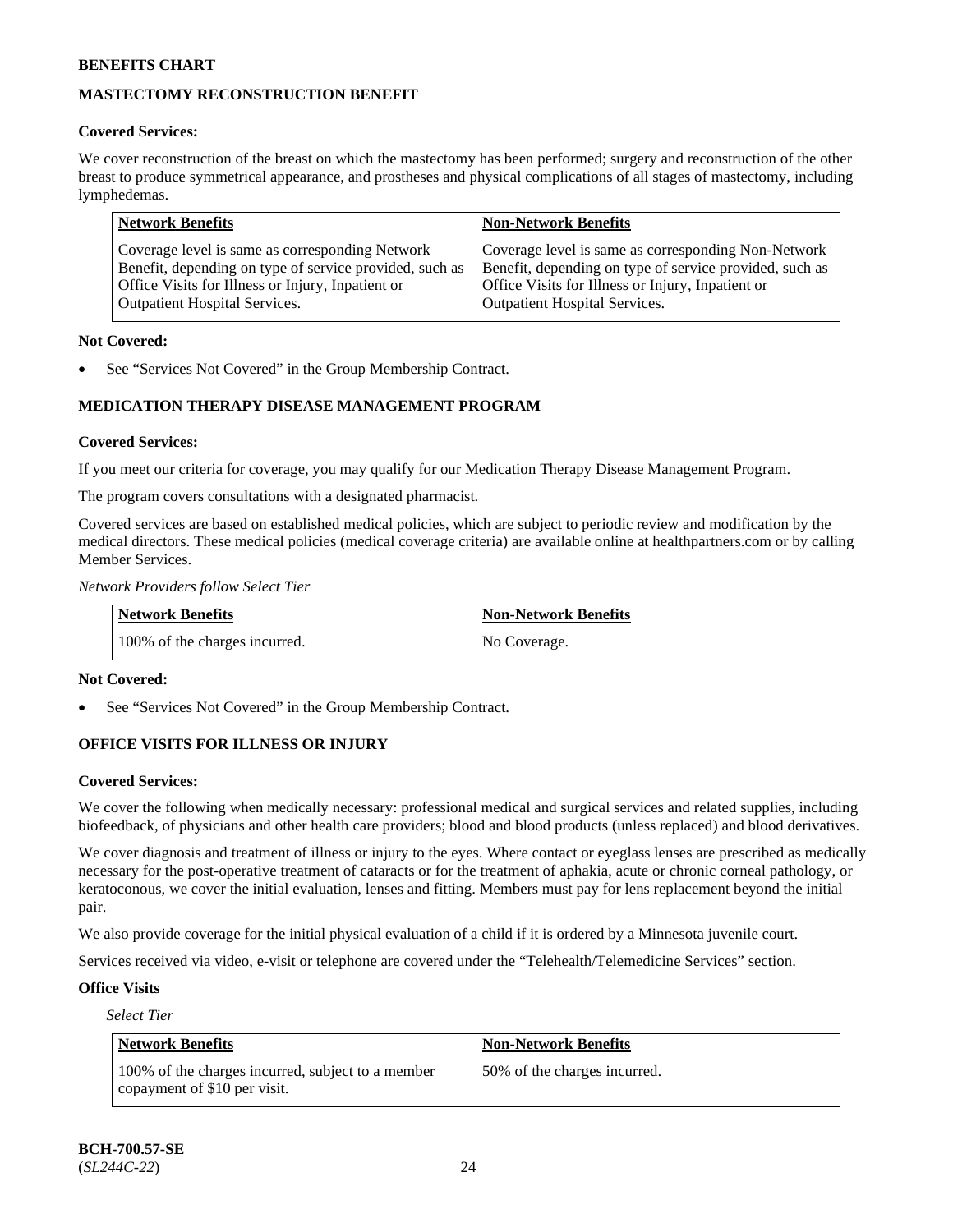*Standard Tier*

| <b>Network Benefits</b>                                                                                         | <b>Non-Network Benefits</b>  |
|-----------------------------------------------------------------------------------------------------------------|------------------------------|
| 100% of the charges incurred, subject to a member<br>copayment of \$60 per visit.<br>Deductible does not apply. | 50% of the charges incurred. |

## **Convenience clinics**

| <b>Network Benefits</b>                                                                                        | <b>Non-Network Benefits</b>  |
|----------------------------------------------------------------------------------------------------------------|------------------------------|
| 100% of the charges incurred, subject to a member<br>copayment of \$5 per visit.<br>Deductible does not apply. | 50% of the charges incurred. |

## **Injections administered in a physician's office, other than immunizations**

## **Allergy injections**

*Select Tier*

| <b>Network Benefits</b>                                                                    | <b>Non-Network Benefits</b>  |
|--------------------------------------------------------------------------------------------|------------------------------|
| 100% of the charges incurred, subject to a member<br>copayment of \$2 per date of service. | 50% of the charges incurred. |

## *Standard Tier*

| <b>Network Benefits</b>                                                                                                  | <b>Non-Network Benefits</b>  |
|--------------------------------------------------------------------------------------------------------------------------|------------------------------|
| 100% of the charges incurred, subject to a member<br>copayment of \$2 per date of service.<br>Deductible does not apply. | 50% of the charges incurred. |

## **All other injections**

*Select Tier*

| <b>Network Benefits</b>                                                                    | <b>Non-Network Benefits</b>  |
|--------------------------------------------------------------------------------------------|------------------------------|
| 100% of the charges incurred, subject to a member<br>copayment of \$2 per date of service. | 50% of the charges incurred. |

*Standard Tier*

| <b>Network Benefits</b>                                                                                                  | <b>Non-Network Benefits</b>  |
|--------------------------------------------------------------------------------------------------------------------------|------------------------------|
| 100% of the charges incurred, subject to a member<br>copayment of \$2 per date of service.<br>Deductible does not apply. | 50% of the charges incurred. |

## **Not Covered:**

- Court ordered treatment, except as described in this Benefits Chart under "Mental Health Services" and "Office Visits for Illness or Injury" or as otherwise required by law.
- See "Services Not Covered" in the Group Membership Contract.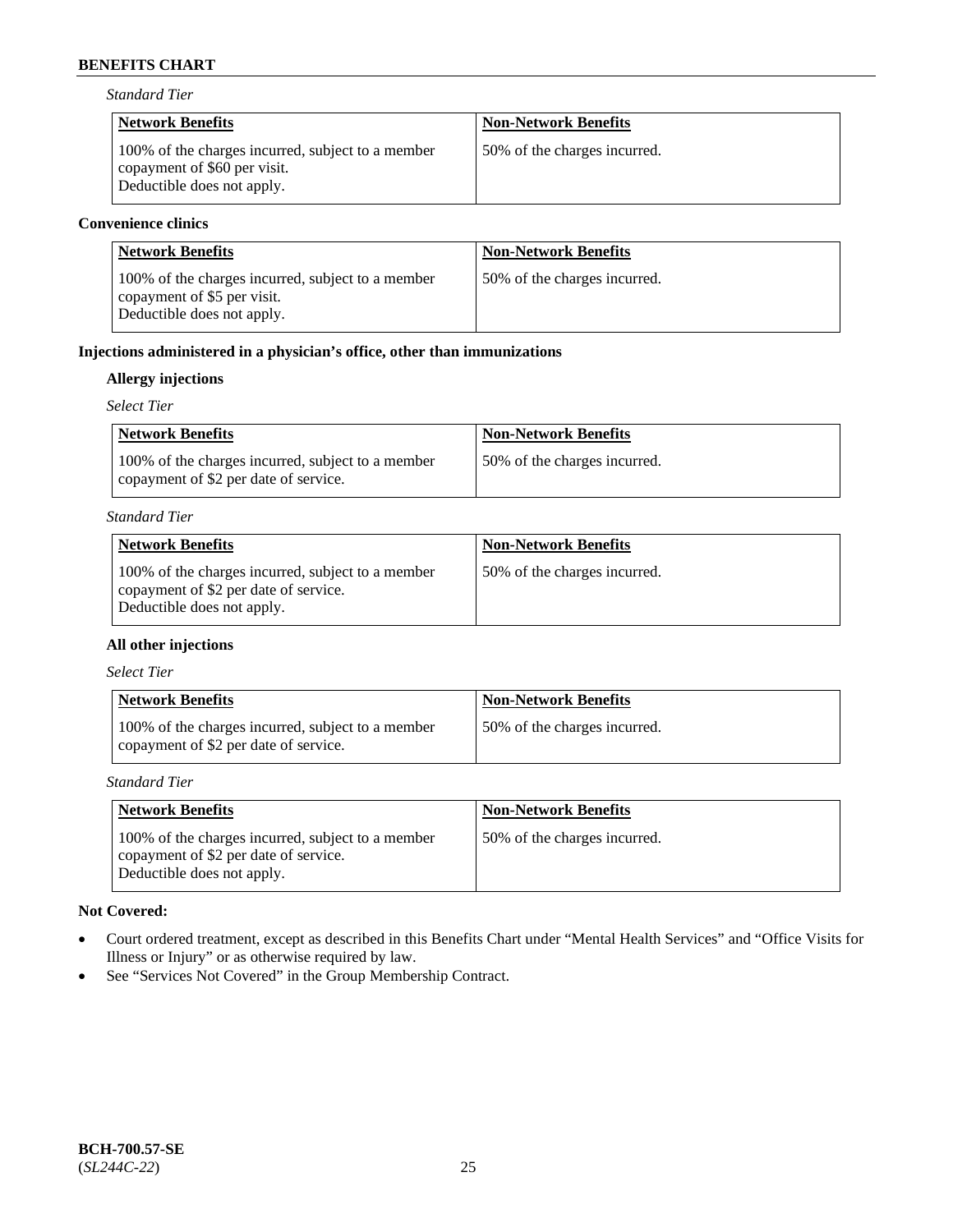## **PEDIATRIC AUTOIMMUNE NEUROPSYCHIATRIC DISORDERS ASSOCIATED WITH STREPTOCOCCAL INFECTIONS (PANDAS) AND PEDIATRIC ACUTE-ONSET NEUROPSYCHIATRIC SYNDROME (PANS) TREATMENT**

### **Definitions:**

**Pediatric acute-onset neuropsychiatric syndrome.** This means a class of acute-onset obsessive compulsive or tic disorders or other behavioral changes presenting in children and adolescents that are not otherwise explained by another known neurologic or medical disorder.

**Pediatric autoimmune neuropsychiatric disorders associated with streptococcal infections.** This means a condition in which a streptococcal infection in a child or adolescent causes the abrupt onset of clinically significant obsessions, compulsions, tics, or other neuropsychiatric symptoms or behavioral changes, or a relapsing and remitting course of symptom severity.

### **Covered Services:**

We cover treatment for pediatric autoimmune neuropsychiatric disorders associated with streptococcal infections (PANDAS) and for treatment for pediatric acute-onset neuropsychiatric syndrome (PANS). Treatments that must be covered under this section must be recommended by the member's licensed health care professional and include but are not limited to antibiotics, medication and behavioral therapies to manage neuropsychiatric symptoms, plasma exchange, and immunoglobulin.

| <b>Network Benefits</b>                                                                                                                                                                                 | <b>Non-Network Benefits</b>                                                                                                                                                                          |
|---------------------------------------------------------------------------------------------------------------------------------------------------------------------------------------------------------|------------------------------------------------------------------------------------------------------------------------------------------------------------------------------------------------------|
| Coverage level is same as corresponding Network<br>Benefit, depending on type of service provided, such as<br>Office Visits for Illness or Injury, Inpatient or<br><b>Outpatient Hospital Services.</b> | Coverage level is same as corresponding Non-Network<br>Benefit, depending on type of service provided, such as<br>Office Visits for Illness or Injury, Inpatient or<br>Outpatient Hospital Services. |
|                                                                                                                                                                                                         |                                                                                                                                                                                                      |

### **Not Covered:**

See "Services Not Covered" in the Group Membership Contract.

## **PEDIATRIC EYEWEAR**

#### **Covered Services:**

We cover pediatric eyewear for children.

Routine eye exams are covered under the "Preventive Services" section.

*Subject to the Standard Tier Deductibles*

| Network Benefits             | <b>Non-Network Benefits</b> |
|------------------------------|-----------------------------|
| 70% of the charges incurred. | No Coverage.                |

#### **Limitations:**

- Coverage under this provision will continue until the end of the month in which the child turns age 19.
- Limited to one of the following per calendar year:
	- o one pair of eyeglasses including one set of prescription lenses, frames from our designated eyewear collection, and antiscratch coating; or
	- o one pair of non-disposable contact lenses; or
	- o a one-year supply of disposable contact lenses
- Contact lens fittings are limited to two per calendar year.

#### **Not Covered:**

- Frames that are not included in our designated eyewear collection. However, one pair of lenses will be covered if a member chooses frames outside the designated eyewear collection.
- More than one pair of lenses or frames or non-disposable contacts per calendar year, regardless of the reason. This includes replacement of eyeglasses or contact lenses due to loss, breakage, theft, or change in prescription.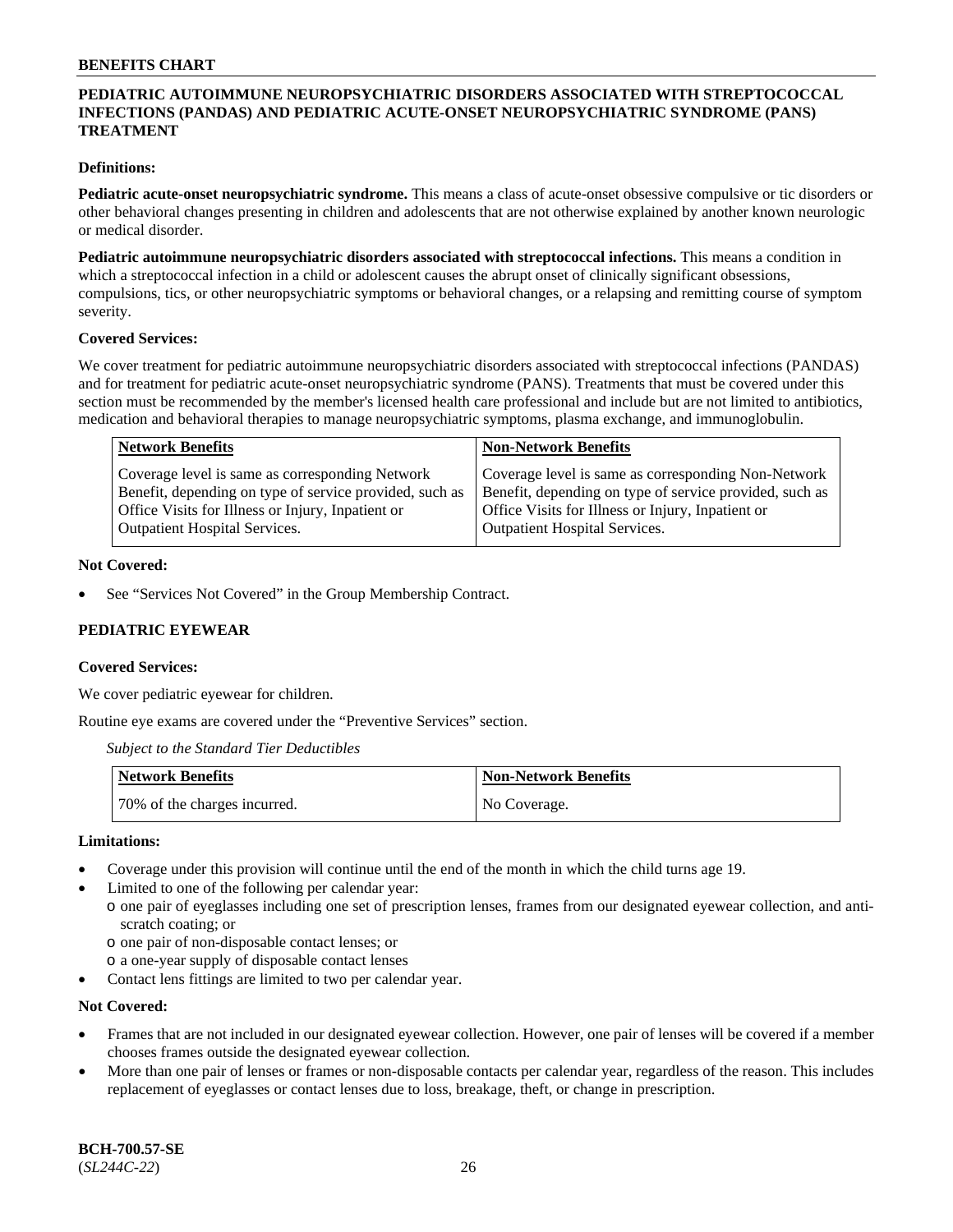- Safety glasses or goggles for sports or vocational reasons.
- Upgrades including, but not limited to, UV protection and no-line multifocal lenses.
- See "Services Not Covered" in the Group Membership Contract.

## **PHYSICAL THERAPY, OCCUPATIONAL THERAPY AND SPEECH THERAPY**

### **Covered Services:**

We cover the following physical therapy, occupational therapy and speech therapy services:

- rehabilitative care to correct the effects of illness or injury;
- habilitative care rendered for congenital, developmental or medical conditions which have significantly limited the successful initiation of normal speech and normal motor development.

Massage therapy which is performed in conjunction with other treatment/modalities by a physical occupational therapist, is part of a prescribed treatment plan and is not billed separately is covered.

We cover services provided in a clinic. We also cover physical therapy provided in an outpatient hospital facility. To see the benefit level for inpatient hospital or skilled nursing facility services, see benefits under Inpatient Hospital and Skilled Nursing Facility Services.

#### **Rehabilitative care**

*Select Tier*

| <b>Network Benefits</b>                                                           | <b>Non-Network Benefits</b>  |
|-----------------------------------------------------------------------------------|------------------------------|
| 100% of the charges incurred, subject to a member<br>copayment of \$10 per visit. | 50% of the charges incurred. |

*Standard Tier*

| <b>Network Benefits</b>                                                                                         | <b>Non-Network Benefits</b>                                                               |
|-----------------------------------------------------------------------------------------------------------------|-------------------------------------------------------------------------------------------|
| 100% of the charges incurred, subject to a member<br>copayment of \$60 per visit.<br>Deductible does not apply. | 50% of the charges incurred.                                                              |
|                                                                                                                 | <b>Non-Network Benefits</b>                                                               |
|                                                                                                                 | Physical and Occupational Therapy combined are<br>limited to 20 visits per calendar year. |
|                                                                                                                 | Speech Therapy is limited to 20 visits per calendar year.                                 |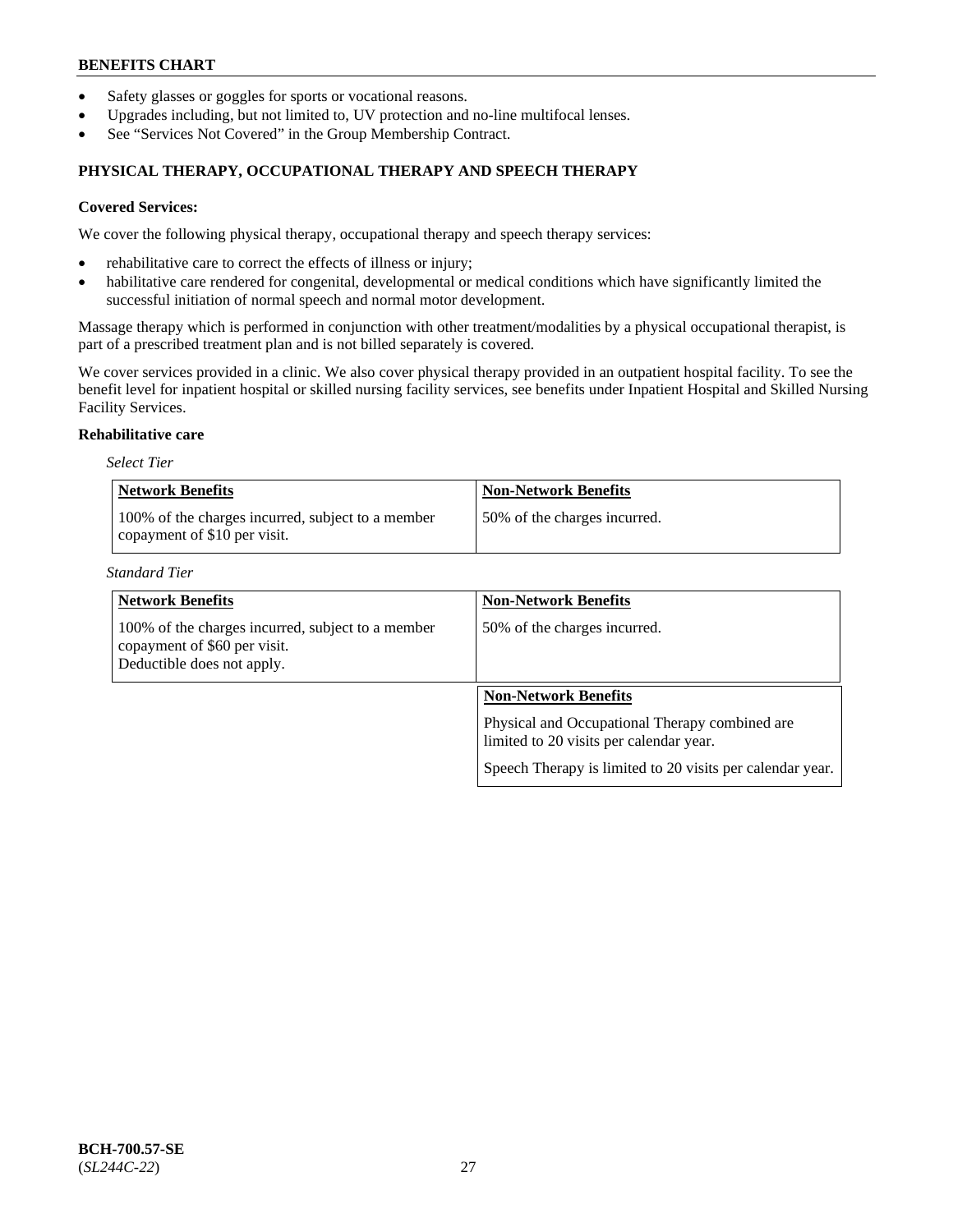## **Habilitative care**

*Select Tier*

| <b>Network Benefits</b>                                                           | <b>Non-Network Benefits</b>   |
|-----------------------------------------------------------------------------------|-------------------------------|
| 100% of the charges incurred, subject to a member<br>copayment of \$10 per visit. | 150% of the charges incurred. |

#### *Standard Tier*

| <b>Network Benefits</b>                                                                                         | <b>Non-Network Benefits</b>                                                               |
|-----------------------------------------------------------------------------------------------------------------|-------------------------------------------------------------------------------------------|
| 100% of the charges incurred, subject to a member<br>copayment of \$60 per visit.<br>Deductible does not apply. | 50% of the charges incurred.                                                              |
|                                                                                                                 | <b>Non-Network Benefits</b>                                                               |
|                                                                                                                 | Physical and Occupational Therapy combined are<br>limited to 20 visits per calendar year. |
|                                                                                                                 | Speech Therapy is limited to 20 visits per calendar year.                                 |

## **Not Covered:**

- Massage therapy for the purpose of comfort or convenience of the member.
- See "Services Not Covered" in the Group Membership Contract.

## **PORT WINE STAIN REMOVAL SERVICES**

### **Covered Services:**

We cover port wine stain removal services.

| <b>Network Benefits</b>                                | <b>Non-Network Benefits</b>                                  |
|--------------------------------------------------------|--------------------------------------------------------------|
| Coverage level is same as corresponding Network        | Coverage level is same as corresponding Non-Network          |
| Benefit, depending on type of service provided such as | Benefit, depending on type of service provided, such as      |
| Office Visits for Illness or Injury, Inpatient or      | Office Visits for Illness or Injury, Inpatient or Outpatient |
| <b>Outpatient Hospital Services.</b>                   | <b>Hospital Services.</b>                                    |

#### **Not Covered:**

See "Services Not Covered" in the Group Membership Contract.

## **PRE-DIABETES DISEASE MANAGEMENT PROGRAM**

#### **Covered Services:**

If you meet our criteria for coverage, you may qualify for the Pre-diabetes Disease Management Program through Omada Health. The program covers group health coaching which focuses on weight loss, exercise, behavior modification and health education at select locations determined by the plan.

*Network Providers follow Select Tier*

| <b>Network Benefits</b>       | <b>Non-Network Benefits</b> |
|-------------------------------|-----------------------------|
| 100% of the charges incurred. | Not applicable.             |

### **Not Covered:**

See "Services Not Covered" in the Group Membership Contract.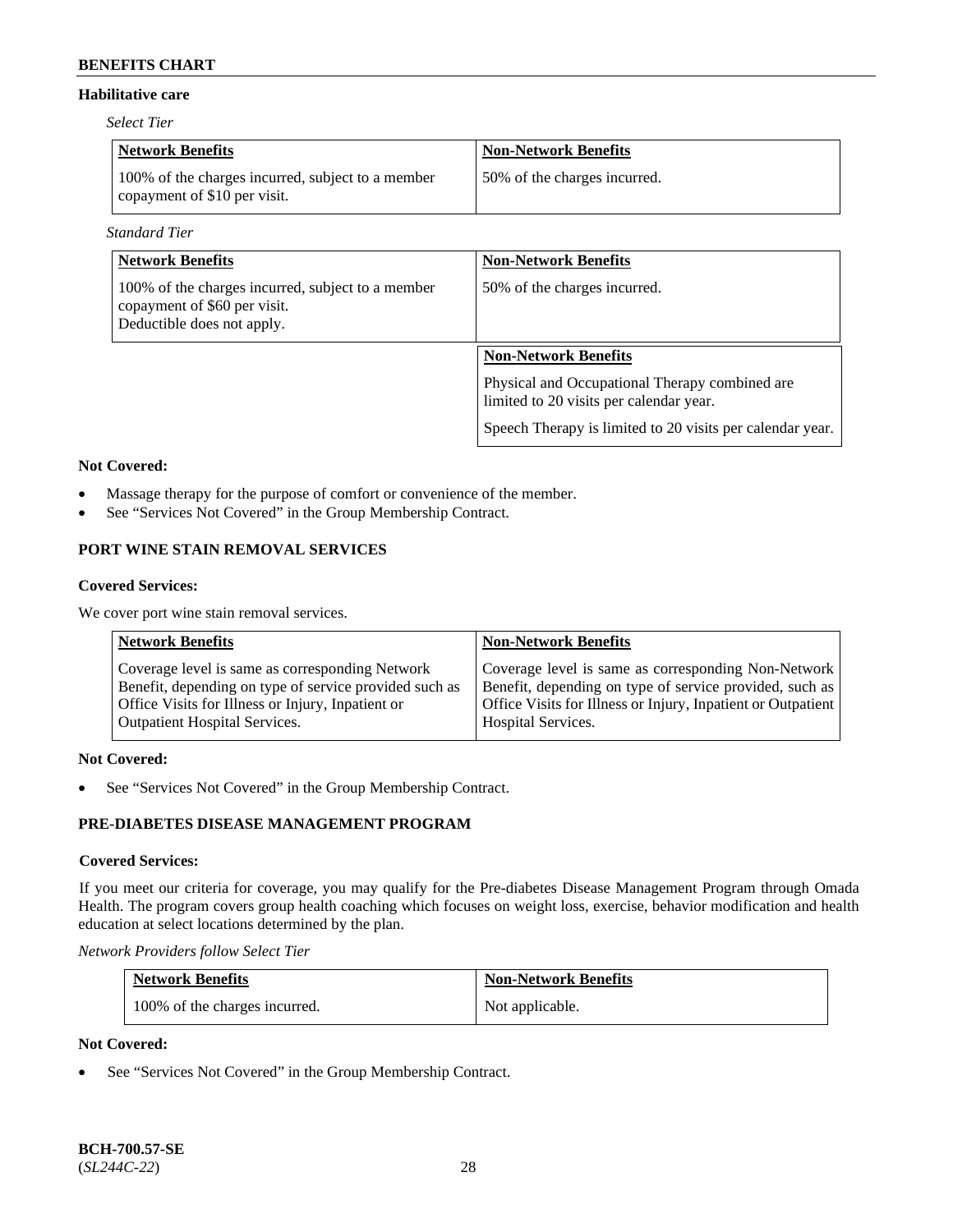## **PRESCRIPTION DRUG SERVICES**

## **Covered Services:**

We cover prescription drugs and medications that can be self-administered or are administered in a physician's office. We cover off-label use of formulary drugs to treat cancer if the drug is recognized for the treatment of cancer in any authoritative compendia used by the Medicare program.

We cover orally administered anticancer drugs at the applicable benefit level under outpatient drugs below. We are in compliance with Minnesota Statute 62A.3075 because we do not cover orally administered anticancer drugs under our specialty drug benefit.

We will refill a prescription for eye drops covered under this Benefits Chart if the member requests a refill and original prescription specified that additional quantities would be needed, providing the refill request does not exceed the quantities needed, and the following conditions are met:

- If the member requests a 30-day refill supply, the request must be made between 21 and 30 days of the later of (a) the original date that the prescription was distributed to the member or (b) the date that the most recent refill was distributed to the member; or
- If the member requests a 90-day refill supply, the request must be made between 75 and 90 days of the later of (a) the original date that the prescription was distributed to the member or (b) the date that the most recent refill was distributed to the member.

A licensed pharmacist may prescribe and dispense self-administered hormonal contraceptives, nicotine replacement medications, and opiate antagonists for the treatment of an acute opiate overdose in accordance with section 151.37, subdivision 14, 15, or 16, under the same terms of coverage that would apply had the prescription drug been prescribed by a licensed physician, physician assistant, or advanced practice nurse practitioner. If the plan excludes coverage for selfadministered hormonal contraceptives, they will not be covered under this provision.

## **For Network Benefits, drugs and medications must be obtained at a Network Pharmacy.**

## **If a member copayment is required, you must pay one member copayment for each 31-day supply, or portion thereof, unless otherwise indicated below.**

| <b>Network Benefits</b>                                                                                          | <b>Non-Network Benefits</b>  |
|------------------------------------------------------------------------------------------------------------------|------------------------------|
| 100% of the charges incurred, subject to a member<br>copayment of \$5 for generic low cost formulary<br>drugs.   | 50% of the charges incurred. |
| 100% of the charges incurred, subject to a member<br>copayment of \$25 for generic high cost formulary<br>drugs. |                              |
| 100% of the charges incurred, subject to a member<br>copayment of \$60 for brand name formulary drugs.           |                              |
| In no event will your cost for a formulary insulin drug<br>exceed \$25.                                          |                              |
| Non-formulary drugs are covered at 100% of the<br>charges incurred, subject to a member copayment of<br>\$150.   |                              |
| Deductible does not apply.                                                                                       |                              |

**Outpatient drugs (except as specified below)**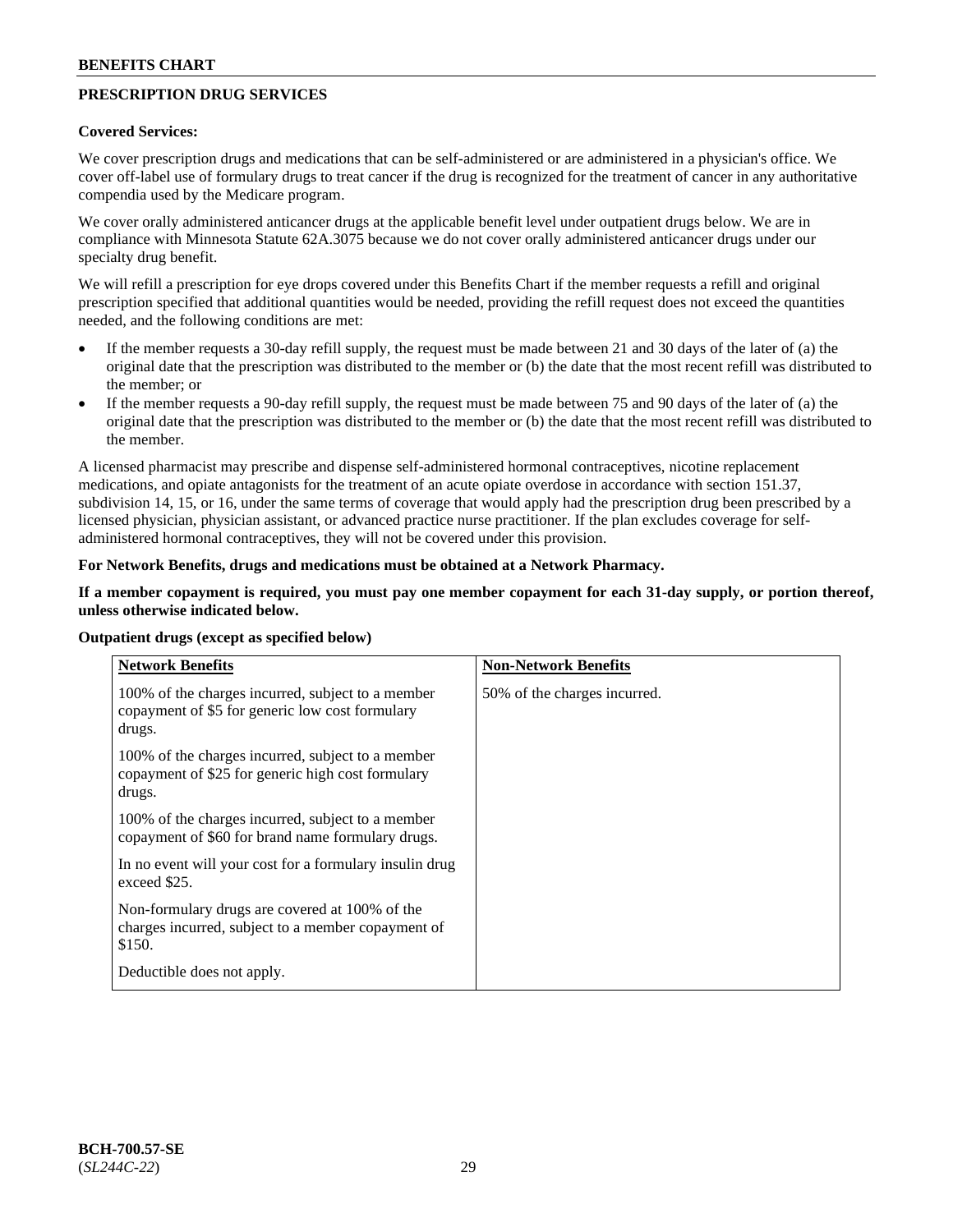**Cost-Sharing Limits for Insulin:** We are required to limit your cost-sharing on prescription insulin to no more than the net price of the prescription insulin drug. This requirement applies at the point of sale, including deductible payments and the costsharing amounts charged once the deductible is met.

**Cost-sharing.** This means a deductible payment, copayment, or coinsurance amount that you must pay for covered prescription insulin in accordance with the terms and conditions of this health plan.

**Net price.** This means our cost for prescription insulin, including any rebates or discounts received by or accrued directly or indirectly to us from a drug manufacturer or pharmacy benefit manager.

### **Mail order drugs**

| <b>Network Benefits</b>                                                                                                                                                                                                                               | <b>Non-Network Benefits</b>                                                                                                |
|-------------------------------------------------------------------------------------------------------------------------------------------------------------------------------------------------------------------------------------------------------|----------------------------------------------------------------------------------------------------------------------------|
| For your convenience, you may also get up to a 93-day<br>supply of outpatient prescription drugs that can be self-<br>administered through the designated mail order service.<br>Specialty Drugs are not available through the mail order<br>service. | See Network Mail Order Drugs benefit.<br>Mail order drugs are only available through the<br>designated mail order service. |

### **Specialty Drugs that are self-administered**

| <b>Network Benefits</b>                                                                                                                                                                                  | <b>Non-Network Benefits</b> |
|----------------------------------------------------------------------------------------------------------------------------------------------------------------------------------------------------------|-----------------------------|
| 80% of the charges incurred.<br>Deductible does not apply.<br>For Network Benefits, specialty drugs are limited to<br>drugs on the specialty drug list and must be obtained<br>from a designated vendor. | No Coverage.                |

### **Drugs for the treatment of growth deficiency**

| <b>Network Benefits</b>                                                                                                                            | <b>Non-Network Benefits</b>  |
|----------------------------------------------------------------------------------------------------------------------------------------------------|------------------------------|
| 70% of the charges incurred.<br>Deductible does not apply.                                                                                         | 50% of the charges incurred. |
| For Network Benefits, growth deficiency drugs are<br>limited to drugs on the specialty drug list and must be<br>obtained from a designated vendor. |                              |

#### **Tobacco cessation drugs are covered for all FDA – approved tobacco cessation drugs for a minimum of 90 days**

| <b>Network Benefits</b>                                     | <b>Non-Network Benefits</b>  |
|-------------------------------------------------------------|------------------------------|
| 100% of the charges incurred.<br>Deductible does not apply. | 50% of the charges incurred. |

#### **Contraceptive drugs**

| <b>Network Benefits</b>                                                                                                                                        | <b>Non-Network Benefits</b>  |
|----------------------------------------------------------------------------------------------------------------------------------------------------------------|------------------------------|
| 100% of the charges incurred for formulary drugs.<br>Deductible does not apply.                                                                                | 50% of the charges incurred. |
| If a physician requests that a non-formulary<br>contraceptive drug be dispensed as written the drug will<br>be covered at 100%, not subject to the deductible. |                              |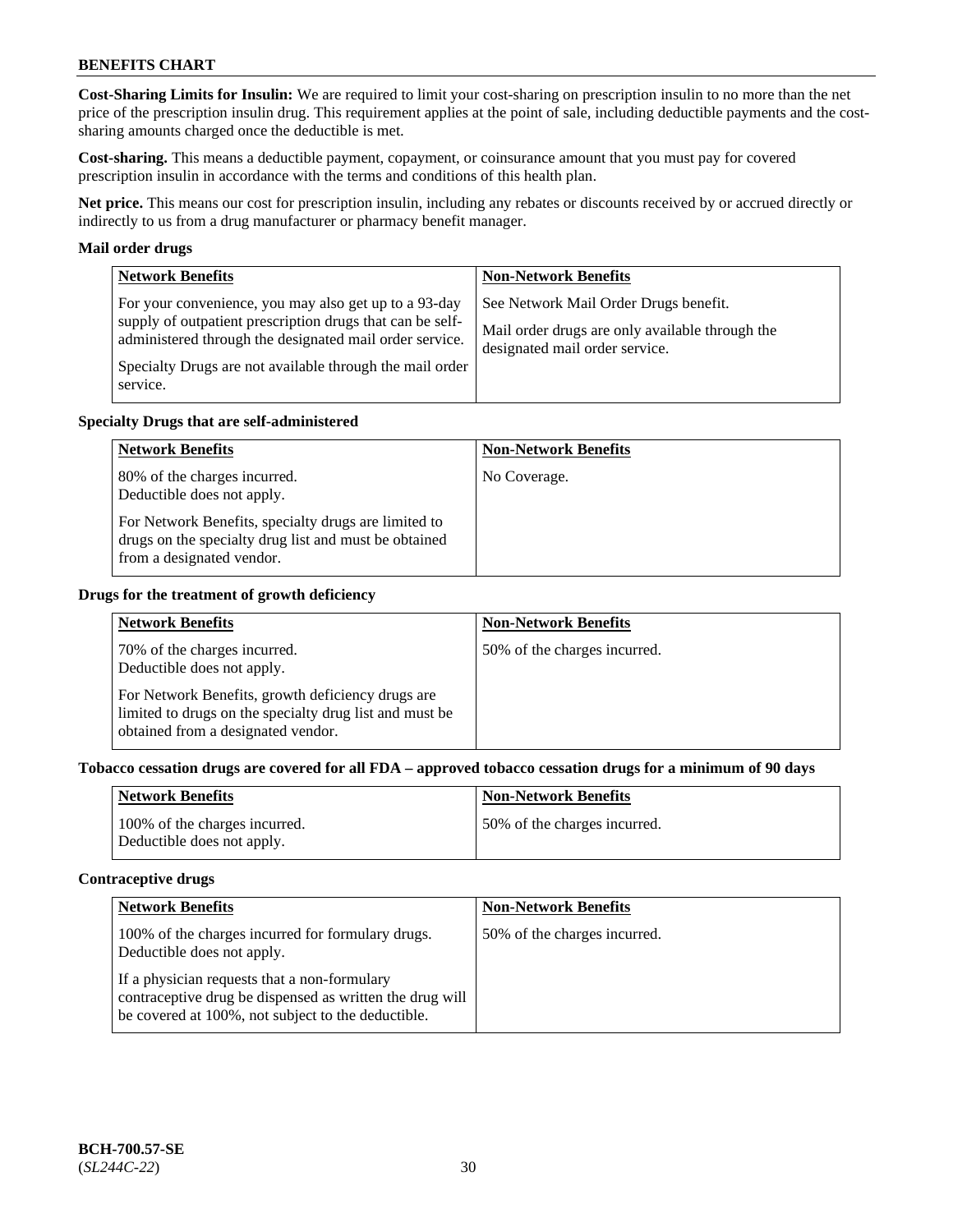**ACA preventive medications.** We cover preventive medications currently recommended by USPSTF with an A or B rating if they are prescribed by your medical provider and they are listed on our Commercial ACA Preventive Drug List. Preventive medications are subject to periodic review and modification. Changes would be effective in accordance with the federal rules and reflected in our current medical coverage criteria for preventive care services.

| <b>Network Benefits</b>                                     | <b>Non-Network Benefits</b>  |
|-------------------------------------------------------------|------------------------------|
| 100% of the charges incurred.<br>Deductible does not apply. | 50% of the charges incurred. |

## **Limitations:**

- Certain drugs may require prior authorization as indicated on the formulary. HealthPartners may require prior authorization for the drug and also the site where the drug will be provided. Certain drugs are subject to our utilization review process and quantity limits, as indicated on our formulary.
- Certain non-formulary drugs require prior authorization. In addition, certain drugs may be subject to any quantity limits applied as part of our trial program. The trial drug program applies to new prescriptions for certain drugs which have high toxicity, low tolerance, high costs and/or high potential for waste. Trial drugs are indicated on the formulary and/or the Specialty Drug List. Your first fill of a trial drug may be limited to less than a month supply. If the drug is well tolerated and effective, you will receive the remainder of your first month supply.
- If a member requests a brand name drug when there is a generic equivalent, the brand name drug will be covered up to the charge that would apply to the generic drug, minus any required copayment. If a physician requests that a brand name drug be dispensed as written, the drug will be paid at the non-formulary benefit.
- We may require members to try over-the-counter (OTC) drug alternatives before approving more costly formulary prescription drugs.
- Unless otherwise specified in the "Prescription Drug Services" section, you may receive up to a 31-day supply per prescription.
- A 93-day supply will be covered and dispensed only at pharmacies that participate in our extended day supply program
- New prescriptions to treat certain chronic conditions are limited to a 31-day supply.
- No more than a 31-day supply of Specialty Drugs will be covered and dispensed at a time, unless it's a manufacturer supplied drug that cannot be split that supplies the member with more than a 31-day supply.
- The member copayment for a drug will not exceed the cost of the drug.

## **Not Covered:**

- Replacement of prescription drugs, medications, equipment and supplies due to loss, damage or theft.
- Nonprescription (over the counter) drugs or medications, including, but not limited to, vitamins, supplements, homeopathic remedies, and non-FDA approved drugs unless listed on the formulary and prescribed by a physician or legally authorized health care provider under applicable state and federal law. We cover off-label use of drugs to treat cancer as specified in the "Prescription Drug Services" section of this Benefits Chart. This exclusion does not include over-the-counter contraceptives for women as allowed under the Affordable Care Act when the member obtains a prescription for the item. In addition, if the member obtains a prescription, this exclusion does not include aspirin to prevent cardiovascular disease for men and women of certain ages; folic acid supplements for women who may become pregnant; fluoride chemoprevention supplements for children without fluoride in their water source; and iron supplements for children ages 6-12 months who are at risk of anemia.
- Drugs on the Excluded Drug List. The Excluded Drug List includes select drugs within a therapy class that are not eligible for coverage. This includes drugs that may be excluded for certain indications. However, you may request coverage for a drug on the Excluded Drug List by requesting an exception to the formulary under the formulary exception process described in the definition of formulary in this Benefits Chart. The Excluded Drug List is available at [healthpartners.com](http://www.healthpartners.com/)
- Drugs that are newly approved by the FDA until they are reviewed and approved by HealthPartners Pharmacy and Therapeutics Committee. However, you may request coverage for a drug that is newly approved by the FDA by requesting an exception to the formulary under the formulary exception process described in the definition of formulary in the Benefits Chart.
- All drugs used for sexual dysfunction.
- Fertilty drugs.
- Medical cannabis.
- Medical devices approved by the FDA will not be covered under the "Prescription Drug Services" section unless they are on our formulary. Covered medical devices are generally submitted and reimbursed under your medical benefits.
- See "Services Not Covered" in the Group Membership Contract.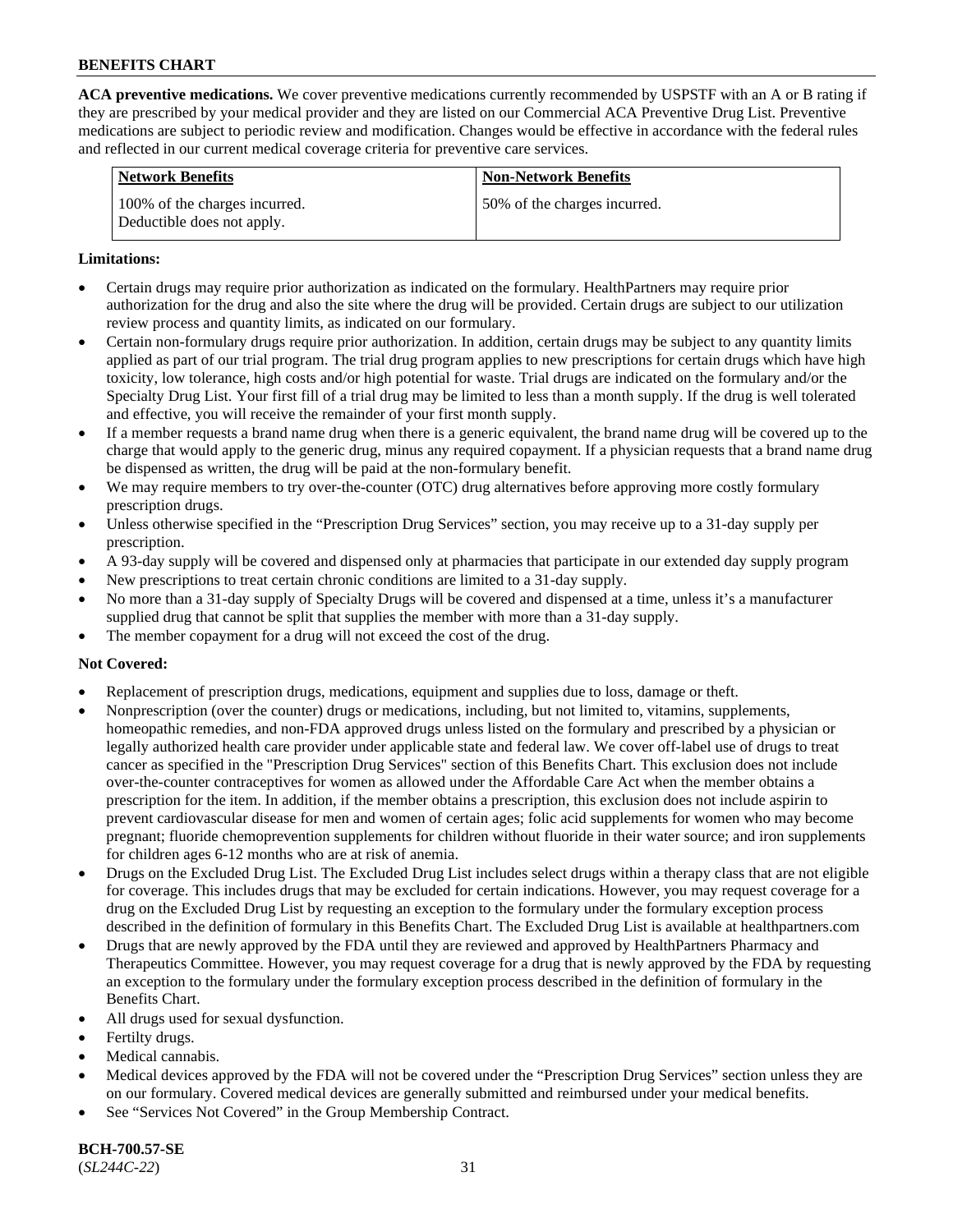## **PREVENTIVE SERVICES**

## **Applicable Definitions:**

**Routine Preventive Services** are routine healthcare services that include screenings, check-ups and counseling to prevent illness, disease or other health problems before symptoms occur.

**Diagnostic Services** are services to help a provider understand your symptoms, diagnose illness and decide what treatment may be needed. They may be the same services that are listed as preventive services, but they are being used as diagnostic services. Your provider will determine if these services are preventive or diagnostic. These services are not preventive if received as part of a visit to diagnose, manage or maintain an acute or chronic medical condition, illness or injury. When that occurs, unless otherwise indicated below, standard deductibles, copayments or coinsurance apply.

## **Covered Services:**

We cover preventive services that meet any of the requirements under the Affordable Care Act (ACA) shown in the bulleted items below. These preventive services are covered at 100% under the network benefits with no deductible, copayments or coinsurance. (If a preventive service is not required by the ACA and it is covered at a lower benefit level or if a group qualifies for an exemption or accommodation for certain benefits under the ACA, it will be specified below). Preventive benefits mandated under the ACA are subject to periodic review and modification. Changes would be effective in accordance with the federal rules. Preventive services mandated by the ACA include:

- Evidence-based items or services that have in effect a rating of A or B in the current recommendations of the United States Preventive Services Task Force with respect to the individual;
- Immunizations for routine use in children, adolescents, and adults that have in effect a recommendation from the Advisory Committee on Immunization Practices of the Centers for Disease Control and Prevention with respect to the individual;
- With respect to infants, children, and adolescents, evidence-informed preventive care and screenings provided for in comprehensive guidelines supported by the Health Resources and Services Administration; and
- With respect to women, preventive care and screenings provided for in comprehensive guidelines supported by the Health Resources and Services Administration.

Covered services are based on established medical policies, which are subject to periodic review and modification by the medical or dental directors. These medical policies (medical coverage criteria) are available by calling Member Services, or logging on to your "*my*HealthPartners" account at [healthpartners.com.](http://www.healthpartners.com/)

A complete list of preventive care services recommended under the U.S. Preventive Task Force (USPSTF) is available online at [uspreventiveservicestaskforce.org/Page/Name/uspstf-a-and-b-recommendations.](https://www.uspreventiveservicestaskforce.org/Page/Name/uspstf-a-and-b-recommendations-by-date/)

HHS: [healthcare.gov/coverage/preventive-care-benefits](https://www.healthcare.gov/coverage/preventive-care-benefits/)

CDC: [cdc.gov/vaccines/schedules/index.html](https://www.cdc.gov/vaccines/schedules/index.html)

## **ACA and state mandated preventive services are covered as follows:**

**Routine health exams and periodic health assessments.** A physician or health care provider will counsel you as to how often health assessments are needed based on age, sex and health status. This includes screening for tobacco use, at least two tobacco cessation attempts per year (for those who use tobacco products), all FDA approved tobacco cessation medications including over-the-counter drugs (as shown in the "Prescription Drug Services" Section) and at least four counseling sessions of at least ten minutes each for tobacco cessation.

*Select Tier*

| Network Benefits              | <b>Non-Network Benefits</b>  |
|-------------------------------|------------------------------|
| 100% of the charges incurred. | 50% of the charges incurred. |

*Standard Tier*

| Network Benefits                                            | <b>Non-Network Benefits</b>  |
|-------------------------------------------------------------|------------------------------|
| 100% of the charges incurred.<br>Deductible does not apply. | 50% of the charges incurred. |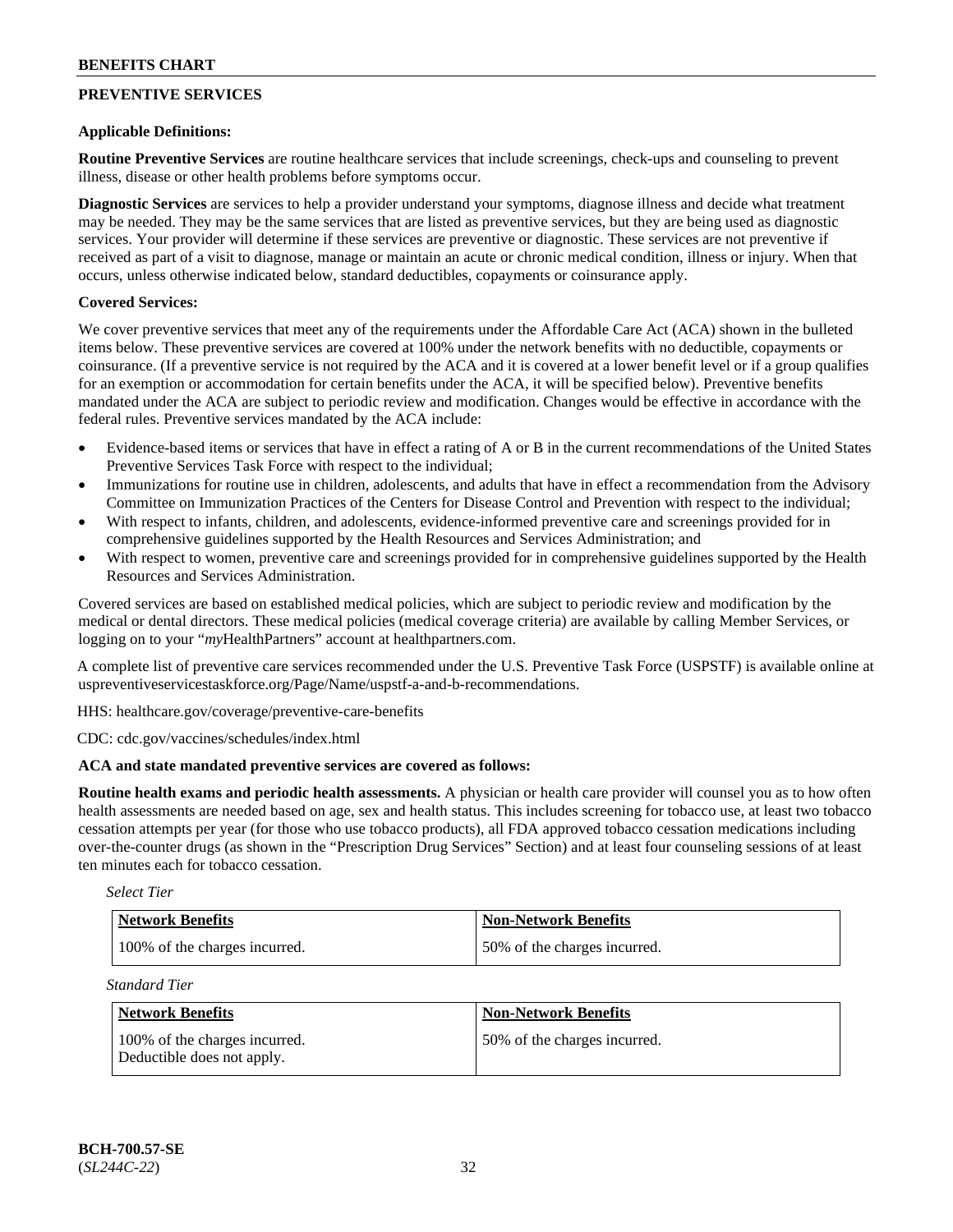**Child health supervision services**. This includes pediatric preventive services, such as fluoride chemoprevention for children without fluoride in their water source, newborn screenings, appropriate immunizations, developmental assessments and laboratory services appropriate to the age of the child from birth to 72 months, and appropriate immunizations until the end of the month in which the child turns 19, as defined by the Standards of Child Health Care issued by the American Academy of Pediatrics. We cover at least five child health supervision visits from birth to 12 months, three child health supervision visits from 12 months to 24 months, once a year from 24 months to 72 months.

### *Select Tier*

| <b>Network Benefits</b>       | Non-Network Benefits         |
|-------------------------------|------------------------------|
| 100% of the charges incurred. | 50% of the charges incurred. |

*Standard Tier*

| Network Benefits                                            | <b>Non-Network Benefits</b>  |
|-------------------------------------------------------------|------------------------------|
| 100% of the charges incurred.<br>Deductible does not apply. | 50% of the charges incurred. |

**Routine prenatal care and exams.** This includes the comprehensive package of medical and psychosocial support provided throughout a pregnancy, including risk assessment, serial surveillance, prenatal education, and use of specialized skills and technology when needed, as defined by Standards for Obstetric-Gynecologic Services issued by the American College of Obstetricians and Gynecologists.

*Select Tier*

| <b>Network Benefits</b>       | <b>Non-Network Benefits</b>  |
|-------------------------------|------------------------------|
| 100% of the charges incurred. | 50% of the charges incurred. |

*Standard Tier*

| Network Benefits                                            | <b>Non-Network Benefits</b>  |
|-------------------------------------------------------------|------------------------------|
| 100% of the charges incurred.<br>Deductible does not apply. | 50% of the charges incurred. |

**Routine postnatal care.** This includes health exams, assessments, education and counseling relating to the period immediately after childbirth

*Select Tier*

| <b>Network Benefits</b>       | <b>Non-Network Benefits</b>   |
|-------------------------------|-------------------------------|
| 100% of the charges incurred. | 150% of the charges incurred. |

*Standard Tier*

| <b>Network Benefits</b>                                     | <b>Non-Network Benefits</b>  |
|-------------------------------------------------------------|------------------------------|
| 100% of the charges incurred.<br>Deductible does not apply. | 50% of the charges incurred. |

**Routine screening procedures for cancer.** This includes colorectal screening, digital rectal examinations, or other cancer screenings recommended by the USPSTF with an A or B rating. Women's preventive health services below describes additional routine screening procedures for cancer.

*Select Tier*

| <b>Network Benefits</b>       | <b>Non-Network Benefits</b>  |
|-------------------------------|------------------------------|
| 100% of the charges incurred. | 50% of the charges incurred. |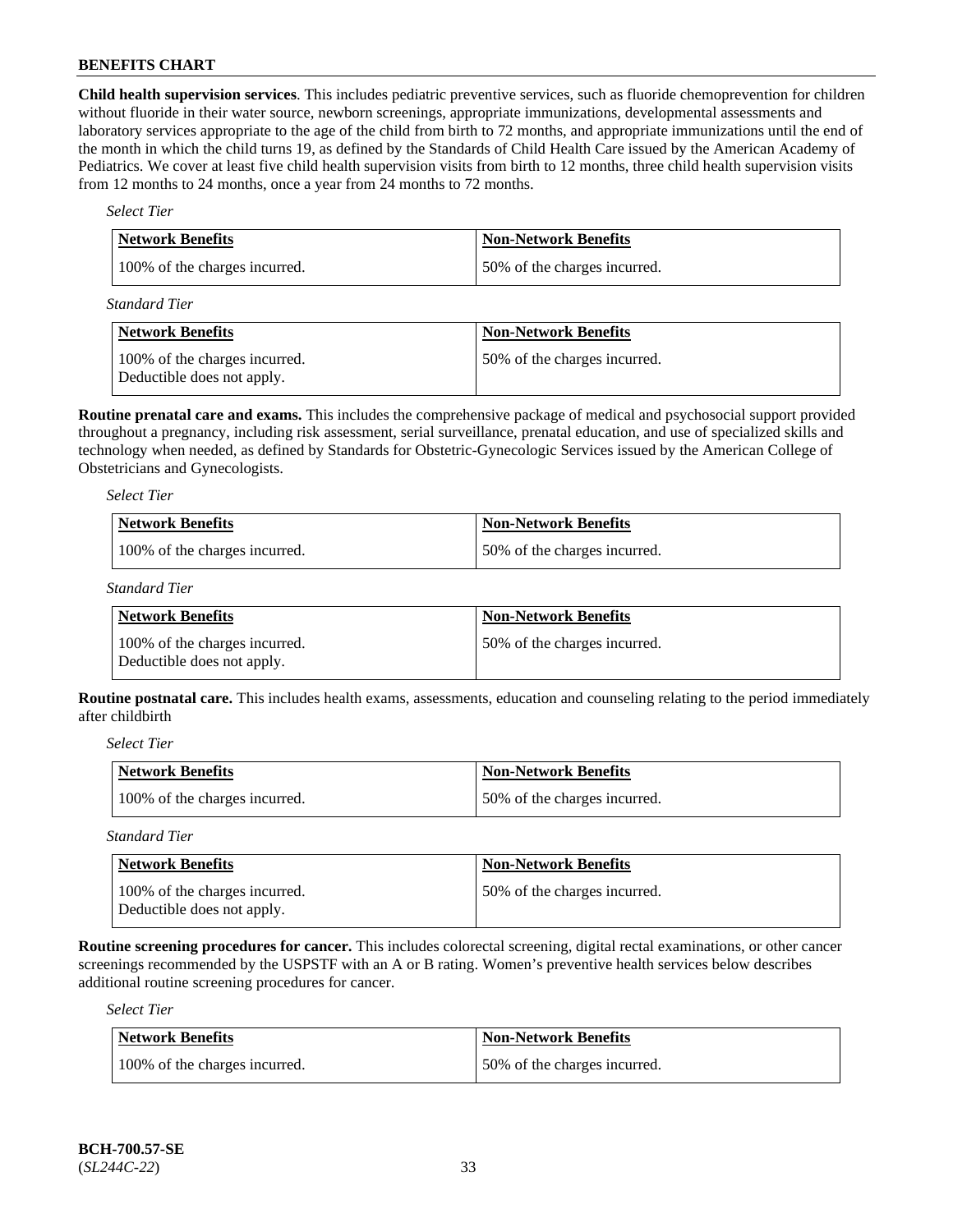*Standard Tier*

| <b>Network Benefits</b>                                     | <b>Non-Network Benefits</b>  |
|-------------------------------------------------------------|------------------------------|
| 100% of the charges incurred.<br>Deductible does not apply. | 50% of the charges incurred. |

**Professional voluntary family planning services.** This includes services to prevent or delay a pregnancy, including counseling and education. Services must be provided by a licensed provider.

*Select Tier*

| <b>Network Benefits</b>       | <b>Non-Network Benefits</b> |
|-------------------------------|-----------------------------|
| 100% of the charges incurred. | See Network Benefits.       |

*Standard Tier*

| Network Benefits                                            | <b>Non-Network Benefits</b> |
|-------------------------------------------------------------|-----------------------------|
| 100% of the charges incurred.<br>Deductible does not apply. | See Network Benefits.       |

### **Adult immunizations**

*Select Tier*

| <b>Network Benefits</b>       | <b>Non-Network Benefits</b>  |
|-------------------------------|------------------------------|
| 100% of the charges incurred. | 50% of the charges incurred. |

*Standard Tier*

| <b>Network Benefits</b>                                     | <b>Non-Network Benefits</b>  |
|-------------------------------------------------------------|------------------------------|
| 100% of the charges incurred.<br>Deductible does not apply. | 50% of the charges incurred. |

**Women's preventive services.**This includes mammograms\*, screenings for cervical cancer (pap smears), breast pumps, human papillomavirus (HPV) testing; counseling for sexually transmitted infections, counseling and screening for human immunodeficiency virus (HIV), and all FDA approved contraceptive methods as prescribed by a doctor, sterilization procedures, education and counseling (see the "Prescription Drug Services" section for coverage of oral contraceptive drugs). For women whose family history is associated with an increased risk for BRCA1 or BRCA2 gene mutations, we cover genetic counseling and BRCA screening without cost sharing, if appropriate and as determined by a physician

**\***Preventive mammogram screening includes digital breast tomosynthesis (3D mammograms) for members at risk for breast cancer.

"At risk for breast cancer" means: (1) having a family history with one or more first- or second-degree relatives with breast cancer; (2) testing positive for BRCA1 or BRCA2 mutations; (3) having heterogeneously dense breasts or extremely dense breasts based on the Breast Imaging Reporting and Data System established by the American College of Radiology; or (4) having a previous diagnosis of breast cancer.

*Select Tier*

| Network Benefits              | <b>Non-Network Benefits</b>  |
|-------------------------------|------------------------------|
| 100% of the charges incurred. | 50% of the charges incurred. |

*Standard Tier*

| Network Benefits                                            | <b>Non-Network Benefits</b>   |
|-------------------------------------------------------------|-------------------------------|
| 100% of the charges incurred.<br>Deductible does not apply. | 150% of the charges incurred. |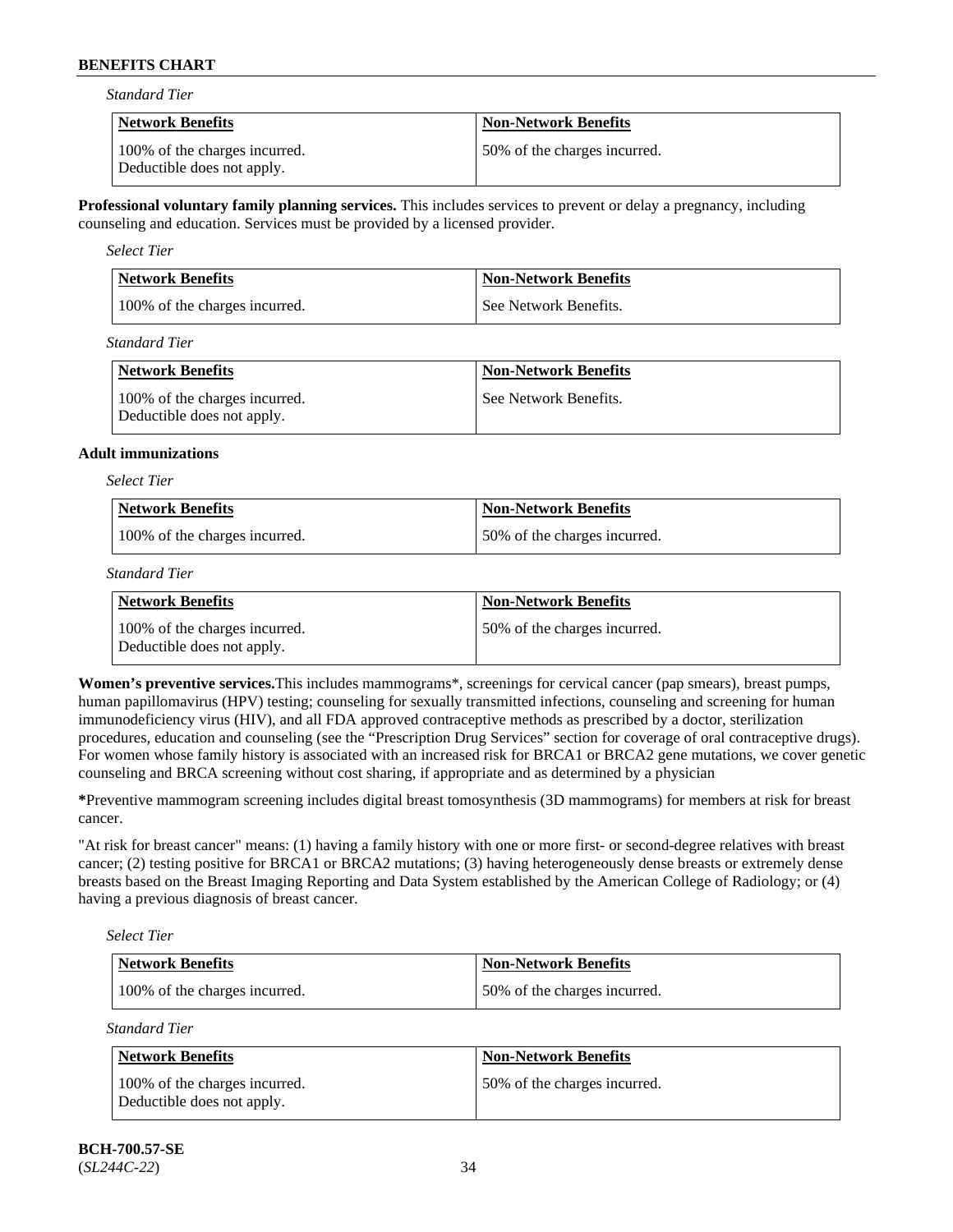**Obesity screening and management.** We cover obesity screening and counseling for all ages during a routine preventive care exam. If you are age 18 or older and have a body mass index of 30 or more, we also cover intensive obesity management to help you lose weight. Your primary care doctor can coordinate these services.

#### *Select Tier*

| <b>Network Benefits</b>       | <b>Non-Network Benefits</b>  |
|-------------------------------|------------------------------|
| 100% of the charges incurred. | 50% of the charges incurred. |
|                               |                              |

*Standard Tier*

| Network Benefits                                            | <b>Non-Network Benefits</b>  |
|-------------------------------------------------------------|------------------------------|
| 100% of the charges incurred.<br>Deductible does not apply. | 50% of the charges incurred. |

**In addition to any ACA or state mandated preventive services referenced above, we cover the following eligible services:**

### **Routine eye and hearing exams**

*Select Tier*

| Network Benefits              | <b>Non-Network Benefits</b>  |
|-------------------------------|------------------------------|
| 100% of the charges incurred. | 50% of the charges incurred. |

*Standard Tier*

| Network Benefits                                            | <b>Non-Network Benefits</b>  |
|-------------------------------------------------------------|------------------------------|
| 100% of the charges incurred.<br>Deductible does not apply. | 50% of the charges incurred. |

**Ovarian cancer surveillance tests for women who are at risk.** "At risk for ovarian cancer" means (1) having a family history that includes any of the following: one or more first-degree or second-degree relatives with ovarian cancer, clusters of female relatives with breast cancer or nonpolyposis colorectal cancer; or (2) testing positive for BRCA1 or BRCA2 mutations. "Surveillance tests for ovarian cancer" means annual screening using: CA-125 serum tumor marker testing, transvaginal ultrasound, pelvic examination or other proven ovarian cancer screening tests currently being evaluated by the federal Food and Drug Administration or by the National Cancer Institute.

| <b>Network Benefits</b>                              | <b>Non-Network Benefits</b>                             |
|------------------------------------------------------|---------------------------------------------------------|
| Coverage level is same as corresponding Network      | Coverage level is same as corresponding Non-Network     |
| Benefit, depending on type of service provided, such | Benefit, depending on type of service provided, such as |
| as Diagnostic Imaging Services, Laboratory Services  | Diagnostic Imaging Services, Laboratory Services        |
| Office Visits for Illness or Injury or Preventive    | Office Visits for Illness or Injury or Preventive       |
| Services.                                            | Services.                                               |

## **Limitations:**

• Services are not preventive if received as part of a visit to diagnose, manage or maintain an acute or chronic medical condition, illness or injury. When that occurs, unless otherwise indicated above, standard deductibles, copayments or coinsurance apply.

## **Not Covered:**

See "Services Not Covered" in the Group Membership Contract.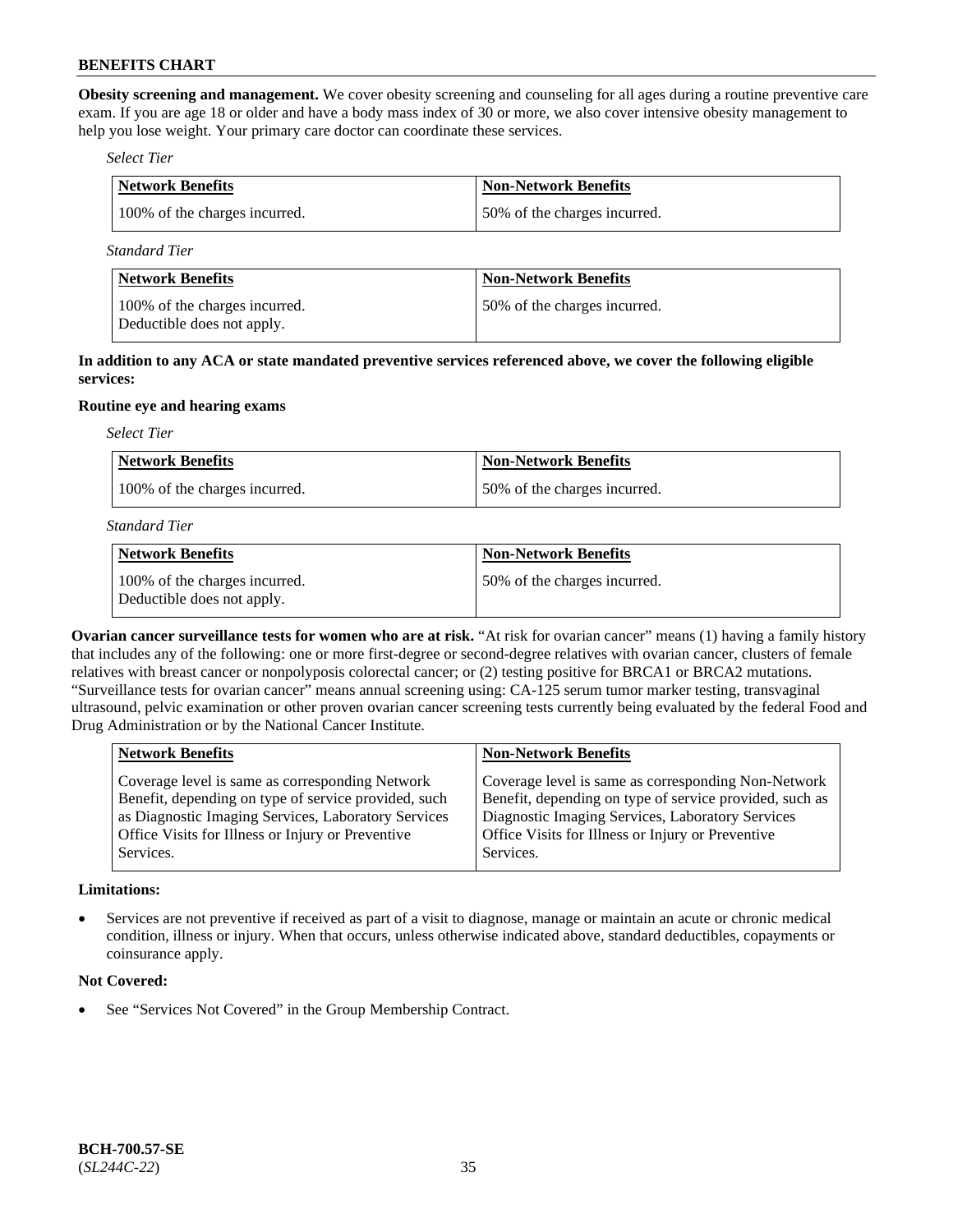## **SPECIFIED NON-NETWORK SERVICES**

## **Covered Services:**

We cover the following services when you elect to receive them from a non-network provider, at the same level of coverage we provide when you elect to receive the services from a network provider:

- Voluntary family planning of the conception and bearing of children.
- The provider visit(s) and test(s) necessary to make a diagnosis of infertility.
- Testing and treatment of sexually transmitted diseases (other than HIV).
- Testing for AIDS or other HIV-related conditions.

| <b>Network Benefits</b>                                                                                                                                   | <b>Non-Network Benefits</b>                    |
|-----------------------------------------------------------------------------------------------------------------------------------------------------------|------------------------------------------------|
| Coverage level is same as corresponding Network<br>Benefit, depending on type of service provided, such as<br><b>Office Visits for Illness or Injury.</b> | See Network Benefits for the services covered. |

## **Not Covered:**

See "Services Not Covered" in the Group Membership Contract.

## **TELEHEALTH/TELEMEDICINE SERVICES**

## **Definitions:**

**Telehealth, Telemedicine, or Virtual Care.** This is a means of communication between a health care professional and a patient. This includes the use of secure electronic information, imaging, and communication technologies, including:

- interactive audio or audio-video
- interactive audio with store-and-forward technology
- chat-based and email-based systems
- physician-to-physician consultation
- patient education
- data transmission
- data interpretation
- digital diagnostics (algorithm-enabled diagnostic support)
- digital therapeutics (the use of personal health devices and sensors, either alone or in combination with conventional drug therapies, for disease prevention and management)

## Services can be delivered:

Synchronously: the patient and health care professional are engaging with one another at the same time; or Asynchronously: the patient and health care professional engage with each other at different points in time.

**Telephone Visits.** Live, synchronous, interactive encounters over the telephone between a patient and a healthcare provider.

**E-visit or chat-based visits.** Asynchronous online or mobile app encounters to discuss a patient's personal health information, vital signs, and other physiologic data or diagnostic images. The healthcare provider reviews and delivers a consultation, diagnosis, prescription or treatment plan after reviewing the patient's visit information.

**Virtuwell<sup>®</sup>**. This is an online service for you to receive a diagnosis and treatment for certain conditions, such as a cold, flu, ear pain and sinus infections. You may access the Virtuwell website at [virtuwell.com.](https://www.virtuwell.com/)

**Video Visits.** Live, synchronous, interactive encounters using secure web-based video between a patient and a healthcare provider.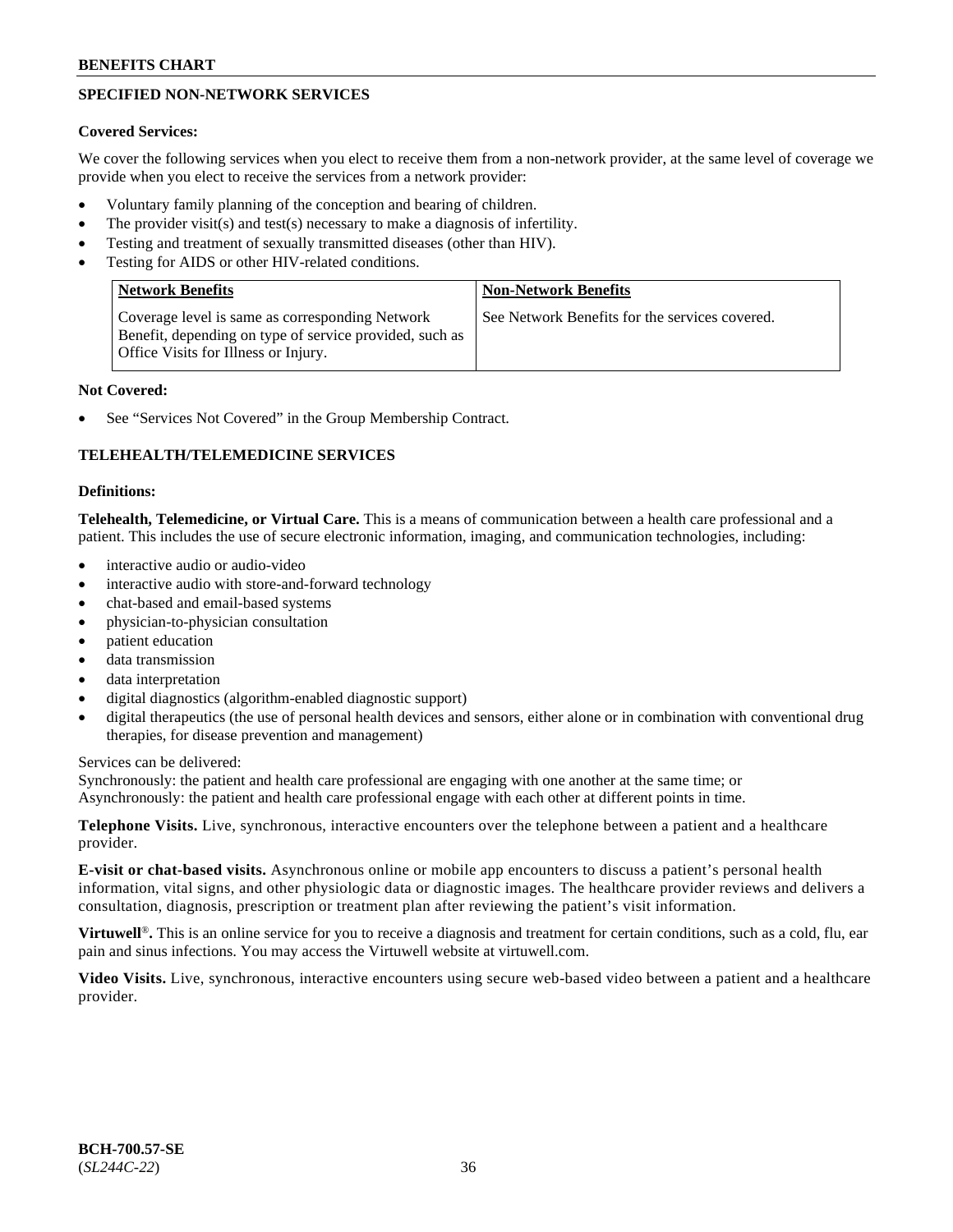## **Covered Services:**

The Plan covers the following methods of receiving care for services that would be eligible under the Plan if the service were provided in person.

## **Scheduled telephone visits**

### *Select Tier*

| Network Benefits                                                                 | <b>Non-Network Benefits</b>  |
|----------------------------------------------------------------------------------|------------------------------|
| 100% of the charges incurred, subject to a member<br>copayment of \$5 per visit. | 50% of the charges incurred. |

*Standard Tier*

| <b>Network Benefits</b>                                                                                         | <b>Non-Network Benefits</b>  |
|-----------------------------------------------------------------------------------------------------------------|------------------------------|
| 100% of the charges incurred, subject to a member<br>copayment of \$30 per visit.<br>Deductible does not apply. | 50% of the charges incurred. |

### **E-visits**

## **Access to online care through Virtuwell at [virtuwell.com](https://www.virtuwell.com/)**

*Network Providers follow Select Tier*

| <b>Network Benefits</b>       | <b>Non-Network Benefits</b> |
|-------------------------------|-----------------------------|
| 100% of the charges incurred. | Not applicable.             |

## **All other E-visits**

*Select Tier*

| Network Benefits                                                                 | <b>Non-Network Benefits</b>   |
|----------------------------------------------------------------------------------|-------------------------------|
| 100% of the charges incurred, subject to a member<br>copayment of \$5 per visit. | 150% of the charges incurred. |

*Standard Tier*

| <b>Network Benefits</b>                                                                                         | <b>Non-Network Benefits</b>  |
|-----------------------------------------------------------------------------------------------------------------|------------------------------|
| 100% of the charges incurred, subject to a member<br>copayment of \$30 per visit.<br>Deductible does not apply. | 50% of the charges incurred. |

## **Video visits**

| <b>Network Benefits</b>                                                                                                                              | <b>Non-Network Benefits</b>                                                                                                                              |
|------------------------------------------------------------------------------------------------------------------------------------------------------|----------------------------------------------------------------------------------------------------------------------------------------------------------|
| Coverage level is same as corresponding Network<br>Benefit, depending upon type of service provided, such<br>as Office Visits for Illness or Injury. | Coverage level is same as corresponding Non-Network<br>Benefit, depending upon type of service provided, such<br>as Office Visits for Illness or Injury. |

## **Not Covered:**

• See "Services Not Covered" in the Group Membership Contract.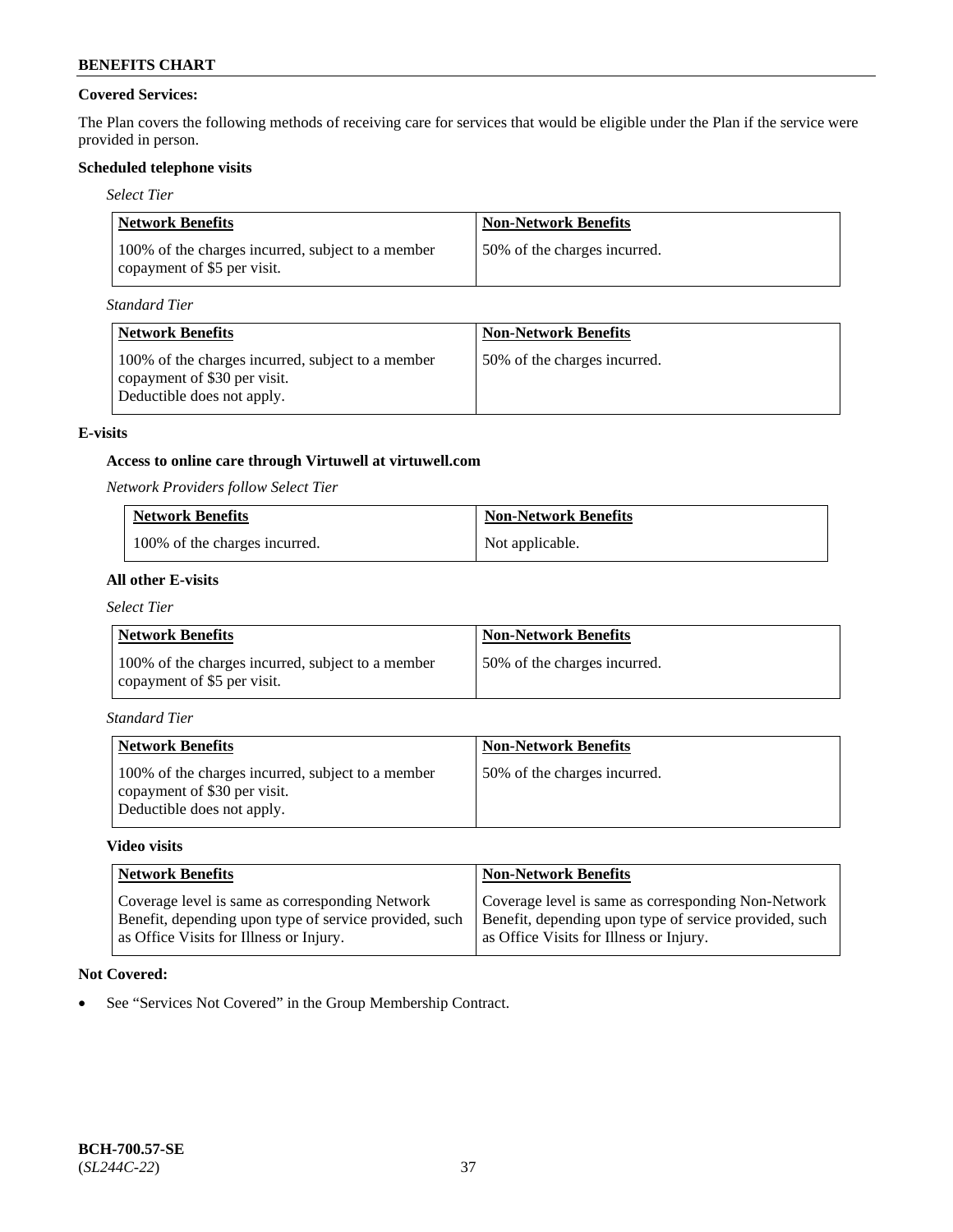## **TRANSPLANT SERVICES**

### **Applicable Definitions:**

**Autologous.** This is when the source of cells is from the individual's own marrow or stem cells.

**Allogeneic.** This is when the source of cells is from a related or unrelated donor's marrow or stem cells.

**Autologous Bone Marrow Transplant.** This is when the bone marrow is harvested from the individual and stored. The patient undergoes treatment which includes tumor ablation with high-dose chemotherapy and/or radiation. The bone marrow is reinfused (transplanted).

**Allogeneic Bone Marrow Transplant.** This is when the bone marrow is harvested from the related or unrelated donor and stored. The patient undergoes treatment which includes tumor ablation with high-dose chemotherapy and/or radiation. The bone marrow is reinfused (transplanted).

**Autologous/Allogeneic Stem Cell Support.** This is a treatment process that includes stem cell harvest from either bone marrow or peripheral blood, tumor ablation with high-dose chemotherapy and/or radiation, stem cell reinfusion, and related care. Autologous/allogeneic bone marrow transplantation and high dose chemotherapy with peripheral stem cell rescue/support are considered to be autologous/allogeneic stem cell support.

**Designated Transplant Center.** This is any health care provider, group or association of health care providers designated by us to provide services, supplies or drugs for specified transplants for our members.

**Transplant Services.** This is transplantation (including retransplants) of the human organs or tissue listed below, including all related post-surgical treatment and drugs and multiple transplants for a related cause. Transplant services do not include other organ or tissue transplants or surgical implantation of mechanical devices functioning as a human organ, except surgical implantation of an FDA approved Ventricular Assist Device (VAD) or total artificial heart, functioning as a temporary bridge to heart transplantation.

Prior authorization is required prior to consultation to support coordination of care and benefits.

### **Covered Services:**

We cover eligible transplant services (as defined above) while you are covered under this Benefits Chart. Transplants that will be considered for coverage are limited to the following:

- Kidney transplants for end-stage disease.
- Cornea transplants for end-stage disease.
- Heart transplants for end-stage disease.
- Lung transplants or heart/lung transplants for: (1) primary pulmonary hypertension; (2) Eisenmenger's syndrome; (3) endstage pulmonary fibrosis; (4) alpha 1 antitrypsin disease; (5) cystic fibrosis; and (6) emphysema.
- Liver transplants for: (1) biliary atresia in children; (2) primary biliary cirrhosis; (3) post-acute viral infection (including hepatitis A, hepatitis B antigen e negative and hepatitis C) causing acute atrophy or post-necrotic cirrhosis; (4) primary sclerosing cholangitis; (5) alcoholic cirrhosis; and (6) hepatocellular carcinoma.
- Allogeneic bone marrow transplants or peripheral stem cell support associated with high dose chemotherapy for: (1) acute myelogenous leukemia; (2) acute lymphocytic leukemia; (3) chronic myelogenous leukemia; (4) severe combined immunodeficiency disease; (5) Wiskott-Aldrich syndrome; (6) aplastic anemia; (7) sickle cell anemia; (8) non-relapsed or relapsed non-Hodgkin's lymphoma; (9) multiple myeloma; and (10) testicular cancer.
- Autologous bone marrow transplants or peripheral stem cell support associated with high-dose chemotherapy for: (1) acute leukemias; (2) non-Hodgkin's lymphoma; (3) Hodgkin's disease; (4) Burkitt's lymphoma; (5) neuroblastoma; (6) multiple myeloma; (7) chronic myelogenous leukemia; and (8) non-relapsed non-Hodgkin's lymphoma.
- Pancreas transplants for simultaneous pancreas-kidney transplants for diabetes, pancreas after kidney, living related segmental simultaneous pancreas kidney transplantation and pancreas transplant alone.

For Network Benefits, charges for transplant services must be incurred at a designated transplant center.

The transplant-related treatment provided, including expenses incurred for directly related donor services, shall be subject to and in accordance with the provisions, limitations, maximum and other terms of this Benefits Chart.

Medical and hospital expenses of the donor are covered only when the recipient is a member and the transplant and directly related donor expenses have been prior authorized for coverage. Treatment of medical complications that may occur to the donor are not covered. Donors are not considered members, and are therefore not eligible for the rights afforded to members under the Contract.